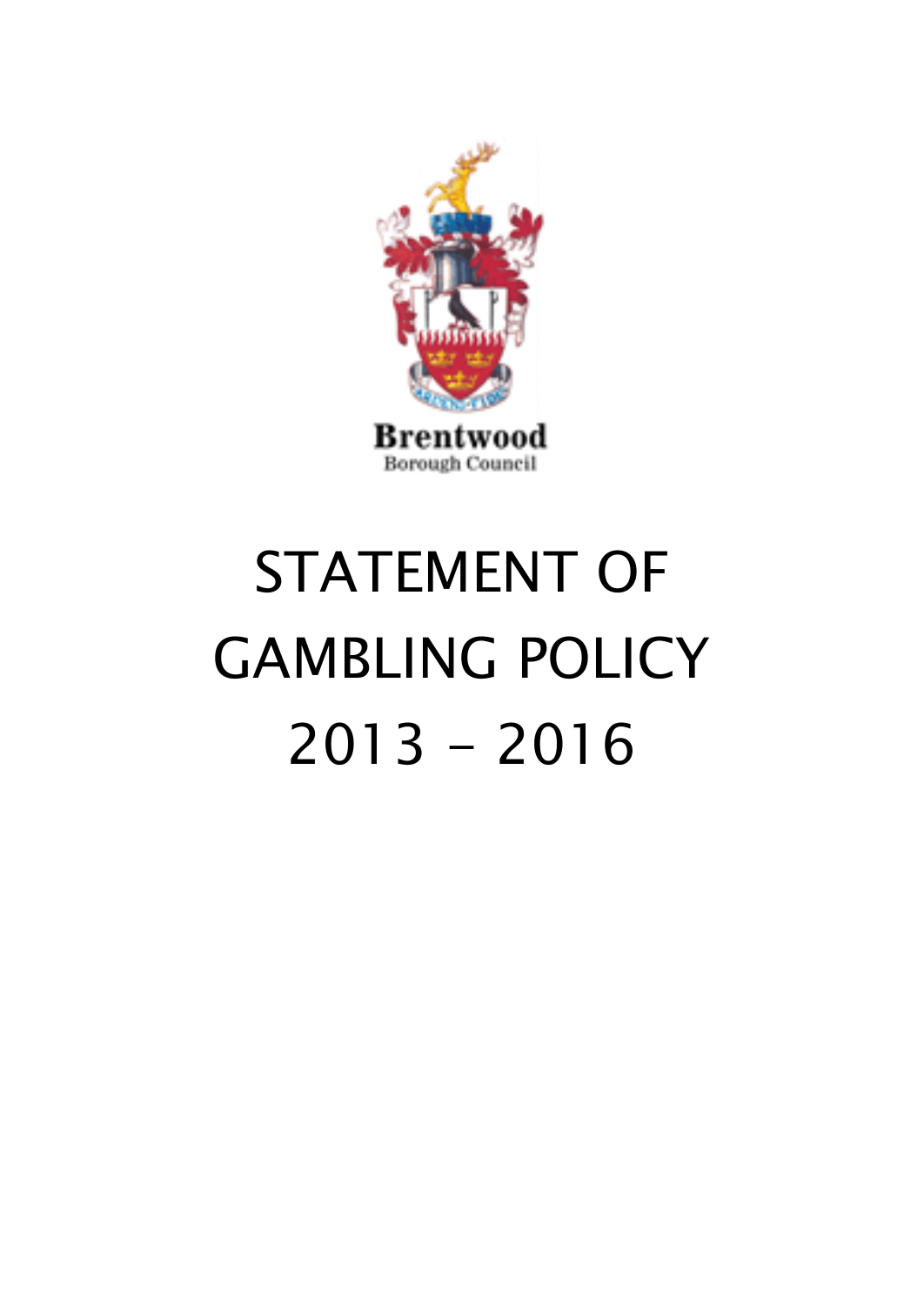## **FOREWORD**

This is the third Statement of Licensing Policy produced by Brentwood Borough Council under the Gambling Act 2005 and it will be the basis for all gambling related licensing decisions taken by the Council as the Licensing Authority over the next three years commencing on 31 January 2013.

The new Act created a unified regulator for gambling in Great Britain called the Gambling Commission and also transferred all responsibilities for licensing gambling premises from the Licensing Justices to Licensing Authorities. These Authorities are responsible for issuing a number of different permits, as well as Temporary and Occasional Use Notices.

This Policy sets out how the Council, as the Licensing Authority, will seek to balance increased leisure opportunities with the protection that children, vulnerable people and communities need and expect.

The Council recognises how important this sector of the entertainment industry is within the Borough and well-run businesses will get the support of the Council. New gambling related developments that are well planned and can demonstrate initiatives that prevent gambling from being a source of crime and disorder, ensure that gambling is conducted in a fair and open way and protect people from being harmed or exploited by gambling are welcomed. However, the Council will not hesitate in dealing firmly where problems of gambling related crime and disorder exist.

This Policy will be kept under review and it will be amended when issues arise that make change necessary. The Council will seek through the licensing process and the decisions it takes, to make Brentwood a safe and welcoming place for both residents and visitors to enjoy.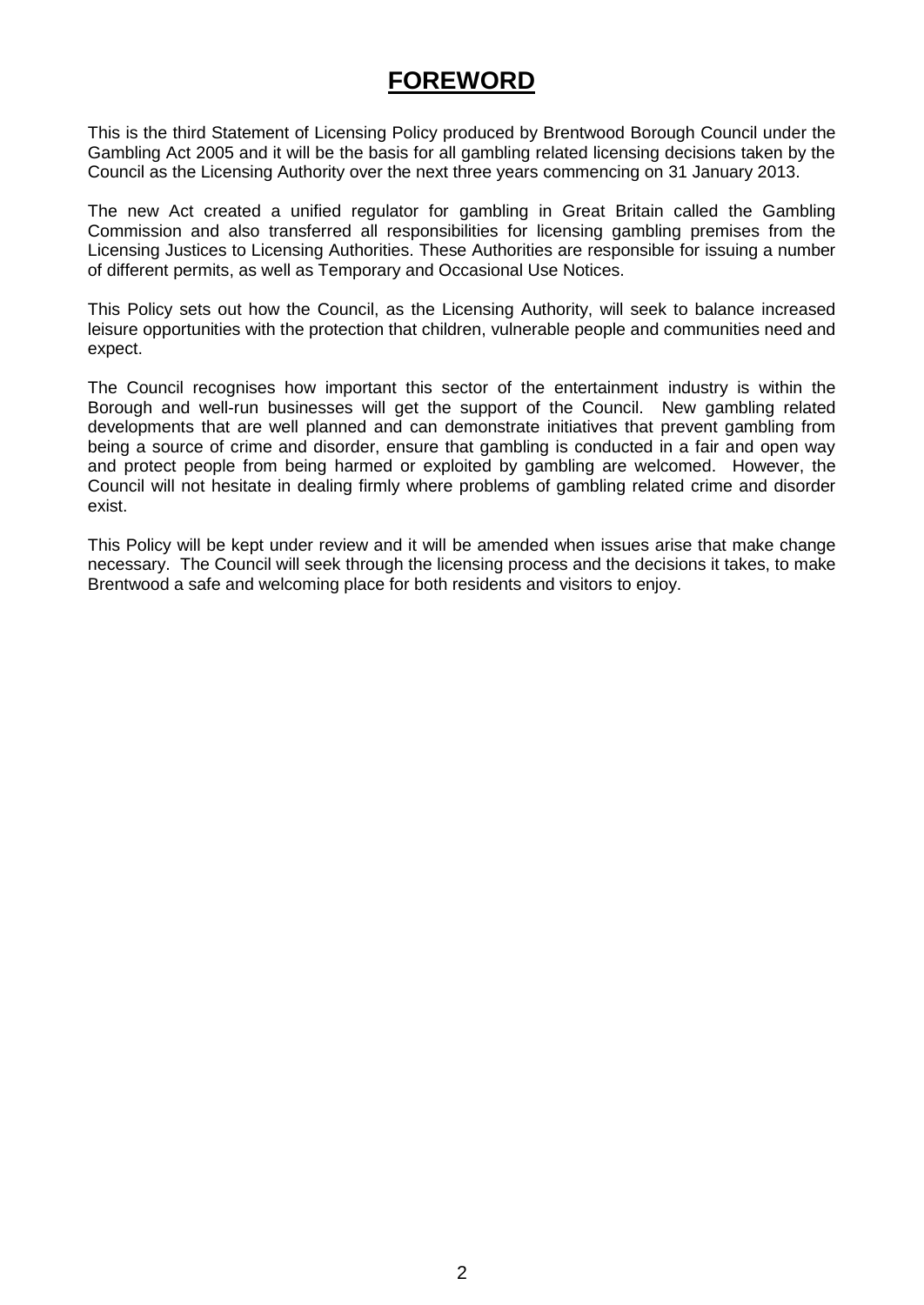## **BRENTWOOD BOROUGH COUNCIL GAMBLING LICENSING POLICY STATEMENT**

#### Section **Contents**

#### **PART A**

- 1.0 Introduction<br>2.0 The Licensin
- The Licensing Objectives
- 3.0 Description of the Borough<br>4.0 Responsibilities under the *F*
- Responsibilities under the Act
- 5.0 Statement of Licensing Policy
- 6.0 Consultation
- 7.0 Approval of Policy
- 8.0 Declaration
- 9.0 Responsible Authorities
- 10.0 Interested Parties
- 11.0 Exchange of Information
- 12.0 Public Register
- 13.0 Compliance and Enforcement

#### **PART B - PREMISES LICENCES**

- 14.0 Delegation of Powers<br>15.0 **General Principles**
- General Principles
- 16.0 Provisional Statements<br>17.0 Representations and Re
- Representations and Reviews
- 18.0 Adult Gaming Centres
- 19.0 (Licensed) Family Entertainment Centres
- 20.0 Casinos
- 21.0 Bingo Premises
- 22.0 Betting Premises
- 23.0 Tracks<br>24.0 Travelli
- **Travelling Fairs**

#### **PART C - PERMITS/TEMPORARY OR OCCASIONAL USE NOTICES/REGISTRATIONS**

- 25.0 General
- 26.0 Unlicensed Family Entertainment
- Centre Gaming Permits
- 27.0 (Alcohol) Licensed Premises Gaming Machine Permits
- 28.0 Prize Gaming Permits
- 29.0 Club Gaming and Club Machine Permits
- 30.0 Temporary Use Notices
- 31.0 Occasional Use Notices
- 32.0 Small Society Lotteries
- 33.0 Useful Contacts from Gambling Commission Website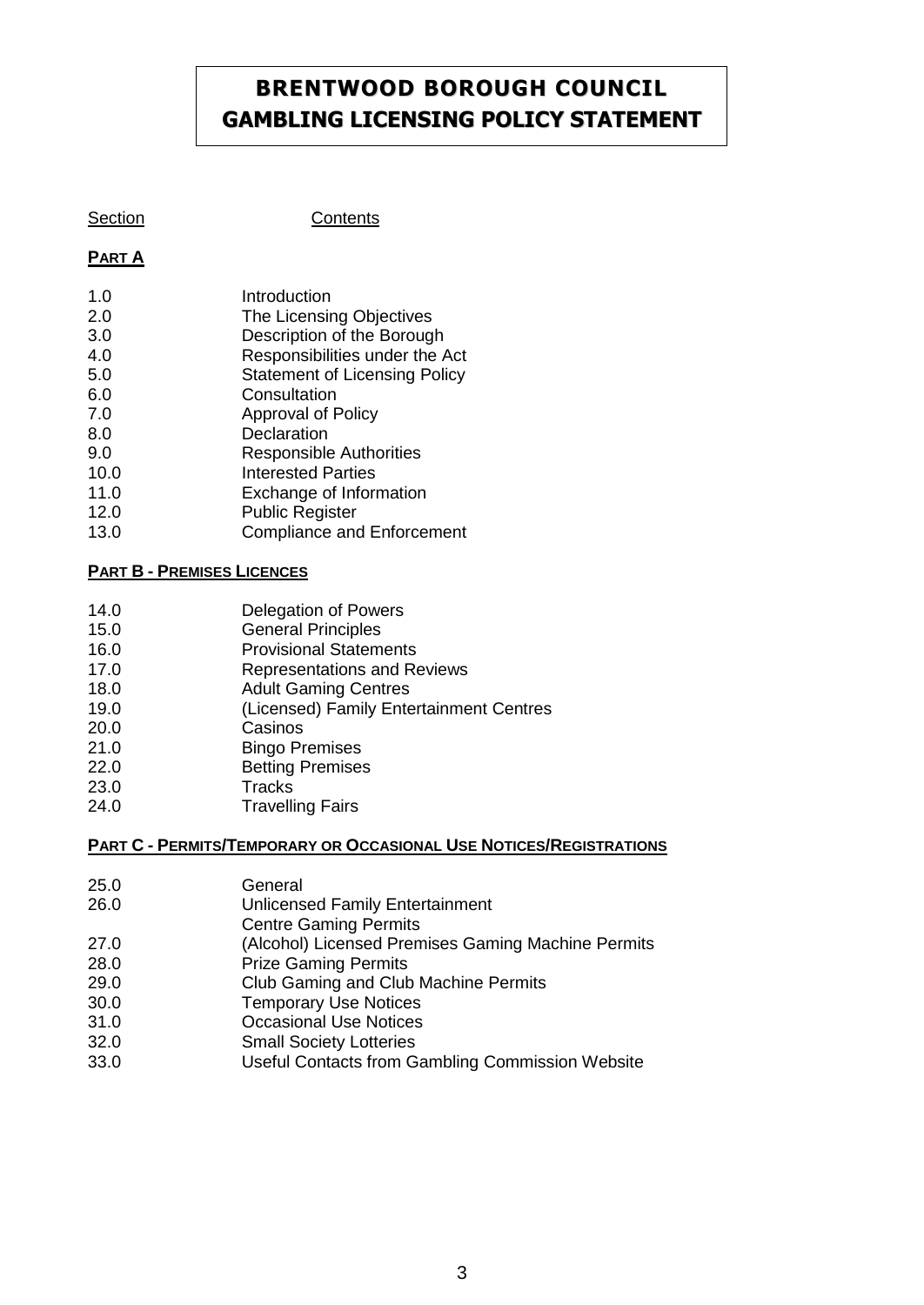#### **ANNEXES**

Annex 'A' List of Consultees Annex 'B' List of Responsible Authorities Annex 'C' **Definitions** Annex 'D' Temporary Use Notices/How to Make a Representation Annex 'E' Table of Delegations of Licensing Annex 'F' Application Process Bingo, Betting, Arcades [Adult Gaming Centres and Licensed Family Entertainment Centres - New Licences/Permissions **Tracks** Betting Machines Gaming Machine and Repair Gaming Machines in Licensed Premises Temporary Use Notices Occasional Use Notices Premises Licences Flow Chart Gaming Permits Gaming Machines - Classes Alcohol-Licensed Premises Members' Clubs: New Permits/Trans. Arrangements Other Premises Unlicensed Family Entertainment Centres Prize Gaming: New Permits/Transitional Arrangements Prize Gaming without a Permit Travelling Fairs Alcohol Licensed Premises - Flow Chart Members' Clubs - Flow Chart Unlicensed Family Entertainment Centre - Flow Chart Prize Gaming Permit - Flow Chart Lotteries/New Registrations etc. External Lottery Managers Small Society Lotteries - Flow Chart

Annex 'G' Fees (April 2010)

Annex "H" Lacors & Gambling Commission Concordat (March 2010)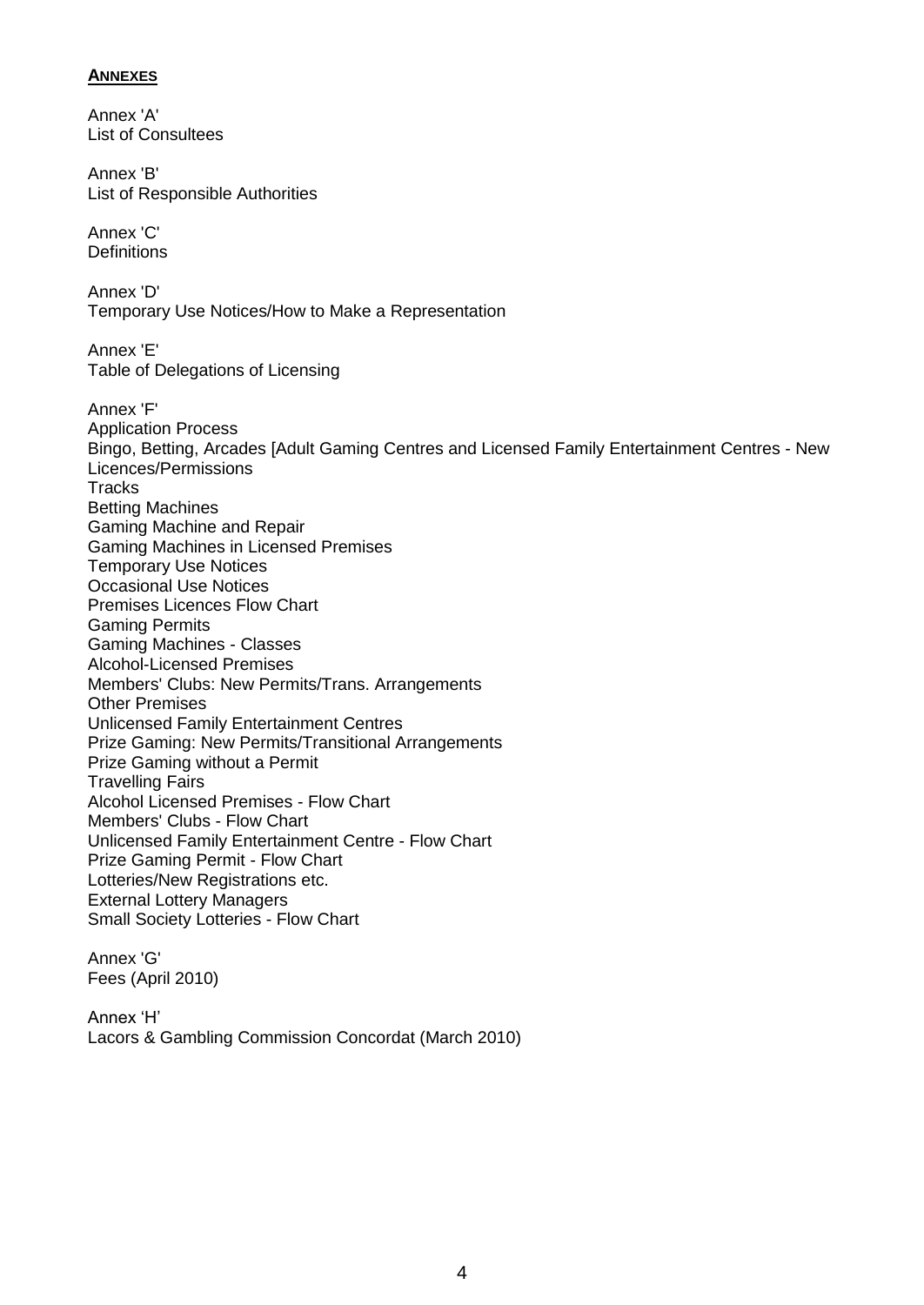#### **1.0 INTRODUCTION**

- **1.1** This Statement of Licensing Policy sets out the principles that Brentwood Borough Council, as the Licensing Authority under the Gambling Act 2005 (referred to in this document as "the Act"), proposes to apply in discharging its functions to license premises for gambling under the Act as well as:
	- designating the body responsible for advising the Authority on the protection of children from harm;
	- determining whether or not a person is an "Interested Party";
	- exchanging information with the Gambling Commission and others; and
	- inspecting premises and instituting proceedings for offences under the Act.

#### **2.0 THE LICENSING OBJECTIVES**

- **2.1** In exercising most of its functions under the Act, Licensing Authorities must have regard to the Licensing Objectives as set out in Section 1 of the Act. The Licensing Objectives are:-
	- Preventing gambling from being a source of crime or disorder, being associated with crime or disorder or being used to support crime;
	- Ensuring that gambling is conducted in a fair and open way; and
	- Protecting children and other vulnerable persons from being harmed or exploited by gambling.

#### **3.0 DESCRIPTION OF THE BOROUGH**

- **3.1** Brentwood Borough Council is situated in the County of Essex, which comprises twelve Borough and Borough Councils and two Unitary Authorities. The council has a population of 71,500 (2007 estimate) and covers an area of 15,312 hectares. The main centres of population are in Brentwood, Hutton, Ingatestone and Shenfield.
- **3.2** There are few major concentrations of premises in the Borough providing facilities for betting and gambling. Those premises are mainly made up of pubs, clubs, betting shops and amusement arcades. There are also a number of registered society lotteries.
- **3.3** Because of the nature of the Borough, premises and events that will be licensed under the Act provide an essential contribution to the local economy of the Borough, through tourism, cultural development and regeneration.

#### **4.0 RESPONSIBILITIES UNDER THE ACT**

**4.1** The Act has introduced a new licensing regime for commercial gambling, to be conducted by the Gambling Commission and by Licensing Authorities, depending on the matter to be licensed.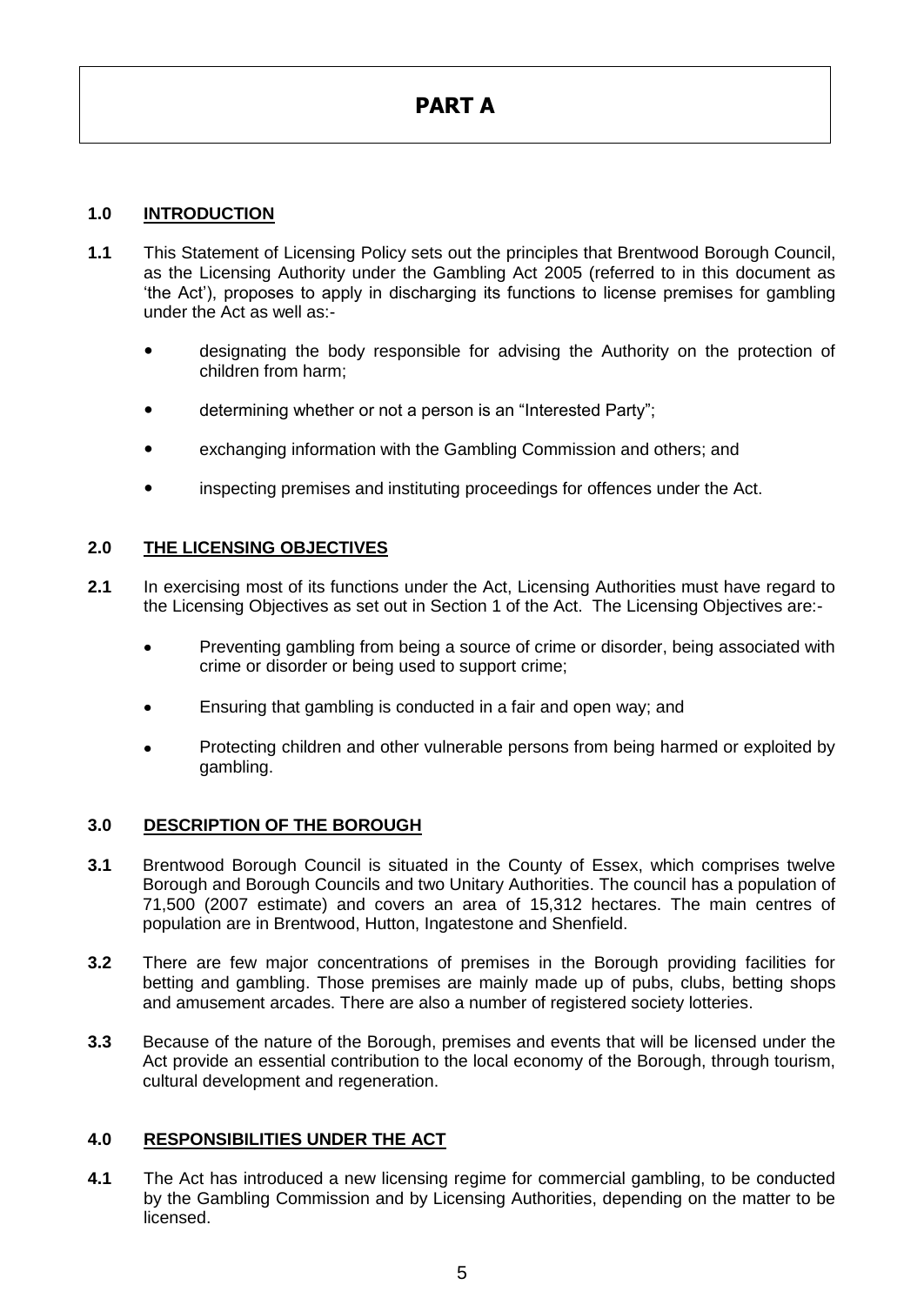- **4.2** The Act establishes the Borough Council as the Licensing Authority whose responsibilities must be discharged by the Licensing Committee created under Section 6 of the Licensing Act 2003. Brentwood Borough Council is the Licensing Authority for Brentwood.
- **4.3** The Gambling Commission is responsible for issuing Operating and Personal Licences to persons and organisations who:
	- operate a casino;
	- provide facilities for playing bingo or for pool betting;
	- act as intermediaries for betting;
	- make gaming machines available for use in Adult Gaming Centres and Family Entertainment Centres;
	- manufacture, supply, install, adapt, maintain or repair gaming machines;
	- manufacture, supply, install or adapt gambling machine software; or
	- promote a lottery.
- **4.4** The Licensing Authority is responsible for licensing premises in which gambling takes place. All types of gambling are covered, other than spread betting and the National Lottery. It is also responsible for issuing permits for premises with gaming machines and for receiving notices from operators wishing to use unlicensed premises for gambling on a temporary basis. It is also responsible for the registration of certain types of exempt Small Society Lotteries.
- **4.5** The Licensing Authority cannot become involved in the moral issues of gambling and must aim to permit the use of premises for gambling in so far as they think it is:
	- in accordance with any relevant codes of practice;
	- in accordance with any relevant Guidance issued by the Gambling Commission;
	- reasonably consistent with the Licensing Objectives, and
	- in accordance with the Licensing Authority"s Statement of Licensing Policy.

Before the Licensing Authority can consider an application for a Premises Licence, an Operating and Personal Licence, or both, must have been obtained from the Gambling Commission.

#### **5.0 STATEMENT OF LICENSING POLICY**

- **5.1** The Licensing Authority is required by the Act to publish a Statement of Licensing Policy which contains the principles it proposes to apply when exercising its functions under the Act.
- **5.2** In this document this is referred to as "the Policy". This Policy must be reviewed and published every three years. The Policy must also be reviewed from 'time to time' and any proposed amendments and/or additions must be subject to fresh consultation. The "new" Policy must then be published.
- **5.3** This Policy takes effect on 31 January 2013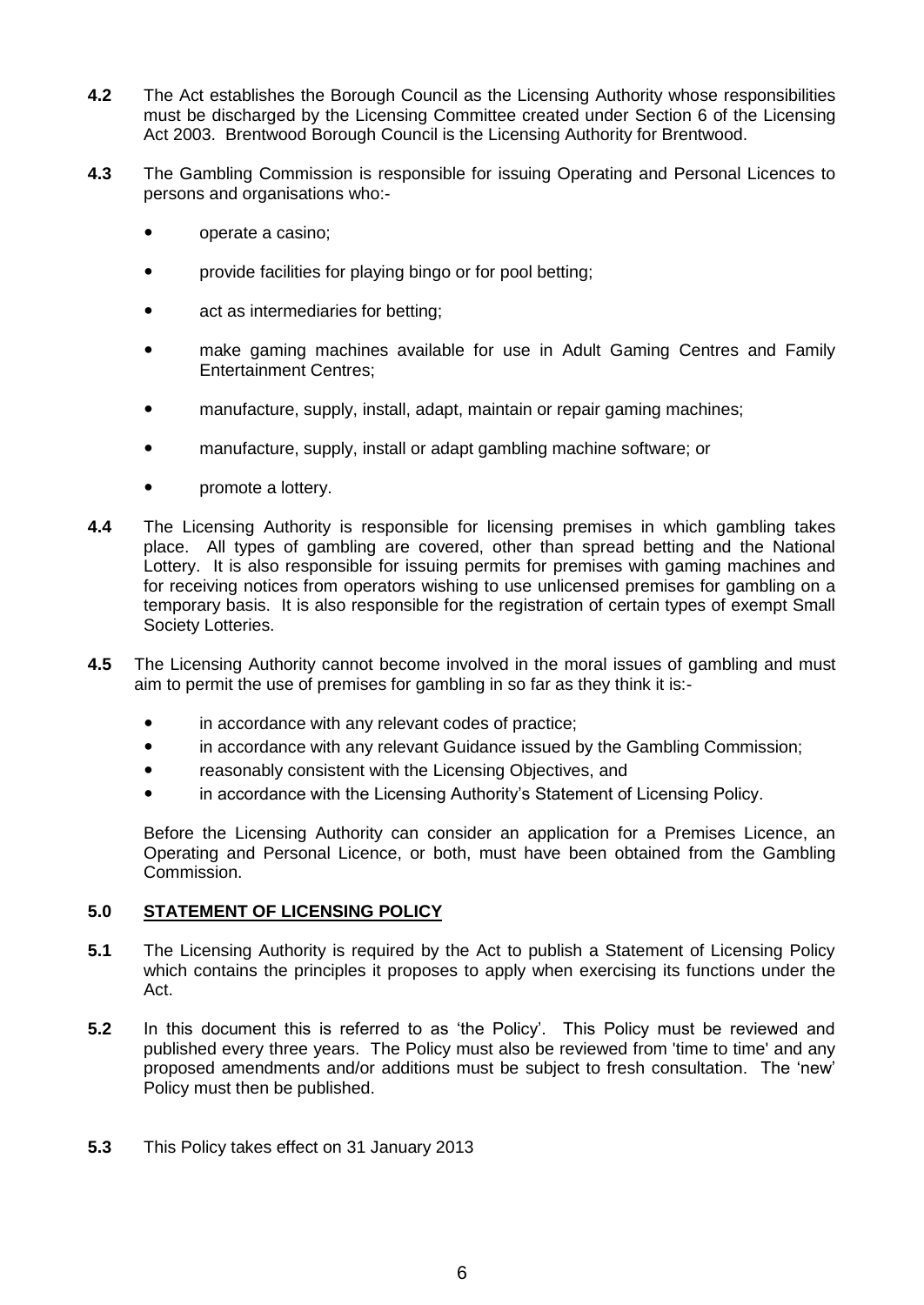#### **6.0 CONSULTATION**

- **6.1** In producing this Policy, the Licensing Authority consulted widely before finalising and publishing it. In addition to the statutory consultees (listed below), the Council chose to consult with additional local groups and individuals. A full list of all groups and persons consulted is provided at Annex 'A'. A list of these other groups and persons consulted can be made available by request to the Licensing Department, Brentwood Borough Council, Town Hall, Ingrave Road, Brentwood, Essex, CM15 8AY.
- **6.2** The Act requires that the following parties are consulted by the Licensing Authority:-
	- The Chief Officer of Police for the Authority's area;
	- One or more persons who appear to the Authority to represent the interests of persons carrying on gambling businesses in the Authority"s area; and
	- One or more persons who appear to the Authority to represent the interests of persons who are likely to be affected by the exercise of the Authority"s functions under the Act.
- **6.3** The other groups and people consulted were:-
	- Organisations, including faith groups and voluntary organisations working with people who are problem gamblers, medical practices or primary care trusts and the Citizens' Advice Bureau;
	- Other tiers of local government;
	- Businesses who are, or will be, holders of Premises Licences;
	- Responsible Authorities under the Act.
- **6.4** A twelve week period of consultation on proposed revisions to this policy took place between the 1 August 2012 and end on the 24 October 2012. A copy of the draft policy was available to view on the Council"s web site and any comments or observations on it could be made in writing to the licensing team by e-mailing [licensing@brentwood.gov.uk](mailto:licensing@brentwood.gov.uk) during the consultation period. The final draft of the policy was taken to the Licensing Committee of the 7 November 2012 for its consideration and recommendation to Ordinary Council on the 19 December 2012 that the policy is adopted by the Council

#### **7.0 APPROVAL OF POLICY**

- **7.1** The draft Policy was adopted by Ordinary Council on the 19 December 2012 after proper consultation and accordingly published on the Council"s web site.
- **7.2** It should be noted that this Policy does not override the right of any person to make an application, to make representations about an application, or to apply for a review of a licence, as each case will be considered on its own merit and according to the requirements of the Act.

#### **8.0 DECLARATION**

- **8.1** In this Policy the Licensing Authority declares that it has had regard to the Licensing Objectives, formal Guidance issued to Licensing Authorities and any responses from those consulted during the consultation process.
- **8.2** The Council recognises its diverse responsibilities under equality legislation and will monitor the impact of these statutory duties through its various corporate schemes such as the Race Equality Scheme and the Disability Equality Scheme.
- **8.3** Appendices have been attached to this Statement providing further information and guidance that is intended only to assist readers and should not be interpreted as legal advice or as constituent of the Licensing Authority's policy. Readers are strongly advised to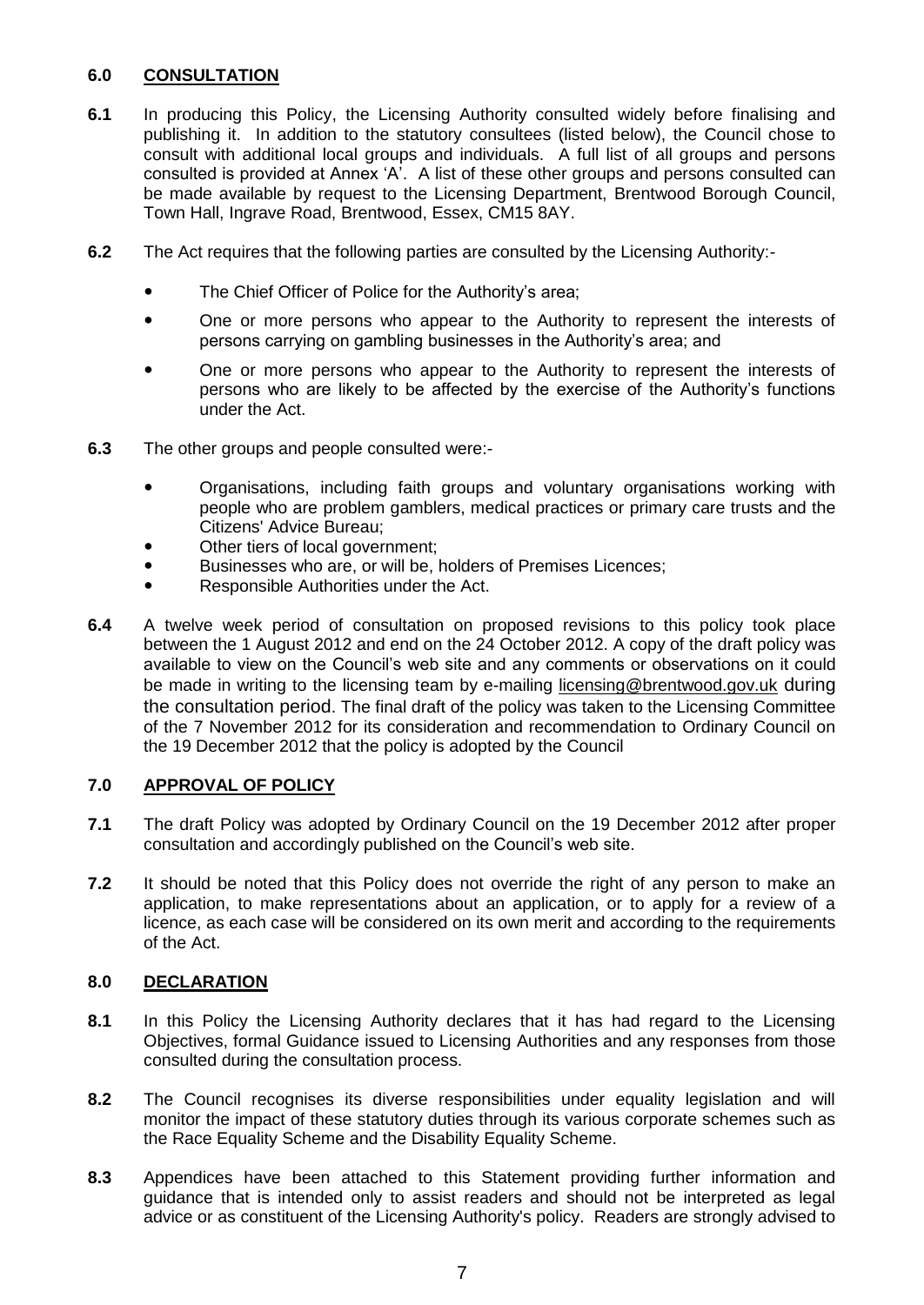seek their own legal advice if they are unsure of the requirements of the Gambling Act 2005, or the guidance or regulations issued under the Act.

#### **9.0 RESPONSIBLE AUTHORITIES**

- **9.1** A full list of the Responsible Authorities designated under the Act and their contact details are given in Annex 'B'. It should be noted that under the Act, the Licensing Authority is designated as a Responsible Authority.
- **9.2** The Licensing Authority is required to designate, in writing, a body that is competent to advise it about the protection of children from harm. In making this designation the following principles have been applied:
	- the competency of the body to advise the Licensing Authority;
	- the need for the body to be responsible for an area covering the whole of the Licensing Authority's area; and
	- the need for the body to be answerable to democratically elected persons rather than any particular interest group etc.
- **9.3** In accordance with the Gambling Commission"s Guidance to Local Authorities, the Licensing Authority designates the Essex County Council Children"s Safeguarding Service, for this purpose.

#### **10.0 INTERESTED PARTIES**

**10.1** Interested Parties can make representations about licensing applications or apply for a review of an existing licence. An Interested Party is defined in the Act as follows:-

*'… a person is an interested party in relation to a premises licence or in relation to an application for or in respect of a premises if, in the opinion of the Licensing Authority which issues the licence or to which the application is made, the person:-*

- *a) lives sufficiently close to the premises to be likely to be affected by the authorised activities,*
- *b) has business interests that might be affected by the authorised activities,*
- *or*
- *c) represents persons who satisfy paragraphs (a) or (b).'*
- **10.2** Interested Parties can be persons who are democratically elected, such as Borough and Parish Councillors and MPs. No specific evidence of being asked to represent an interested person will be required as long as the Councillor/MP represents the Ward likely to be affected. Likewise, Town Councils likely to be affected will be considered to be Interested Parties.
- **10.3** Borough Councillors who are members of the Licensing Committee will not qualify to act in this way.
- **10.4** Other than persons mentioned in 10.2 and 10.3, the Licensing Authority will generally require some form of confirmation that a person is authorised to represent an interested party.
- **10.5** The Licensing Authority considers that the Trade Associations, Trade Unions and Residents' and Tenants' Associations qualify as "Interested Parties" where they can demonstrate that they represent persons in (a) or (b) above.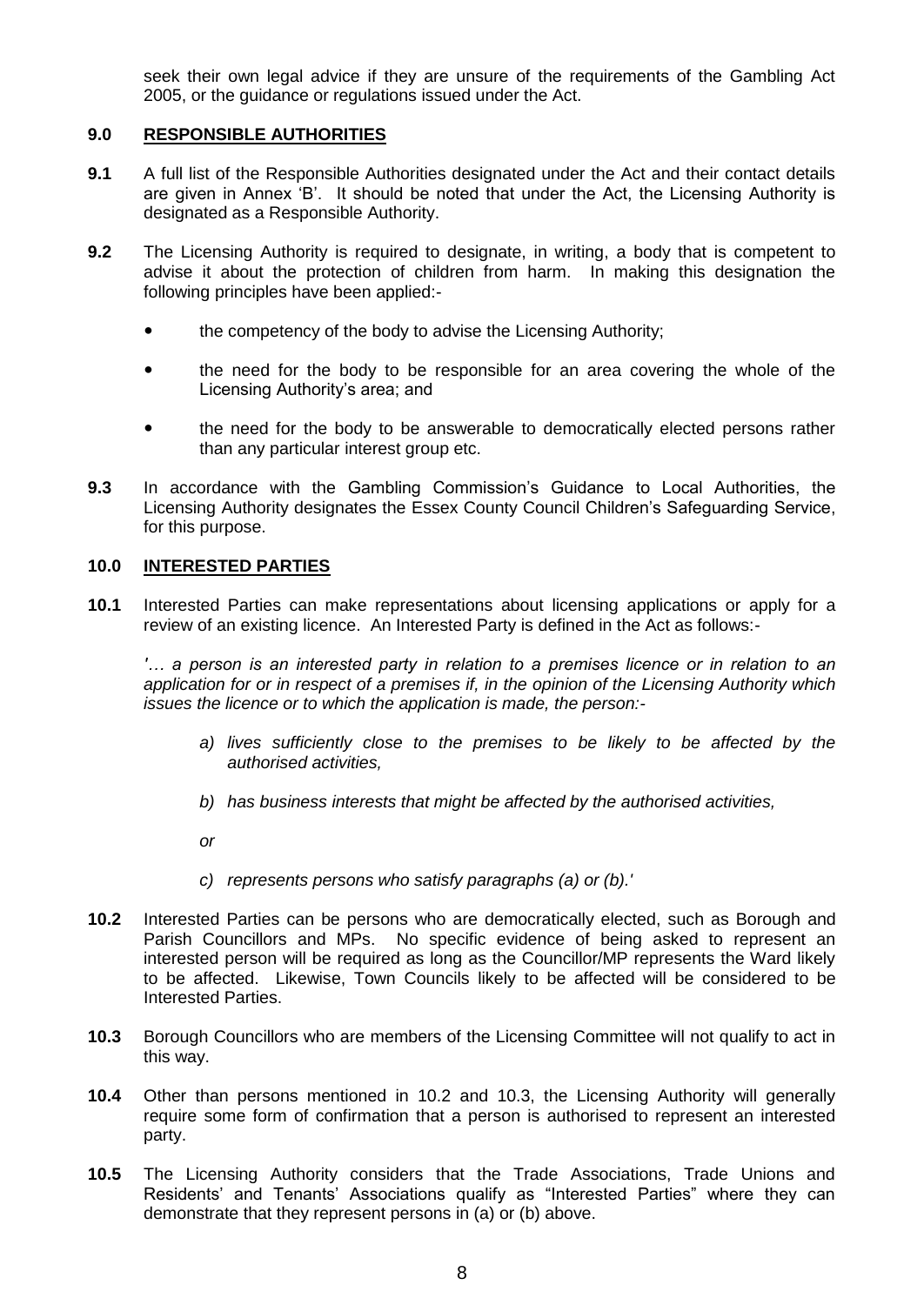- **10.6** In determining if a person lives or has business interests sufficiently close to the premises that they are likely to be affected by the authorised activities, the Licensing Authority will consider the following factors:-
	- The size of the premises;
	- The nature of the premises;
	- The distance of the premises from the location of the person making the representation;
	- The potential impact of the premises (e.g. number of customers, routes likely to be taken by those visiting the establishment);
	- The circumstances of the complaint. This does not mean the personal characteristics of the complainant but the interest of the complainant, which may be relevant to the distance from the premises;
	- The catchment area of the premises (i.e. how far people travel to visit); and
	- Whether the person making the representation has business interests in that catchment area that might be affected.

#### **11.0 EXCHANGE OF INFORMATION**

- **11.1** In its exchange of information with parties listed in Schedule 6 of the Act, the Licensing Authority will have regard to:
	- the provisions of the Act, which include the provision that the Data Protection Act 1998 will not be contravened;
	- the guidance issued by the Gambling Commission;
	- Data Protection Act 1998;
	- Human Rights Act 1998;
	- Freedom of Information Act 2000:
	- Environmental Information Regulations 2004;
	- the Common Law Duty of Confidence;
	- Electronic Communications Act 2000;
	- Computer Misuse Act 1990;
	- Criminal Procedure and Investigations Act 1996; and
	- Crime and Disorder Act 1998.
- **11.2** Exchanges of information will be conducted in a timely and accurate fashion and confirmed in writing in all cases to form an audit trail. An audit trail should include:-
	- Record of data disclosed;
	- Project chronology; and
	- Notes of meetings with other partners and recent correspondence including phone calls.

#### **12.0 PUBLIC REGISTER**

**12.1** The Licensing Authority is required to keep a public register and share information in it with the Gambling Commission and others. Regulations will prescribe what information should be kept in the register. Copies of the register may be obtained on payment of a fee.

#### **13.0 COMPLIANCE AND ENFORCEMENT**

**13.1** In exercising its functions with regard to the inspection of premises and to instituting criminal proceedings in respect of offences specified, the Licensing Authority will follow best practice as promulgated by the Better Regulation Executive and the Hampton McCrory reviews of regulatory inspections and enforcement and endeavour to be:-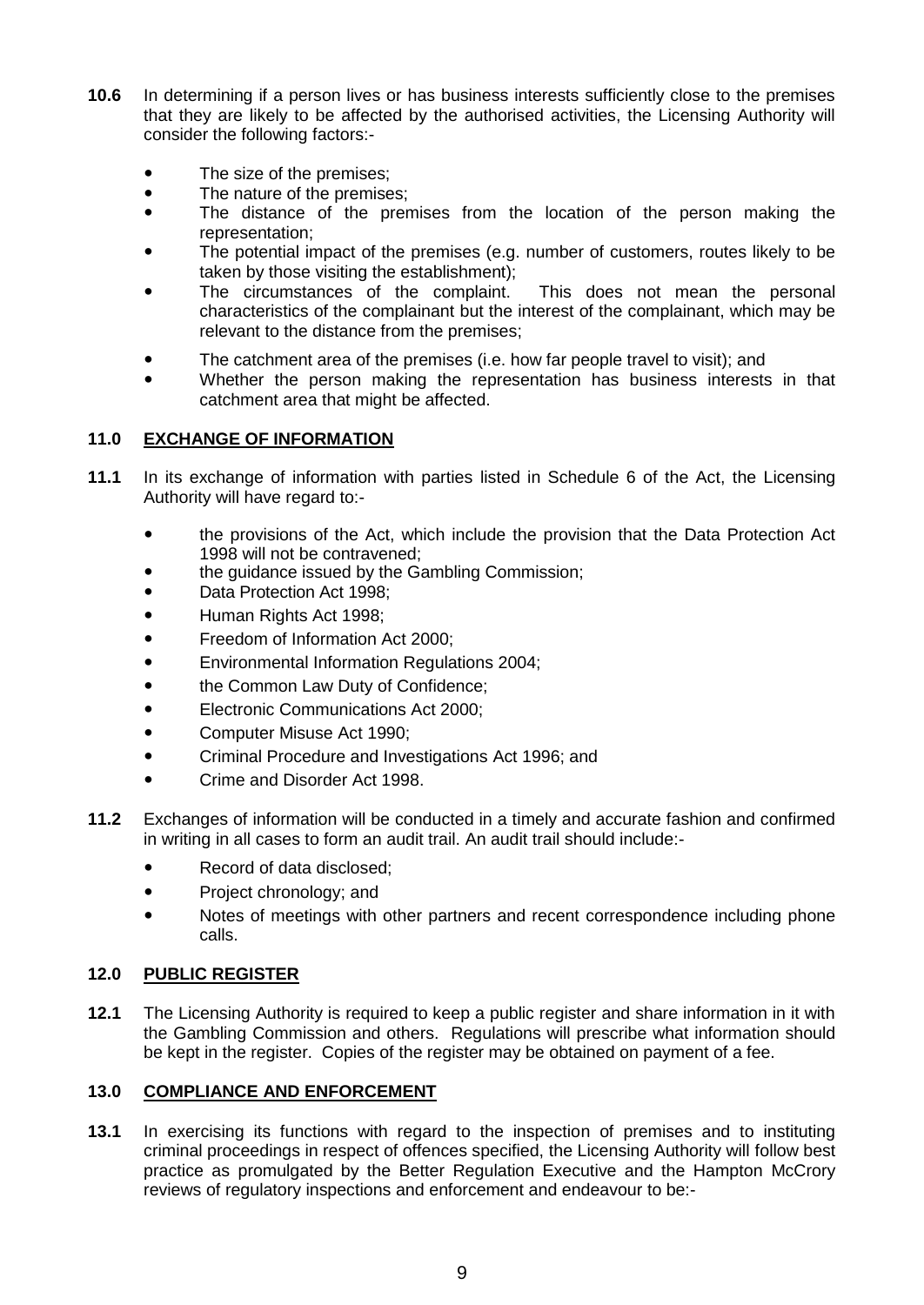- Proportionate Intervention will only be when necessary. Remedies should be appropriate to the risk posed and costs identified and minimised.
- Accountable The Authority must be able to justify decisions and be subject to public scrutiny.
- Consistent Rules and standards must be joined up and implemented fairly.
- Transparent Enforcement should be open and regulations kept simple and user friendly.
- Targeted Enforcement should be focused on the problems and minimise side effects.
- **13.2** The Licensing Authority will endeavour to avoid duplication with other regulatory regimes, so far as is possible, and adopt a risk based inspection programme.
- **13.3** The main enforcement and compliance role of the Licensing Authority in terms of the Act will be to ensure compliance with the Premises Licence and other permissions which it authorises. The Gambling Commission will be the enforcement body for Operating and Personal Licences. It is also worth noting that concerns about the manufacturer, supply or repair of gaming machines will not be dealt with by the Licensing Authority but will be notified to the Gambling Commission.
- **13.4** The Licensing Authority will keep itself informed of developments as regards the work of the Better Regulation Executive in its consideration of the regulatory functions of Local Authorities.
- **13.5** Bearing in mind the principle of transparency, the Licensing Authority"s enforcement/compliance protocols, or written agreements, will be available on request. Details of the risk based approach to inspection will also be available upon request.

Details of this information will be available on the Council's website: www.brentwood.gov.uk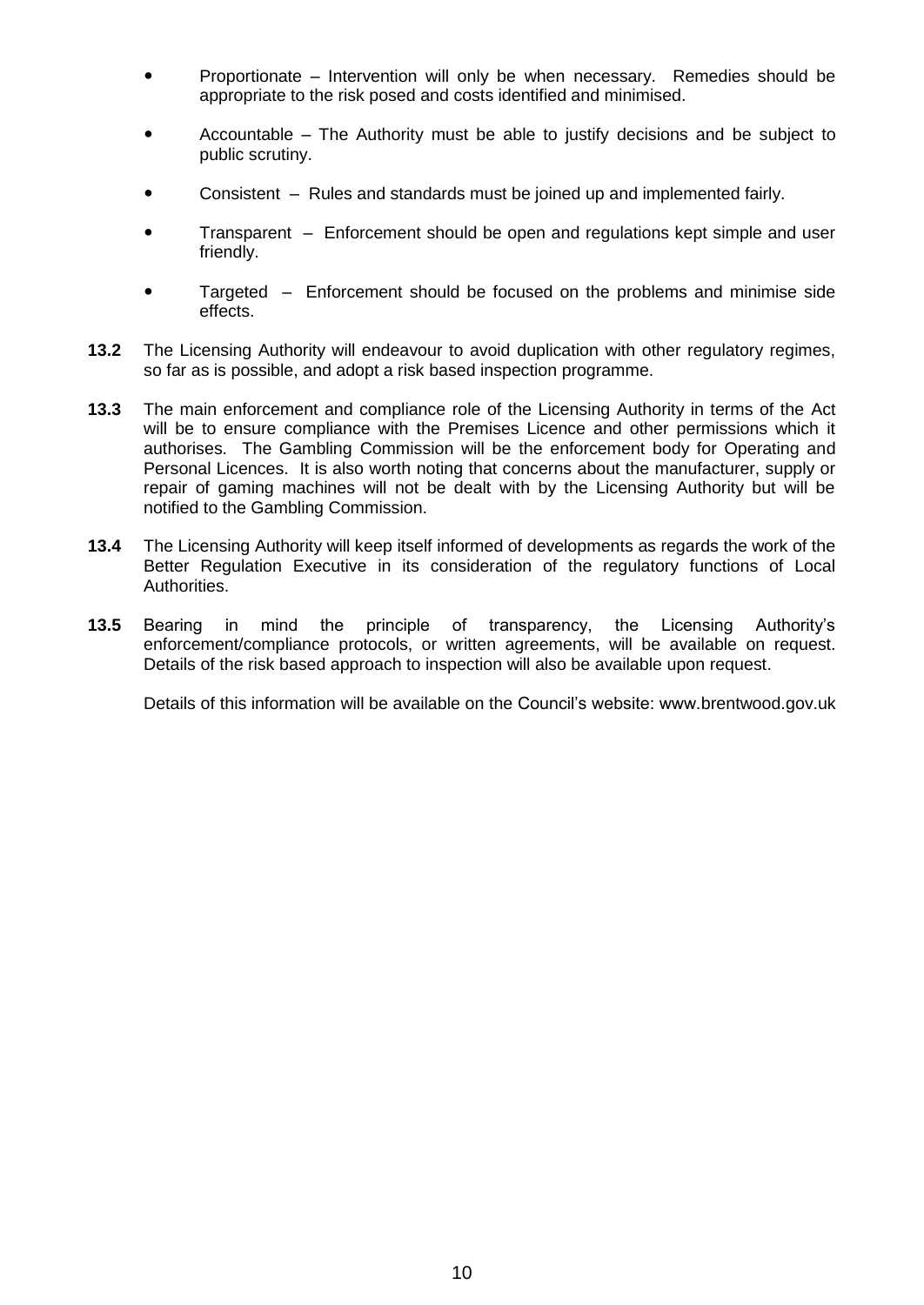## **PART B PREMISES LICENCES**

#### **14.0 DELEGATION OF POWERS**

**14.1** The Licensing Authority has agreed a scheme of delegation for discharging its functions under the Act and this can be found in Annex 'E'.

#### **15.0 GENERAL PRINCIPLES**

- **15.1** Premises Licences will be subject to the permissions/restrictions set out in the Act as well as the specific mandatory and default conditions which will be detailed in regulations issued by the Secretary of State. Licensing Authorities are able to exclude default conditions and also attach others, where it is thought appropriate.
- **15.2** Licensing Authorities are required by the Act, in making decisions about Premises Licences, to permit the use of premises for gambling so far as it thinks fit:-
	- in accordance with any relevant codes of practice issued by the Gambling Commission;
	- in accordance with any relevant guidance issued by the Gambling Commission;
	- to be reasonably consistent with the Licensing Objectives; and
	- in accordance with the Authority's Policy.

#### **15.3 Definition of Premises**

Premises is defined in the Act as "any place". It is for the Licensing Authority to decide whether different parts of a building can be properly regarded as being separate premises although this will always be considered in the light of the guidance issued by the Gambling Commission. It will always be a question of fact in each circumstance. The Gambling Commission does not, however, consider that areas of a building that are artificially or temporarily separate can be properly regarded as different premises.

The Licensing Authority will pay particular attention to applications where access to the licensed premises is through other premises (which themselves may be licensed or unlicensed).

#### **15.4 Demand**

Demand is a commercial consideration and is not an issue for the Licensing Authority.

#### **15.5 Location**

Location will only be a material consideration in the context of the Licensing Objectives.

#### **15.6 Duplication with other Regulatory Regimes**

Duplication with other statutory/regulatory regimes will be avoided where possible. This Authority will not consider whether a licence application is likely to be awarded Planning Permission or Building Control consent.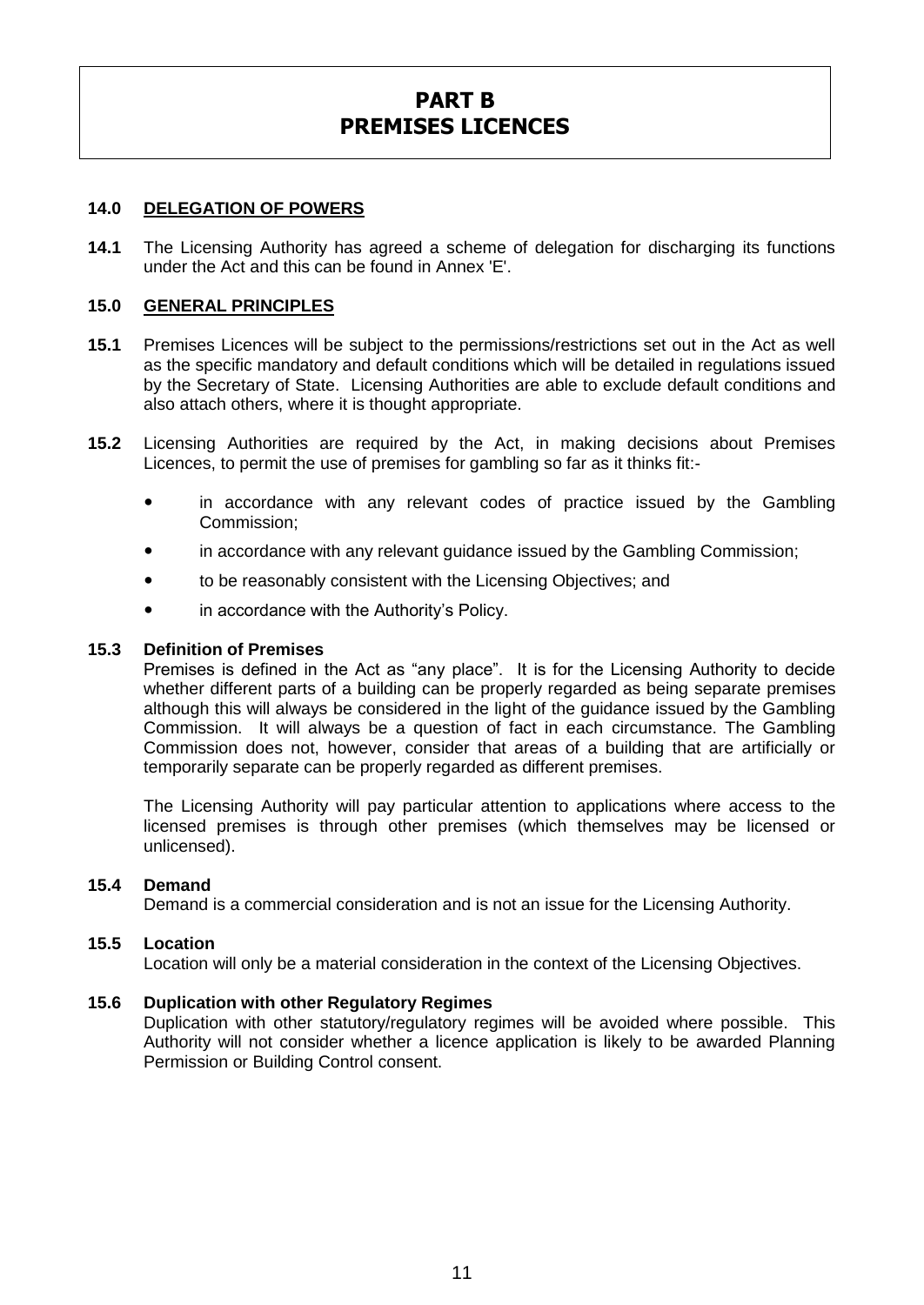#### **15.7 Licensing Objectives**

Premises Licences granted must be reasonably consistent with the Licensing Objectives. With regard to these Objectives, the following will be considered:-

#### **Preventing gambling from being a source of crime or disorder, being associated with crime or disorder, or being used to support crime –** The Licensing Authority is aware that there is a distinction between disorder and

nuisance and that the prevention of nuisance is not a Licensing Objective under the Act.

Whilst the Licensing Authority is aware that the Gambling Commission will be taking a leading role in preventing gambling from being a source of crime, it will pay attention to the proposed location of gambling premises in terms of this Licensing Objective.

Where an area has known high levels of organised crime, this Authority will consider carefully whether gambling premises are suitable to be located there and the need for conditions, such as the provision of Door Supervisors.

#### **Ensuring that gambling is conducted in a fair and open way –**

The Gambling Commission does not generally expect Licensing Authorities to be concerned with ensuring that gambling is conducted in a fair and open way. The Licensing Authority notes that in relation to the licensing of tracks, its role will be different from other premises in that track operators will not necessarily have an Operating Licence. In those circumstances, the Premises Licence may need to contain conditions to ensure that the environment in which betting takes place is suitable.

 **Protecting children and other vulnerable persons from being harmed or exploited by gambling –**

In practice, the Objective of protecting children from being harmed or exploited by gambling often means preventing them from taking part in, or being in close proximity to, gambling.

There is no definition of the term 'vulnerable person' in the Act, but this could include people who are gambling beyond their means and people who may not be able to make informed or balanced decisions about gambling due to a mental impairment, alcohol or drugs.

#### **15.8 Conditions**

The Authority is aware that the mandatory and default conditions imposed by the Gambling Commission will normally be sufficient to regulate gambling premises. In exceptional cases where there are specific risks or problems associated with a particular locality, specific premises or class of premises the Authority may consider attaching individual conditions related to the Licensing Objectives.

Any conditions attached to Licences will be proportionate and will be:-

- relevant to the need to make the proposed premises suitable as a gambling facility;
- directly related to the premises and the type of licence applied for;
- fairly and reasonably related to the scale and type of premises; and
- reasonable in all other respects.

In addition, the Licensing Authority will examine how applicants propose to address the Licensing Objectives. In considering applications the Licensing Authority will particularly take into account the following, if deemed appropriate:-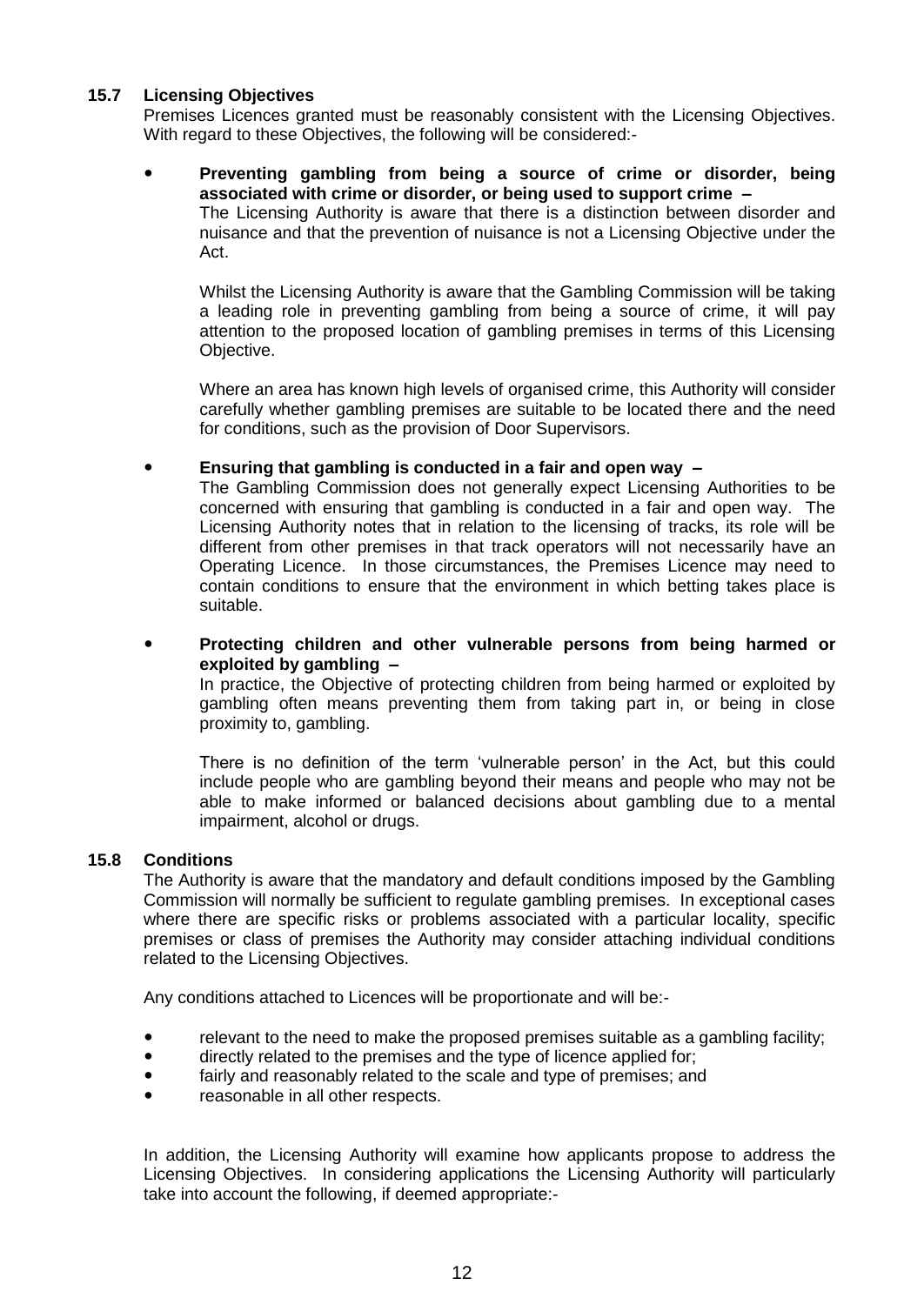- Proof of age schemes
- **CCTV**
- Door Supervisors
- Supervision of entrances/machine areas;
- Physical separation of areas;
- Location of entry;
- Notices and signage;
- Specific opening hours; and
- With particular regard to vulnerable persons, measures such as the use of self- barring schemes, provision of information, leaflets, helpline numbers for organisations such as GamCare.
- **15.9** Decisions upon individual conditions will be made on a case by case basis. Consideration will be given to using control measures, should there be a perceived need, such as the use of door supervisors, supervision of adult gaming machines, appropriate signage for adult only areas, etc. Applicants will also be expected to offer their own suggestions as to the way in which the Licensing Objectives can be effectively met.
- **15.10** It is noted that there are conditions which the Licensing Authority cannot attach to Premises Licences. These are:
	- any conditions on the Premises Licence which make it impossible to comply with an Operating Licence condition;
	- conditions relating to gaming machine categories, numbers, or method of operation;
	- conditions which provide that membership of a club or body be required (the Act specifically removes the membership requirement for casino and bingo clubs and this provision prevents it being reinstated);
	- conditions in relation to stakes, fees, and the winning of prizes.

#### **15.11 Door Supervisors**

The Licensing Authority may consider whether there is a need for door supervisors in terms of the Licensing Objectives of protecting of children and vulnerable persons from being harmed or exploited by gambling and also in terms of preventing premises becoming a source of crime. As the Act has amended the Security Industry Act 2001, door supervisors at casinos or bingo premises need not be licensed by the Security Industry Authority.

#### **15.12 Credit**

Credit facilities are prohibited from being provided in casinos and bingo licensed premises. Cash machines (ATM's) may be installed in such premises but the Licensing Authority may apply conditions as to where they are sited.

#### **15.13 Betting Machines [See Annex C for definition]**

In relation to Casinos, Betting Premises and Tracks, the Licensing Authority can restrict the number of betting machines, their nature and the circumstances in which they are made available by attaching a licence condition to a Betting Premises Licence or to a Casino Premises Licence (*where betting is permitted in the Casino*).

- **15.14** When considering whether to impose a condition to restrict the number of betting machines in particular premises, the Licensing Authority, among other things, shall take into account:-
	- the size of the premises;
	- the number of counter positions available for person to person transactions; and
	- the ability of staff to monitor the use of the machines by children and young persons or by vulnerable persons.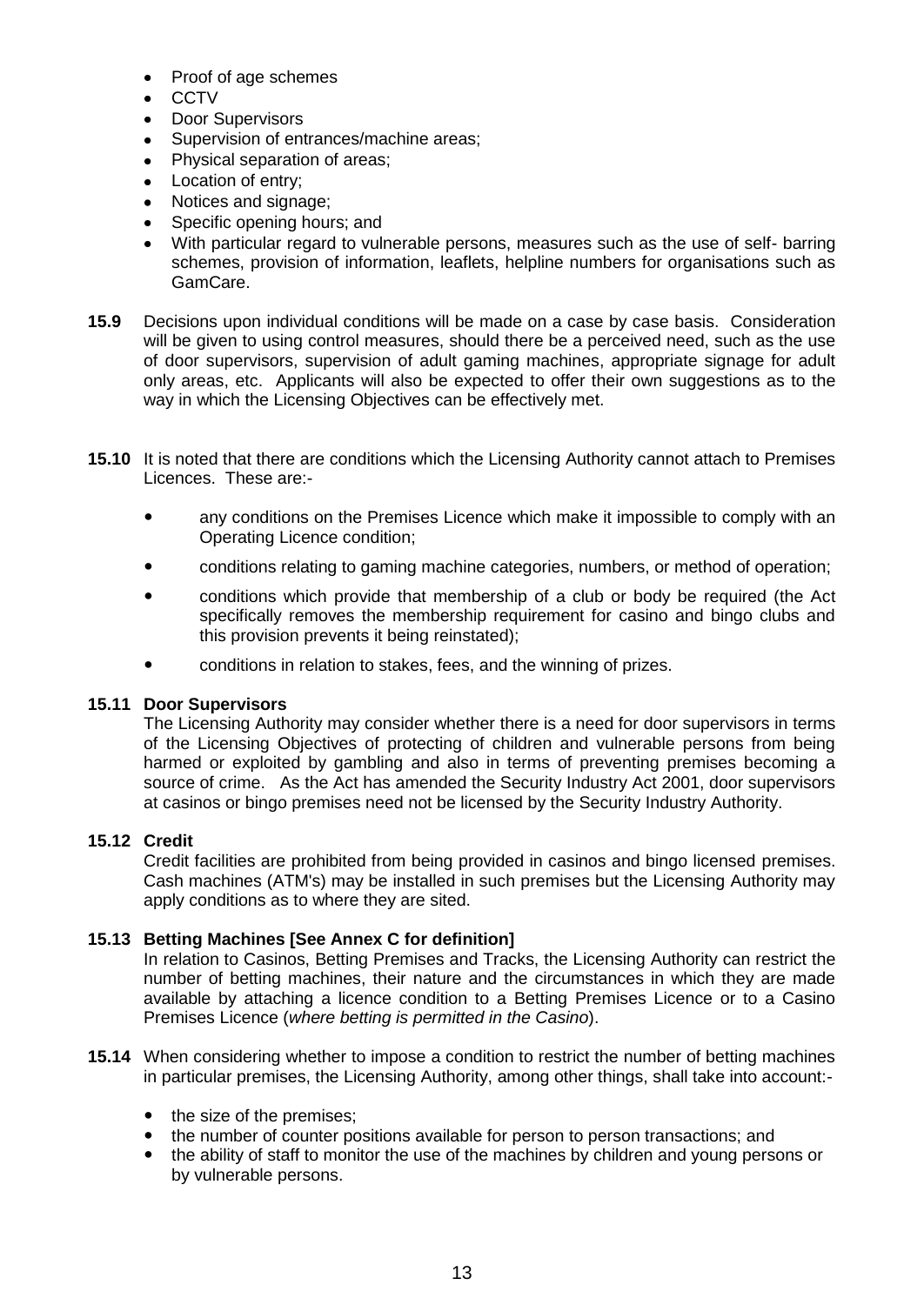**15.15** In deciding whether to impose conditions to limit the number of betting machines, each application will be considered on its own merit and account will be taken of codes of practice or guidance issued under the Act.

#### **16.0 PROVISIONAL STATEMENTS**

**16.1** It is noted that the guidance from the Gambling Commission states that "It is a question of fact and degree whether the premises are finished to an extent that they can be considered for a Premises Licence rather than a Provisional Statement'. The Licensing Authority will consider such applications on this basis but will not take into account other permissions that may be required such as planning consent.

#### **17.0 REPRESENTATIONS AND REVIEWS**

- **17.1** Representations and Applications for a Review of a Premises Licence may be made by Responsible Authorities and Interested Parties.
- **17.2** The Licensing Authority can make a representation or apply for a review of the Premises Licence on the basis of any reason that it thinks is appropriate. For the purpose of exercising its discretion in these matters, the Authority has designated the Head of Environmental Health and Licensing as being the proper person to act on its behalf.
- **17.3** The Licensing Authority will decide if a representation or application for a review is to be carried out on the basis of whether or not the request is:
	- $\bullet$ Frivolous or vexatious.
	- Based on grounds that will certainly not cause the Authority to wish to revoke/suspend a licence or remove, amend or attach conditions on the licence.
	- Substantially the same as previous representations or requests for a review.  $\bullet$
	- In accordance with any relevant codes of practice issued by the Gambling Commission.
	- In accordance with any relevant guidance issued by the Gambling Commission.
	- Reasonably consistent with the Licensing Objectives.
- **17.4** There is no appeal against the Authority's determination of the relevance of an application for review.

#### **18.0 ADULT GAMING CENTRES**

- **18.1** An Adult Gaming Centre is defined in Annex "C". Entry to these premises is age restricted.
- **18.2** The Licensing Authority will take account of any conditions applied to an Operating Licence in respect of such premises.

#### **19.0 (LICENSED) FAMILY ENTERTAINMENT CENTRES**

- **19.1** A Licensed Family Entertainment Centre is defined in Annex "C". Entry to these premises is not generally age restricted although entry to certain areas may be restricted, dependent on the category of machines available for use.
- **19.2** The Licensing Authority will take account of any conditions applied to an Operating Licence in respect of such premises.

#### **20.0 CASINOS**

**20.1** The Licensing Authority has adopted:

No decision made but each application be considered on its own merit.

In making this decision the Licensing Authority consulted widely on this specific issue.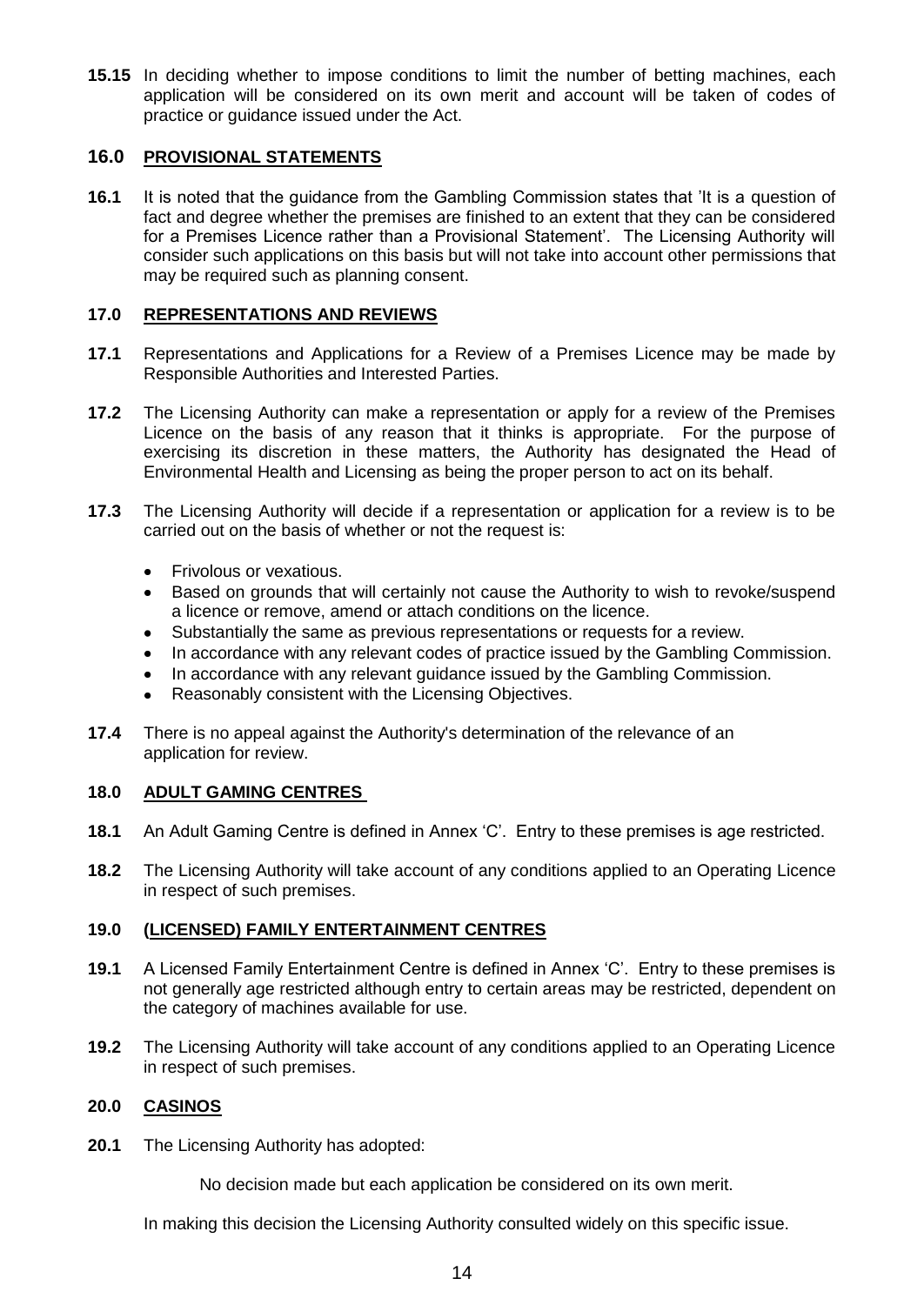#### **20.2 Casinos and Competitive Bidding**

The Licensing Authority is aware that where a Licensing Authority"s area is enabled to grant a Premises Licence for a new style casino, there are likely to be a number of operators which will want to run a casino. In such situations the Council will run a competition in line with Regulations and Codes of Practice issued under the Act by the Secretary of State. It should be noted that at the time this Statement of Licensing Policy was adopted this area had not been so enabled.

#### **20.3 Betting Machines**

The Licensing Authority can restrict the number of betting machines, their nature and the circumstances in which they are made available by attaching a licence condition to a Betting Premises Licence or to a Casino Premises Licence (*where betting is permitted in the casino*). When considering whether to impose a condition to restrict the number of betting machines in particular premises, the Licensing Authority, amongst other things should take into account:-

- the size of the premises;
- the number of counter positions available for person to person transactions; and
- the ability of staff to monitor the use of the machines by children and young persons or by vulnerable persons.
- **20.4** In deciding whether to impose conditions to limit the number of betting machines, each application will be on its own merits and account will be taken of Codes of Practice or Guidance issued under the Act.

#### **20.5 Credit**

Credit facilities are prohibited in casinos; however, this does not prevent the installation of cash dispensers (ATMs) on the premises, although the Licensing Authority may attach conditions as to the siting of such machines.

#### **21.0 BINGO PREMISES**

- 21.1 A Bingo premises is defined in Annex 'C'. Entry to these premises is not generally age restricted although entry to certain areas may be restricted, dependent on the category of machines available for use.
- **21.2** The Licensing Authority will take account of any conditions applied to an Operating Licence in respect of such premises.

#### **21.3 Credit**

Credit facilities are prohibited in premises licensed for Bingo; however, this does not prevent the installation of cash dispensers (ATMs) on the premises, although the Licensing Authority may attach conditions as to the sitting of such machines.

#### **22.0 BETTING PREMISES**

- **22.1** Betting Premises are defined in Annex "C".
- **22.2** The Licensing Authority will take account of any conditions applied to an Operating Licence in respect of such premises.

#### **23.0 TRACKS**

23.1 A Track is defined in Annex 'C'. Entry to these premises is generally age restricted. On race days, specific areas within the Track may be age restricted dependent on the licensable activities taking place.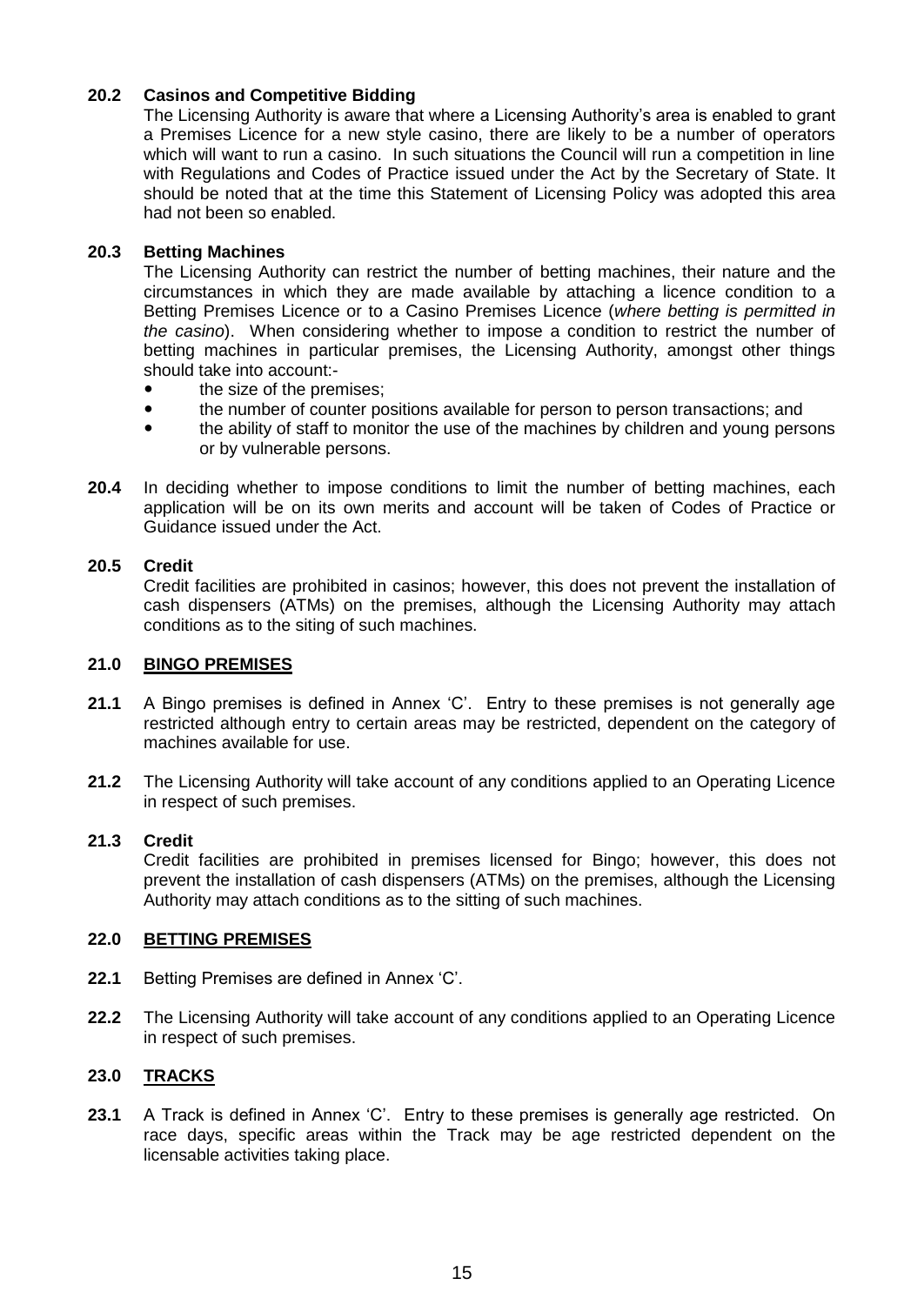#### **24.0 TRAVELLING FAIRS**

24.1 The Licensing Authority will determine whether the statutory requirement that the facilities for gambling amount to no more than an ancillary amusement at a travelling fair is met, where Category D machines and/or equal chance prize gaming without a permit are to be made available for use. (See Annex 'H').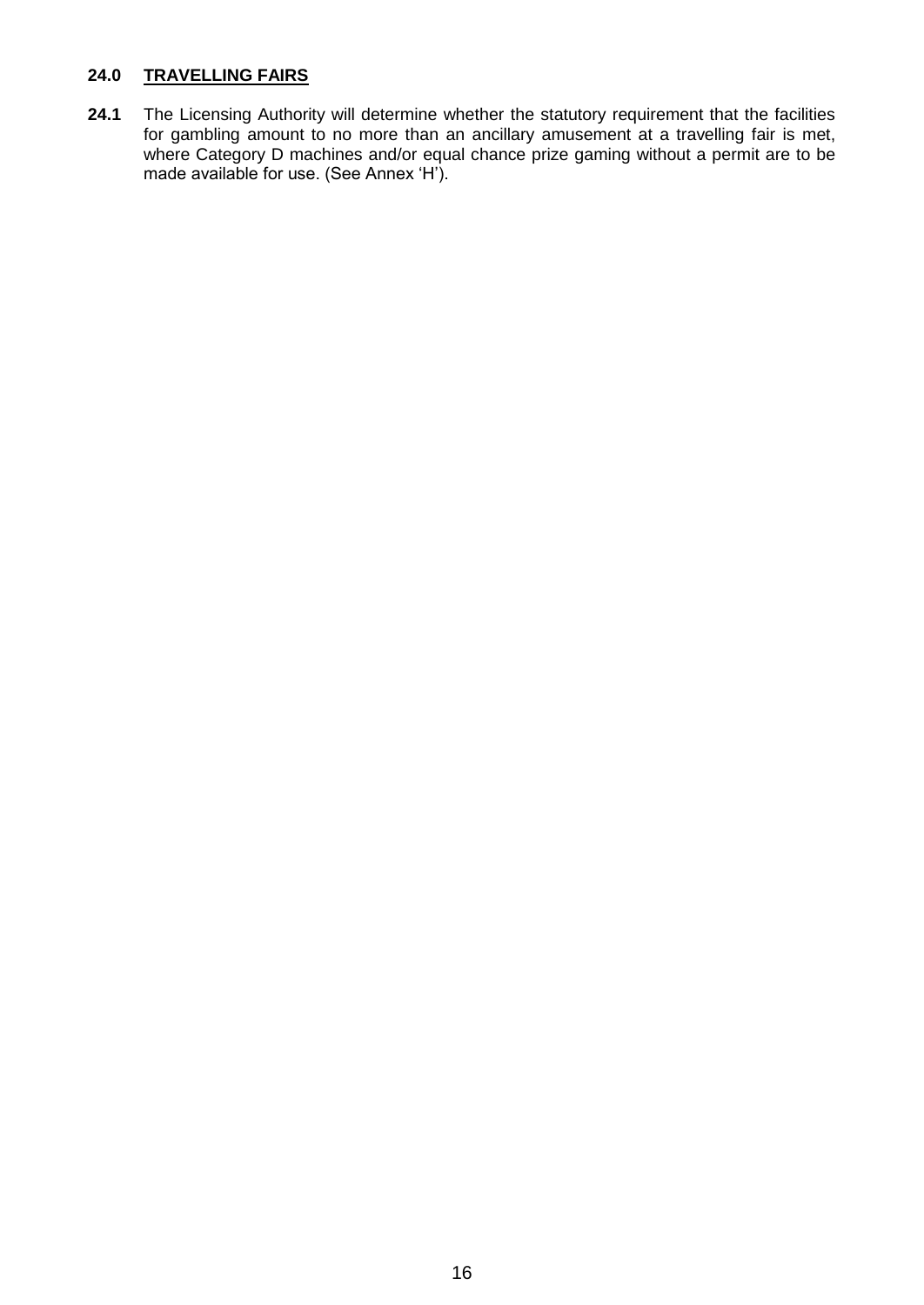#### **PART C PERMITS/TEMPORARY OR OCCASIONAL USE NOTICES/REGISTRATIONS**

#### **25.0 GENERAL**

**25.1** Forms and Method of Application and any additional information or documents required for permits covered by this section are shown in Appendix F.

#### **26.0 UNLICENSED FAMILY ENTERTAINMENT CENTRE GAMING MACHINE PERMITS**

**26.1** Where a premises does not hold a Premises Licence but wishes to provide Gaming machines, it may apply to the Licensing Authority for a Permit. It should be noted that the applicant must show that the premises will be wholly or mainly used for making gaming machines available for use.

#### **26.2 Statement of Licensing Principles**

The Licensing Authority will expect the applicant to show that there are written policies and procedures in place to protect children from harm. Harm in this context is not limited to harm from gambling but includes wider child protection considerations. The suitability of such policies and procedures will be considered on their merits, however, they may include:-

- A basic Criminal Records Bureau or equivalent criminal record check for the applicant and the person having the day to day control of the premises.
- How the applicant proposes to ensure that children will be protected from harm whilst on the premises.
- Training covering how staff would deal with:
	- unsupervised, very young children being on the premises,
	- children causing perceived problems on/around the premises, and
	- suspected truant children

#### **27.0 (ALCOHOL) LICENSED PREMISES GAMING MACHINE PERMITS**

- **27.1** There is provision in the Act for premises licensed to sell alcohol for consumption on the premises to automatically have two gaming machines, of Categories C and/or D. The Premises Licence holder needs to notify the Licensing Authority at least two months prior to the date of expiry of the current permit.
- **27.2** Gaming machines can only be located on licensed premises that have a bar for serving customers.
- **27.3** Premises restricted to selling alcohol only with food, will not be able to apply for a Permit.
- **27.4** Where an application for more than two gaming machines is received, the Licensing Authority will specifically have regard to the need to protect children and vulnerable persons from harm or being exploited by gambling and will expect the applicant to satisfy the Authority that there will be sufficient measures to ensure that under 18 year olds do not have access to the adult only machines. Measures will cover such issues as:-
	- Adult machines being in sight of the bar;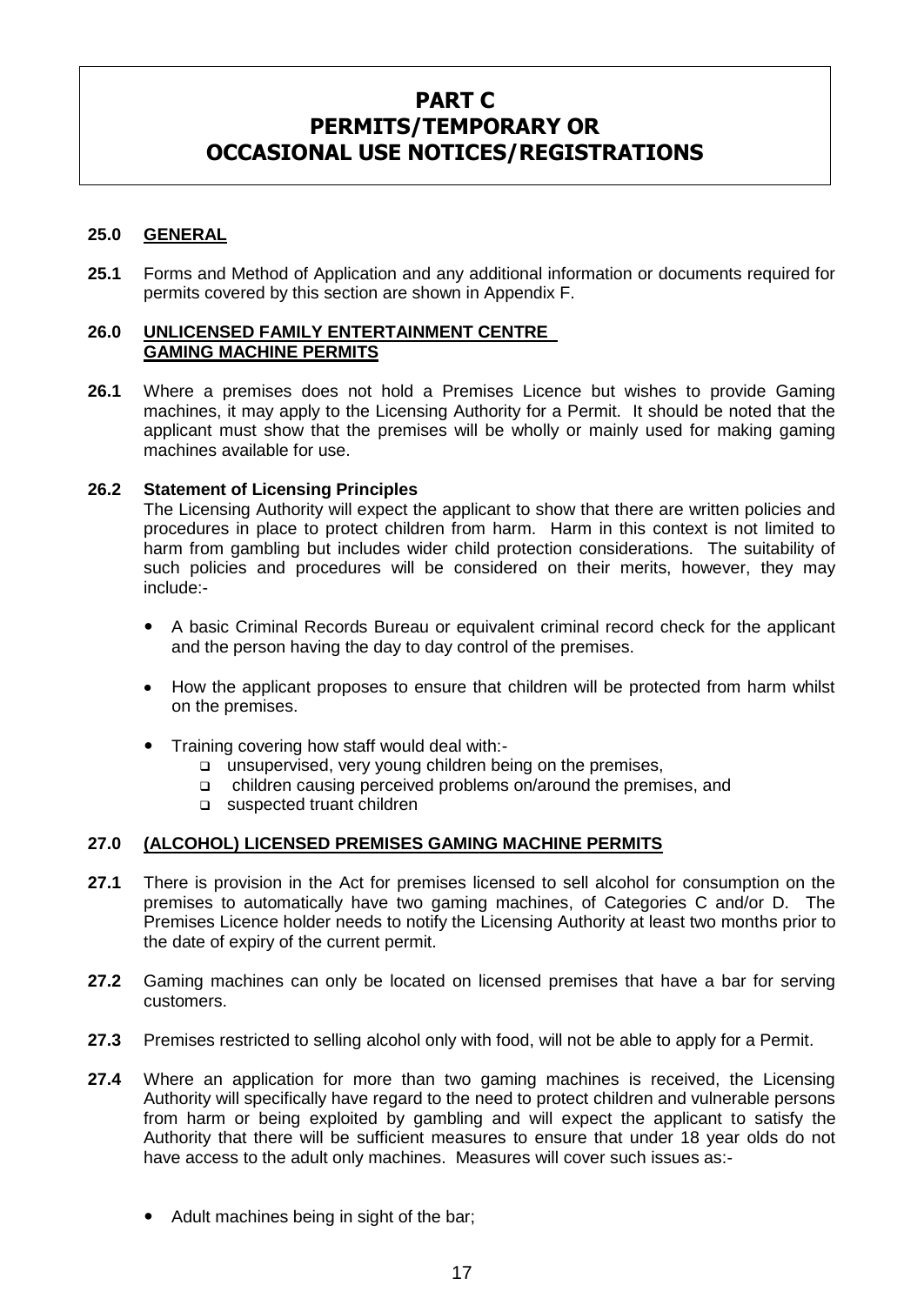- Adult machines being in sight of staff who will monitor that the machines are not being used by those under 18;
- Appropriate notices and signage; and
- As regards the protection of vulnerable persons, the Licensing Authority will consider measures such as the use of self-barring schemes, provision of information, leaflets/help line numbers for organisations such as GamCare.

The Licensing Authority can decide to grant an application with a smaller number of machines and/or a different category of machines than that applied for but conditions other than these cannot be attached.

#### **28.0 PRIZE GAMING PERMITS**

#### **28.1 Statement of Licensing Principles**

The Licensing Authority will expect the applicant to show that there are written policies and procedures in place to protect children from harm. Harm in this context is not limited to harm from gambling but includes wider child protection considerations. The suitability of such policies and procedures will be considered on their merits, however, they may include:-

- A basic Criminal Records Bureau or equivalent criminal record check for the applicant and the person having the day to day control of the premises.
- How the applicant proposes to ensure that children will be protected from harm whilst on the premises.
- Training covering how staff would deal with:
	- unsupervised, very young children being on the premises,
	- children causing perceived problems on/around the premises, and
	- suspected truant children

In making its decision on an application for a Permit, the Licensing Authority does not need to have regard to the Licensing Objectives but must have regard to any Gambling Commission guidance.

#### **29.0 CLUB GAMING AND CLUB MACHINE PERMITS**

- **29.1** Members" Clubs and Miners" Welfare Institutes may apply for a Club Gaming Permit and/or a Club Gaming Machine Permit, but are restricted by category and number of machines and to equal chance gaming and games of chance.
- **29.2** A fast-track procedure is available for premises that hold a Club Premises Certificate under the Licensing Act 2003.

#### **30.0 TEMPORARY USE NOTICES (TUN)**

- **30.1** The persons designated to receive TUNs and to issue objections are specified in Annex "D".
- **30.2** A TUN may only be granted to a person or company holding an Operating Licence relevant to the temporary use of the premises. Regulations will be issued by the Secretary of State prescribing the activities to be covered. At present this covers equal chance betting only.
- **30.3** For the purposes of a TUN, a set of premises is the subject of a TUN if any part of the premises is the subject of the Notice. This prevents one large premises from having a TUN in effect for more than 21 days per year by giving a Notice in respect of different parts.
- **30.4** The definition of a "set of premises" will be a question of fact in the particular circumstances of each Notice that is given. In considering whether a place falls within the definition of "a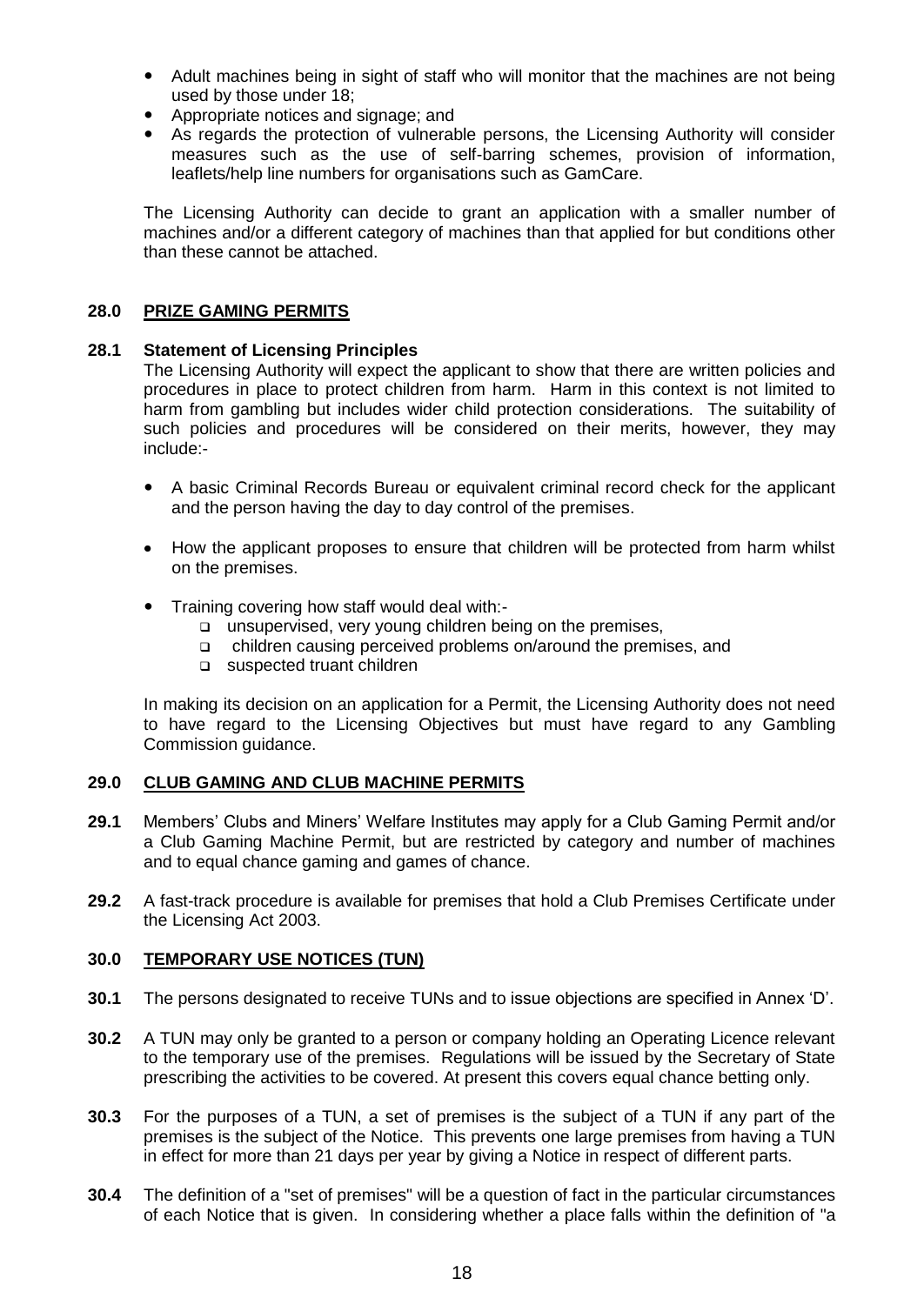set of premises", the Licensing Authority will consider, amongst other things, the ownership/occupation and control of the premises.

**30.5** The Licensing Authority will object to Notices where it appears that their effect would be to permit regular gambling in a place that could be described as one set of premises.

#### **31.0 OCCASIONAL USE NOTICES**

- **31.1** Occasional Use Notices (OUN) apply only to Tracks, which are described as being premises on any part of which a race or other sporting events take place, or is intended to take place. Tracks need not be a permanent fixture.
- **31.2** OUN's are intended to permit licensed betting operators who have the appropriate permission of the Gambling Commission to use tracks for short periods for conducting betting. The OUN dispenses with the need for a Betting Premises Licence for the track.
- **31.3** The Licensing Authority has very little discretion as regards these Notices, aside from ensuring that a statutory limit of 8 days in a calendar year is not exceeded.
- **31.4** The Licensing Authority will, however, consider the definition of a track and whether the applicant is permitted to avail him/herself of the Notice.
- **31.5** The person designated to receive the OUN's and to assess the validity is the Head of Legal Services and Monitoring Officer. (A copy must be served on local Chief Officer of Police).

#### **32.0 SMALL SOCIETY LOTTERIES**

**32.1** The definition of a Small Society Lottery is contained in Annex "C" and these require registration with the Licensing Authority.

#### **33.0 USEFUL CONTACTS**

The Gambling Commission maintains a list of useful contacts on organisations involved in gambling and their contact details can be found on the Commission's website [www.gamblingcommission.gov.uk](http://www.gamblingcommission.gov.uk/) Some of these organisations provide codes of practice on their particular interest area.

- **Annex A LIST OF CONSULTEES**
- **Annex B RESPONSIBLE AUTHORITIES**
- **Annex C DEFINITIONS**
- **Annex D TEMPORARY USE NOTICES/HOW TO MAKE A REPRESENTATION**
- **Annex E TABLE OF DELEGATIONS OF LICENSING FUNCTIONS**
- **Annex F APPLICATION PROCESS**
- **Annex G FEES (April 2012)**
- **Annex H LACORS & GAMBLING COMMISSION CONCORDAT (March 2010)**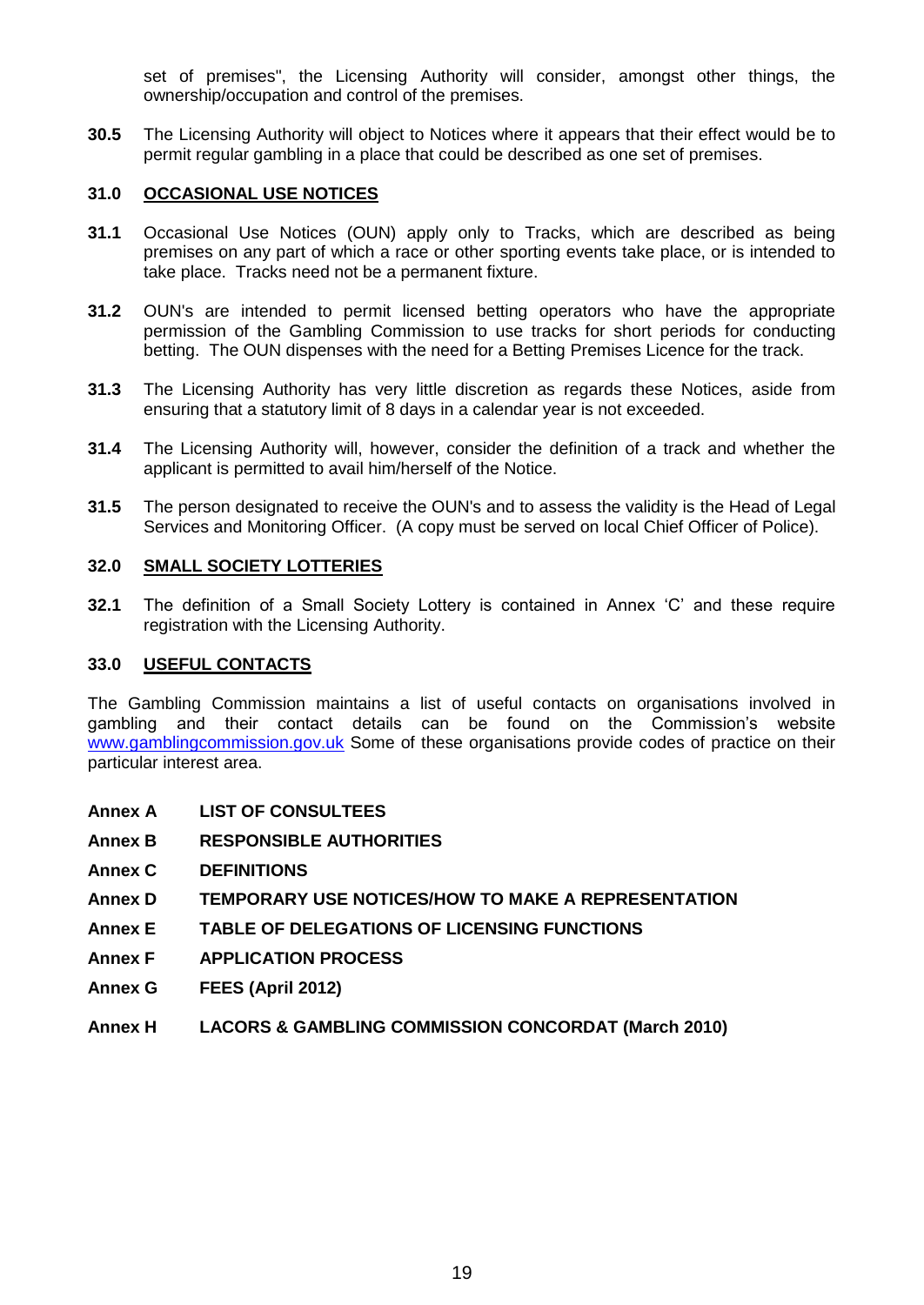#### **ANNEX 'A'**

#### **LIST OF CONSULTEES**

Essex Police Essex Fire & Rescue Services Gambling Commission Brentwood Borough Council Planning Authority Essex County Council Children"s Safeguarding Service HM Revenue & Customs Brentwood Renaissance Group Chamber of Commerce Federation of Small Businesses Current Brentwood Borough Council Licence and Permit Holders issued under the Gambling Act 2005 Essex County Council Trading Standards Members of Brentwood Borough Council Parish Councils Residents Associations (where known) Residents (via Council website and media releases) Local schools Local faith organisations Local doctors South West Essex Primary Care Trust Citizen"s Advice Bureau Crime & Disorder Reduction Partnership **GamCare** Responsibility in Gambling Trust Gamblers Anonymous Voluntary Sector (through the Council for Voluntary Services) Rural Community Council of Essex Licensing Solicitors and Licensing Agents British Beer & Pub Association British Institute of Innkeepers Licensed Victuallers Association Association of British Bookmakers British Amusement Catering Trade Association (BACTA) British Casino Association Remote Gambling Association Bingo Association Casino Operators Association Business in Sport & Leisure Brentwood Youth Team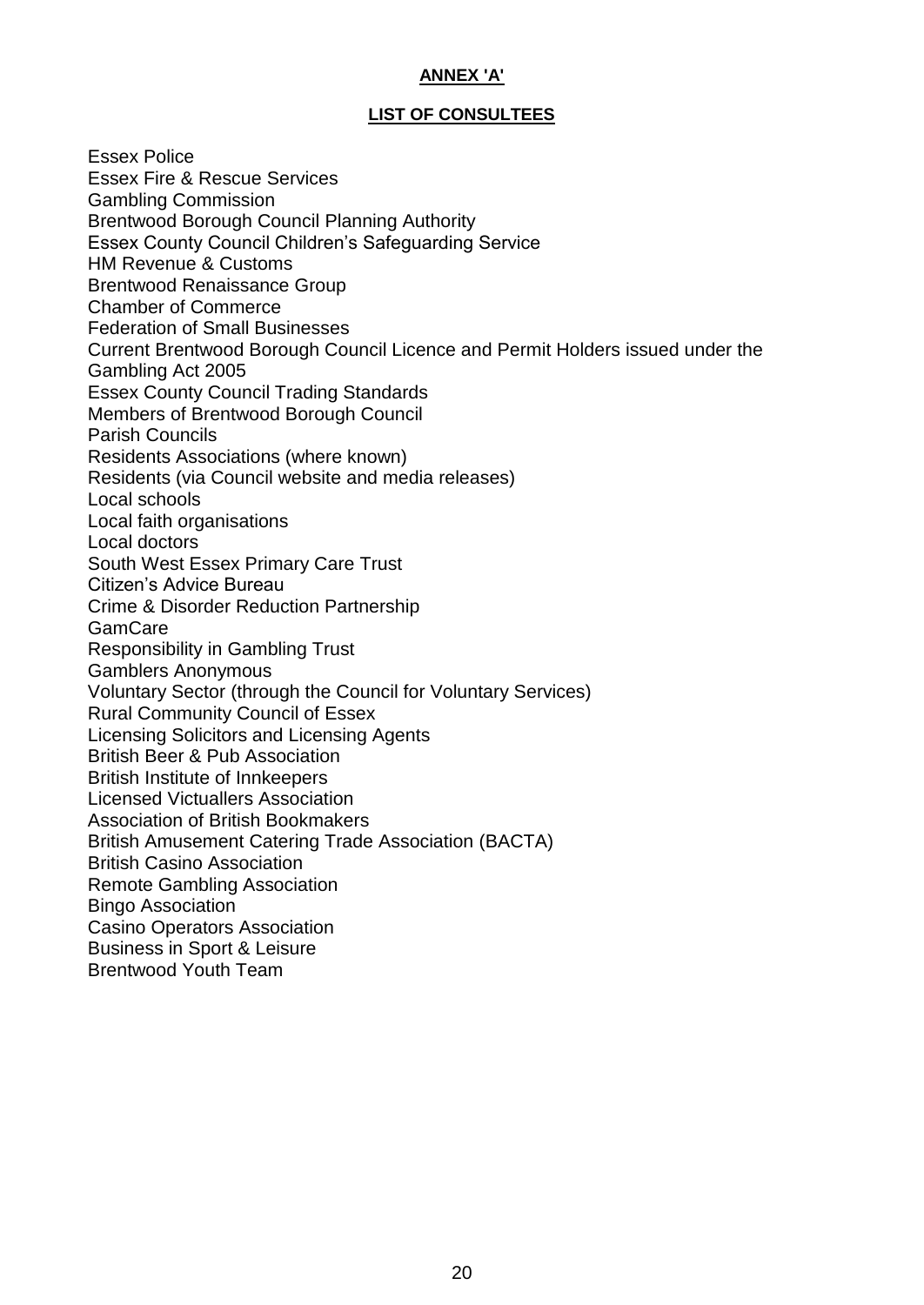#### **ANNEX 'B'**

#### **RESPONSIBLE AUTHORITIES**

| <b>ORGANISATION</b>                                                      | <b>CONTACT AND</b><br><b>ADDRESS</b>                                                                                                                                                                                                       | <b>TELEPHONE AND E-MAIL</b>                                        |
|--------------------------------------------------------------------------|--------------------------------------------------------------------------------------------------------------------------------------------------------------------------------------------------------------------------------------------|--------------------------------------------------------------------|
| <b>Licensing Authority</b>                                               | Borough<br><b>Brentwood</b><br>Council<br><b>Town Hall</b><br>Ingrave Road<br>Brentwood<br>Essex CM15 8AY                                                                                                                                  | 01277-312523<br>licensing@brentwood.gov.uk                         |
| <b>Essex Police</b>                                                      | <b>Essex Police</b><br><b>Western Division</b><br><b>Harlow Police Station</b><br>The High<br>Harlow<br>Essex CM20 1HG                                                                                                                     | 0300 333 4444<br>charlotte.gearing@essex.pnn.police.uk             |
| <b>Essex County Fire and</b><br><b>Rescue Services</b>                   | Thurrock Community<br><b>Command Team</b><br><b>Grays Fire Station</b><br>Hogg Lane<br>Grays<br><b>RM175QS</b>                                                                                                                             | $01375 - 376628$<br>tb.command@essex-fire.gov.uk                   |
| <b>Essex County Council</b><br>Children's<br><b>Safeguarding Service</b> | Head of Children's<br><b>Safeguarding Service</b><br>[Licensing<br>Applications]<br><b>Essex County Council</b><br>DG06, D Block<br>Schools<br>Children's<br>and Families Service<br>PO Box 11<br><b>County Hall</b><br>Chelmsford CM1 1LX | 01245 492211<br>licenceapplications@essexcc.gov.uk                 |
| Standards<br>Trading<br>[Essex]                                          | Information<br>and<br><b>Business</b><br><b>Support Team</b><br>Essex<br>Trading<br>Standards<br><b>Dukes</b><br>Way<br><b>New</b><br>Office<br>2 Beaufort Road<br>Dukes Park Industrial<br>Estate<br>Chelmsford<br>Essex CM2 6PS          | 01245 341800<br>TSInformationAndBusinessSupportTeam@essexcc.gov.uk |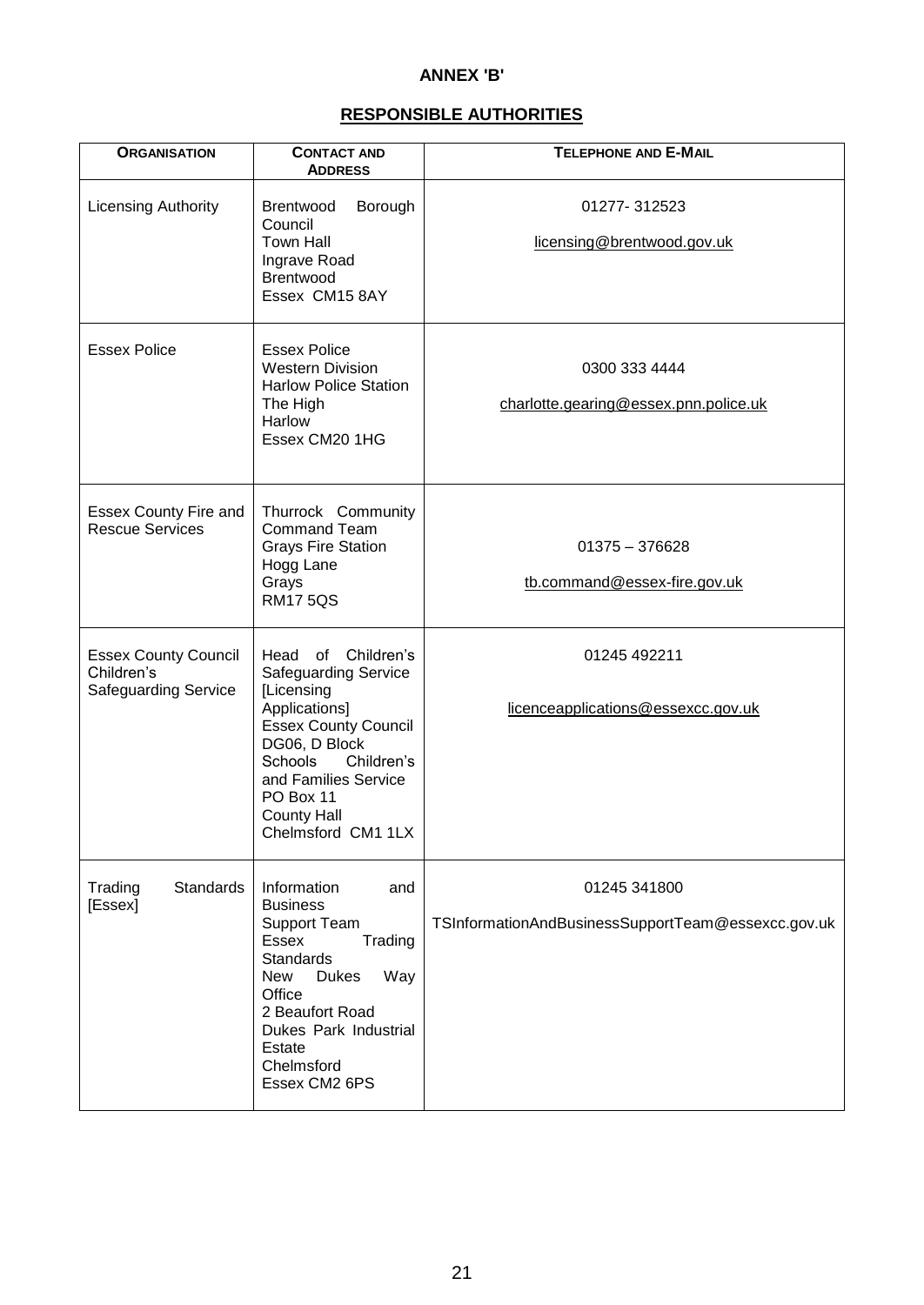| <b>ORGANISATION</b>                                                                                                               | <b>CONTACT AND ADDRESS</b>                                                                                                           | <b>TELEPHONE</b>                                |  |  |
|-----------------------------------------------------------------------------------------------------------------------------------|--------------------------------------------------------------------------------------------------------------------------------------|-------------------------------------------------|--|--|
| The Local Planning Authority                                                                                                      | <b>Brentwood Borough Council</b><br><b>Town Hall</b><br>Ingrave Road<br><b>Brentwood</b><br>Essex CM15 8AY                           | $01277 - 312809$<br>planning@brentwood.gov.uk   |  |  |
| The Local Authority with functions<br>related to prevention of risk of<br>pollution of the environment.<br>(Environmental Health) | <b>Brentwood Borough Council</b><br><b>Town Hall</b><br>Ingrave Road<br><b>Brentwood</b><br>Essex CM15 8AY                           | $01277 - 312809$<br>hoehpps@brentwood.gov.uk    |  |  |
| <b>Gambling Commission</b>                                                                                                        | <b>Gambling Commission</b><br>Victoria Square House<br>Victoria Square<br>Birmingham B2 4BP                                          | 0121 230 6500<br>info@gamblingcommission.gov.uk |  |  |
| <b>HM Revenue &amp; Customs</b>                                                                                                   | The Proper Officer<br><b>HM Revenue &amp; Customs</b><br><b>HMRC Banking</b><br>St Mungo's Road<br>Cumbernauld<br>Glasgow<br>G70 5WY |                                                 |  |  |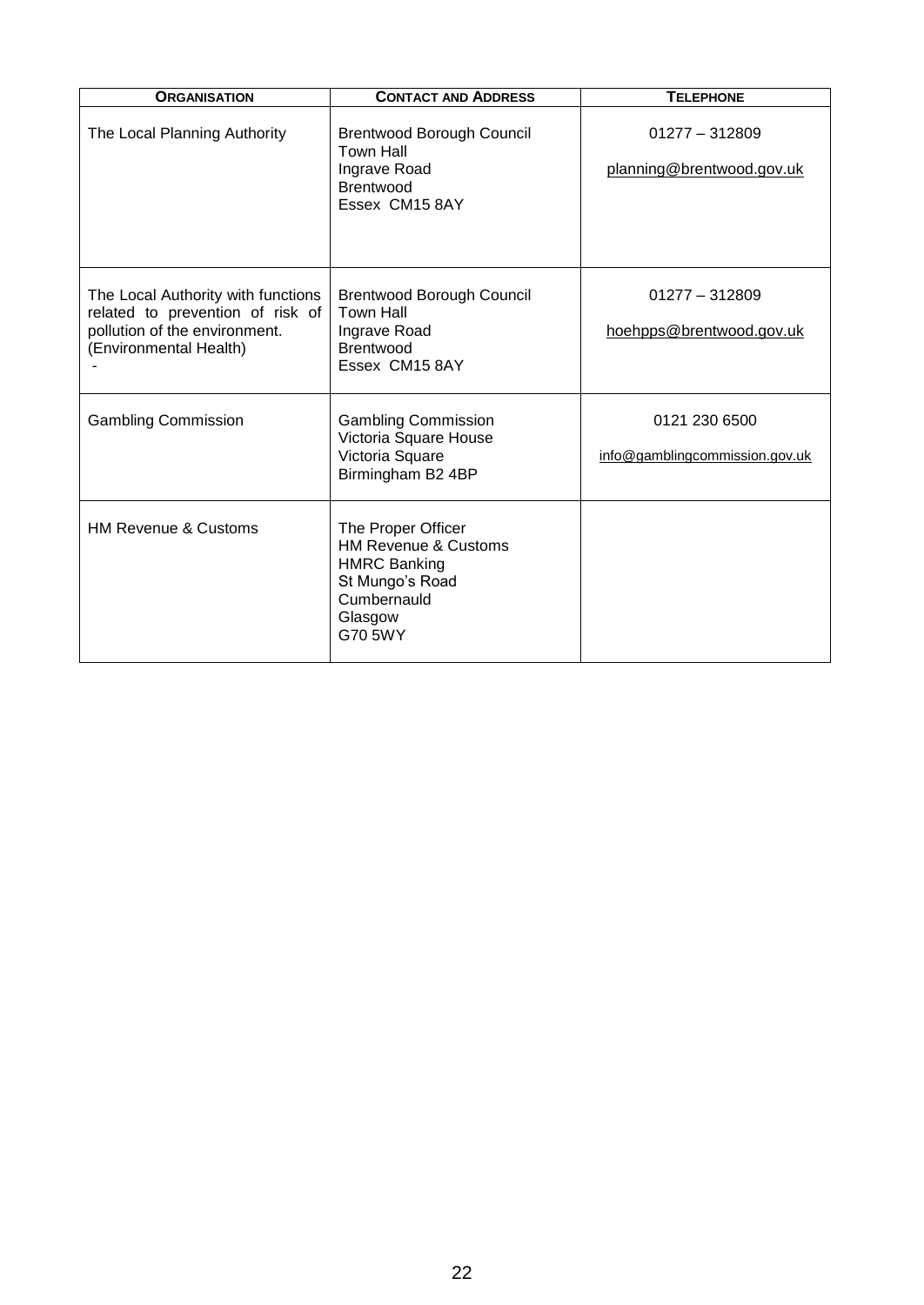#### **ANNEX 'C'**

#### **DEFINITIONS**

| <b>Adult Gaming Centre</b>                | Premises in respect of which an Adult Gaming Centre<br>Premises Licence has effect.                                                                                                                                                               |  |  |
|-------------------------------------------|---------------------------------------------------------------------------------------------------------------------------------------------------------------------------------------------------------------------------------------------------|--|--|
| <b>Authorised Local Authority Officer</b> | A Licensing Authority Officer who is an authorised person for<br>a purpose relating to premises in that Authority's area.                                                                                                                         |  |  |
| <b>Betting Machines</b>                   | A machine designed or adapted for use to bet on future real<br>events [not a gaming machine].                                                                                                                                                     |  |  |
| <b>Bingo</b>                              | A game of equal chance.                                                                                                                                                                                                                           |  |  |
| Casino                                    | An arrangement whereby people are given an opportunity to<br>participate in one or more casino games.                                                                                                                                             |  |  |
| <b>Casino Resolution</b>                  | Resolution not to issue Casino Premises Licences.                                                                                                                                                                                                 |  |  |
| Child                                     | Individual who is less than 16 years old.                                                                                                                                                                                                         |  |  |
| <b>Club Gaming Machine Permit</b>         | Permit to enable the premises to provide gaming machines [3]<br>machines of Categories B,C or D.                                                                                                                                                  |  |  |
| Conditions                                | Conditions to be attached to licences by way of:-                                                                                                                                                                                                 |  |  |
|                                           | Automatic provision<br>□<br>Regulations provided by Secretary of State<br>$\Box$<br>Conditions provided by Gambling Commission<br>$\Box$<br>Conditions provided by Licensing Authority<br>$\Box$                                                  |  |  |
|                                           | Conditions may be general in nature [either attached to all<br>licences or all licences of a particular nature] or may be<br>specific to a particular licence.                                                                                    |  |  |
| <b>Default Conditions</b>                 | Conditions that will apply unless the Licensing Authority<br>decides to exclude them. This may apply to all Premises<br>Licences, to a class of Premises Licence or Licences for<br>specified circumstances.                                      |  |  |
| <b>Delegated Powers</b>                   | Decisions delegated either to a Licensing Committee, Sub-<br>Committee or Licensing Officers.                                                                                                                                                     |  |  |
| <b>Disorder</b>                           | No set interpretation. However, likely to be connected to the<br>way gambling is being conducted. In the case of Gambling<br>Premises' Licences, disorder is intended to mean activity that<br>is more serious and disruptive than mere nuisance. |  |  |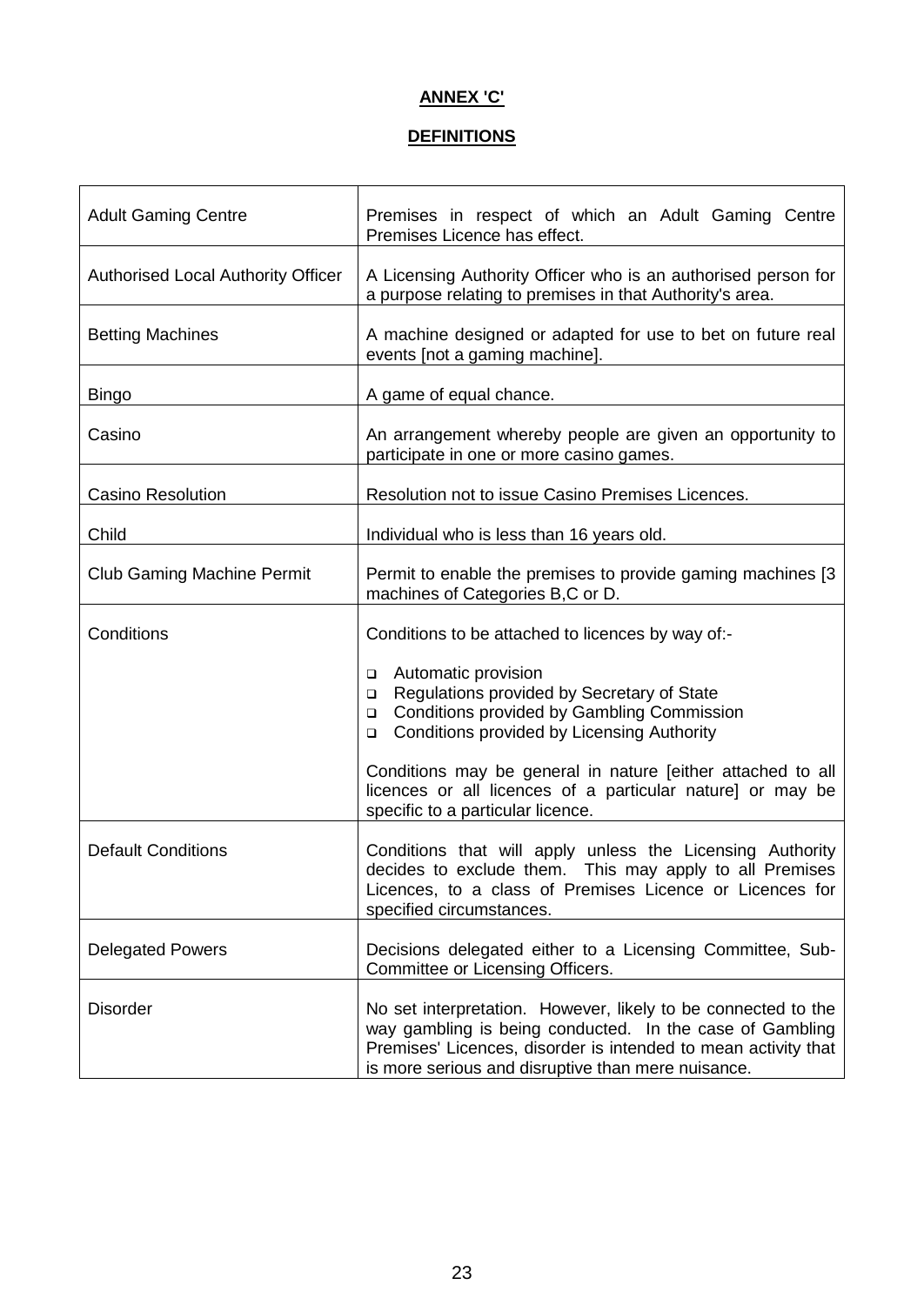| <b>Equal Chance Gaming</b>                                       | Games that do not involve playing or staking against a bank<br>and where the chances are equally favourable to all<br>participants.                                                                                                                                                                                                        |                                                                                                           |                                                                                       |  |
|------------------------------------------------------------------|--------------------------------------------------------------------------------------------------------------------------------------------------------------------------------------------------------------------------------------------------------------------------------------------------------------------------------------------|-----------------------------------------------------------------------------------------------------------|---------------------------------------------------------------------------------------|--|
| <b>Exempt Lotteries</b>                                          | Lotteries specified in the Gambling Act as permitted to be run<br>without a licence form the Gambling Commission. There are<br>four types:<br>□ Small Society Lottery [required to register with Licensing<br>Authorities.<br>Incidental Non Commercial Lotteries.<br>□<br>Private Lotteries.<br>▫<br><b>Customer Lotteries.</b><br>$\Box$ |                                                                                                           |                                                                                       |  |
| <b>External Lottery Manager</b>                                  | An individual, firm or company appointed by the Small Lottery<br>Society to manage a lottery on their behalf. They are<br>consultants who generally take their fees from the expenses<br>of the lottery.                                                                                                                                   |                                                                                                           |                                                                                       |  |
| Gaming                                                           | Prize Gaming if the nature and size of the prize is not<br>determined by the number of people playing or the amount<br>paid for or raised by the gaming. The prizes will be<br>determined by the operator before the play commences.                                                                                                       |                                                                                                           |                                                                                       |  |
| <b>Gaming Machine</b>                                            | Machine covering all types of gambling activity, including<br>betting on virtual events.                                                                                                                                                                                                                                                   |                                                                                                           |                                                                                       |  |
|                                                                  | Categories                                                                                                                                                                                                                                                                                                                                 |                                                                                                           |                                                                                       |  |
|                                                                  | Category<br>A<br><b>B1</b><br><b>B2</b><br>B <sub>3</sub><br>B <sub>3</sub> A<br><b>B4</b><br>С<br>D                                                                                                                                                                                                                                       | Max. Stake<br>Unlimited<br>£2<br>£100<br>£2<br>£1<br>£1<br>£1<br>10p or 30p*<br>*when monetary prize only | Max. Prize<br>Unlimited<br>£4,000<br>£500<br>£500<br>£500<br>£250<br>£70<br>£5 or £8* |  |
| <b>Guidance to Licensing Authorities</b><br><b>Third Edition</b> | Guidance issued by the Gambling Commission dated May<br>2009                                                                                                                                                                                                                                                                               |                                                                                                           |                                                                                       |  |
| Human Rights Act 1998<br>Articles: 1,6,8 and 10                  | Article 1: Protocol 1<br>The right to peaceful enjoyment of possessions.<br>Article 6:                                                                                                                                                                                                                                                     |                                                                                                           |                                                                                       |  |
|                                                                  | The right to a fair hearing.                                                                                                                                                                                                                                                                                                               |                                                                                                           |                                                                                       |  |
|                                                                  | Article 8:<br>The right of respect for private and family life.                                                                                                                                                                                                                                                                            |                                                                                                           |                                                                                       |  |
|                                                                  | Article 10:<br>The right to freedom of expression.                                                                                                                                                                                                                                                                                         |                                                                                                           |                                                                                       |  |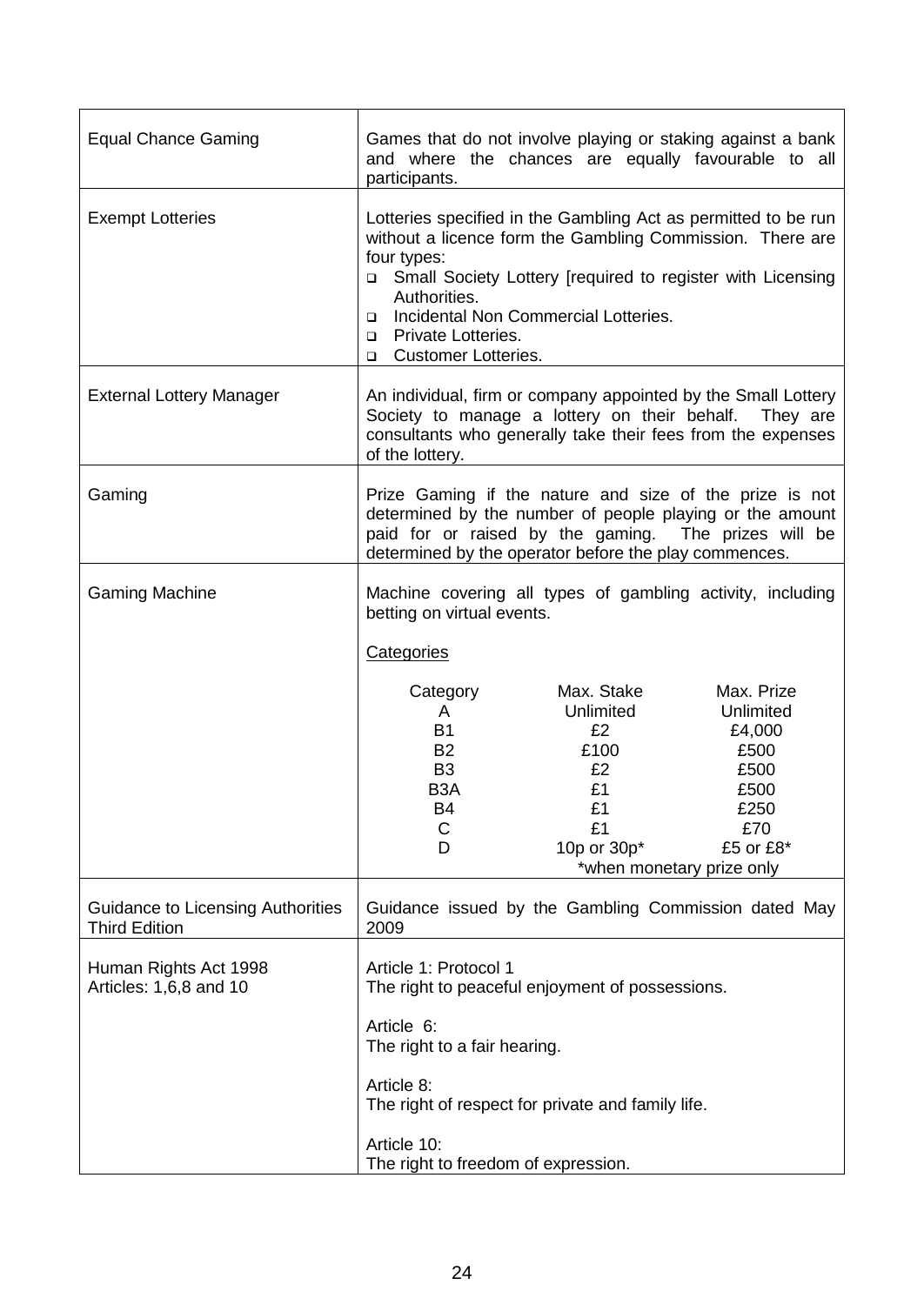| <b>Incidental Non Commercial</b><br>Lottery | A lottery promoted wholly for purposes other than private<br>game, and which are incidental to non commercial events<br>[commonly charity fundraising events, lottery held at a school<br>fete or at a social event such as a dinner dance]                                                                                                                                                                                                                                 |  |  |
|---------------------------------------------|-----------------------------------------------------------------------------------------------------------------------------------------------------------------------------------------------------------------------------------------------------------------------------------------------------------------------------------------------------------------------------------------------------------------------------------------------------------------------------|--|--|
| Exchange of Information                     | Exchanging of information with other regulatory bodies under<br>the Gambling Act.                                                                                                                                                                                                                                                                                                                                                                                           |  |  |
| <b>Interested Party</b>                     | A person who:-<br>Lives sufficiently close to the premises to be likely affected<br>□<br>by the authorised activities.<br>Have business interests that might be affected by the<br>□<br>authorised activities.<br>Represents persons in either of the above groups.<br>$\Box$                                                                                                                                                                                               |  |  |
| <b>Licensing Objectives</b>                 | 1.<br>Preventing gambling from being a source of crime<br>or disorder, being associated with crime or disorder<br>or being used to support crime.<br>2.<br>Ensuring that gambling is conducted in a fair and<br>Open way.                                                                                                                                                                                                                                                   |  |  |
|                                             | 3.<br>Protecting children and other vulnerable persons<br>From being harmed or exploited by gambling.                                                                                                                                                                                                                                                                                                                                                                       |  |  |
| Lottery                                     | An arrangement which satisfies the statutory description of<br>either a simple lottery or a complex lottery in Section 14 of the<br>Act.                                                                                                                                                                                                                                                                                                                                    |  |  |
| <b>Lottery Tickets</b>                      | Tickets that must:-<br>Identify the promoting society;<br>$\Box$<br>State the price of the ticket, which must be the same for<br>$\Box$<br>all tickets;<br>State the name and address of the member of the Society<br>□<br>who is designated as having responsibility for the Society<br>for the promotion of the lottery or, if there is one, the<br>External Lottery Manager, and<br>State the date of the draw, or enable the date of the draw<br>▫<br>to be determined. |  |  |
| Members' Club                               | A club that must:-<br>Have at least 25 members;<br>□<br>Be established and conducted 'wholly or mainly' for<br>$\Box$<br>purposes other than gaming;<br>Be permanent in nature;<br>$\Box$<br>Not be established to make commercial profit;<br>$\Box$<br>Be controlled by its members equally.<br>$\Box$                                                                                                                                                                     |  |  |
| <b>Occasional Use Notice</b>                | Betting may be permitted on a 'track' without the need for a<br>full Premises Licence.                                                                                                                                                                                                                                                                                                                                                                                      |  |  |
| <b>Off Course Betting</b>                   | Betting that takes place other than at a track, i.e. at a licensed<br>betting shop.                                                                                                                                                                                                                                                                                                                                                                                         |  |  |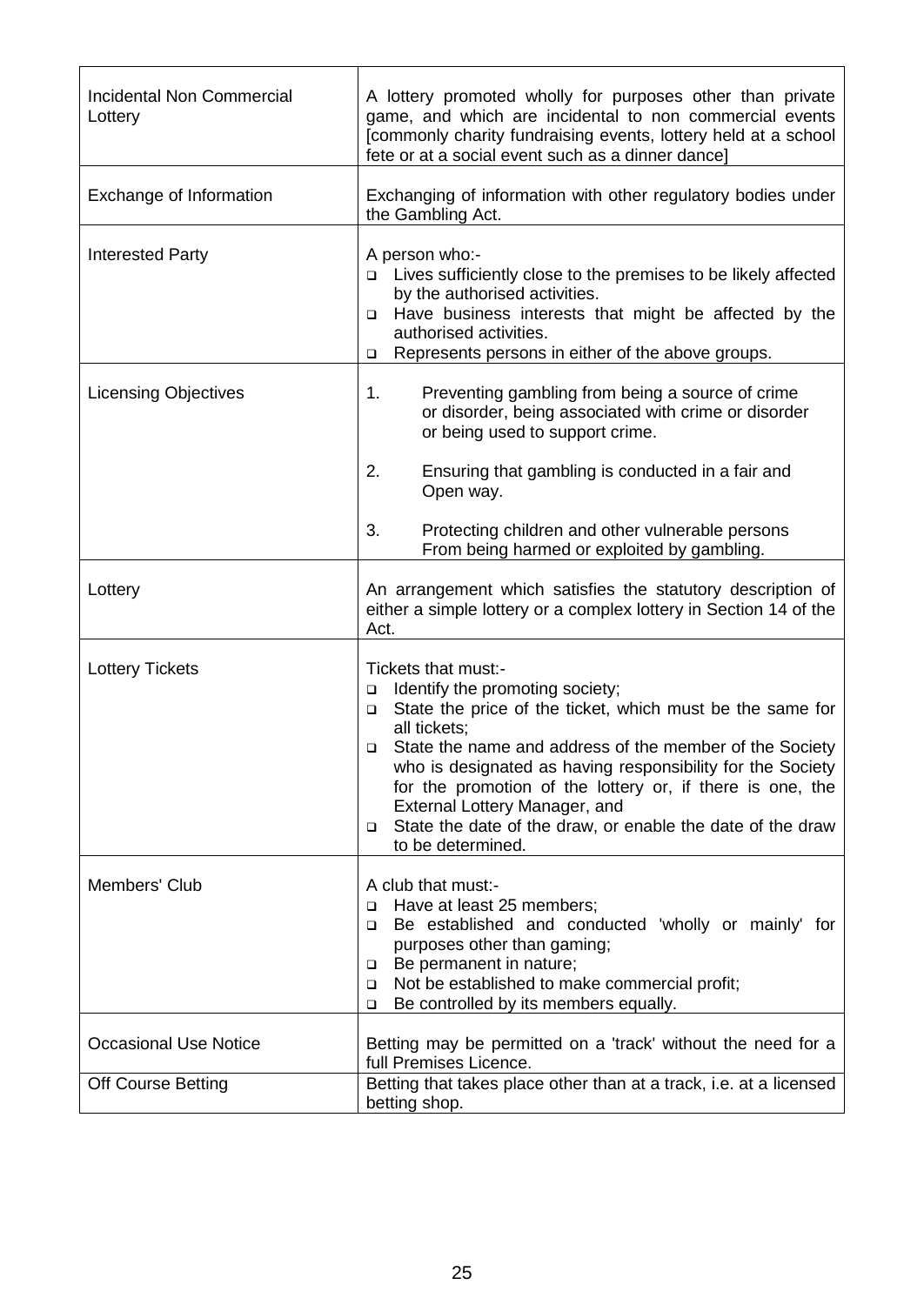| Off Course Betting - Tracks | Betting that takes place in self-contained betting premises<br>with the track premises providing facilities for off course<br>betting, i.e. on other events, not just those taking place on the<br>track. Normally operates only on race days. |
|-----------------------------|------------------------------------------------------------------------------------------------------------------------------------------------------------------------------------------------------------------------------------------------|
| On Course Betting - Tracks  | Betting that takes place on a track while races are taking<br>place.                                                                                                                                                                           |
| <b>Operating Licence</b>    | Licence to permit individuals and companies to provide<br>facilities for certain types of gambling. It may authorise<br>remote or non remote gambling.                                                                                         |
| Permits                     | Authorisation to provide a gambling facility where the stakes<br>and prizes are very low or gambling is not the main function of<br>the premises.                                                                                              |
| <b>Personal Licence</b>     | Formal authorisation to individuals who control facilities for<br>gambling or are able to influence the outcome of gambling.<br>Cannot be held by companies.                                                                                   |
| Pool Betting - Tracks       | Betting offered at a horse racecourse by the Tote and at a<br>dog track by the holder of the Premises Licence for the track.                                                                                                                   |
| Premises                    | Defined as 'any place'. It is for the Licensing Authority to<br>decide whether different parts of a building can be properly<br>regarded as being separate premises.                                                                           |
| <b>Premises Licence</b>     | Licence to authorise the provision of gaming facilities on<br>casino premises, bingo premises, betting premises, including<br>tracks, Adult Gaming Centres and Family Entertainment<br>Centres.                                                |
| <b>Private Lotteries</b>    | There are three types of Private Lotteries:                                                                                                                                                                                                    |
|                             | Private Society Lotteries - tickets may only be sold to<br>□<br>members of the Society or persons who are on the<br>premises of the Society;                                                                                                   |
|                             | Work Lotteries - the promoters and purchasers of tickets<br>▫<br>must all work on a single set of work premises;                                                                                                                               |
|                             | Residents' Lotteries - promoted by, and tickets may only<br>$\Box$<br>be sold to, people who live at the same set of premises.                                                                                                                 |
| <b>Prize Gaming</b>         | Where the nature and size of the price is not determined by<br>the number of people playing or the amount paid for or raised<br>by the gaming. The prizes will be determined by the operator<br>before play commences.                         |
| <b>Prize Gaming Permit</b>  | A permit to authorise the provision of facilities for gaming with<br>prizes on specific premises.                                                                                                                                              |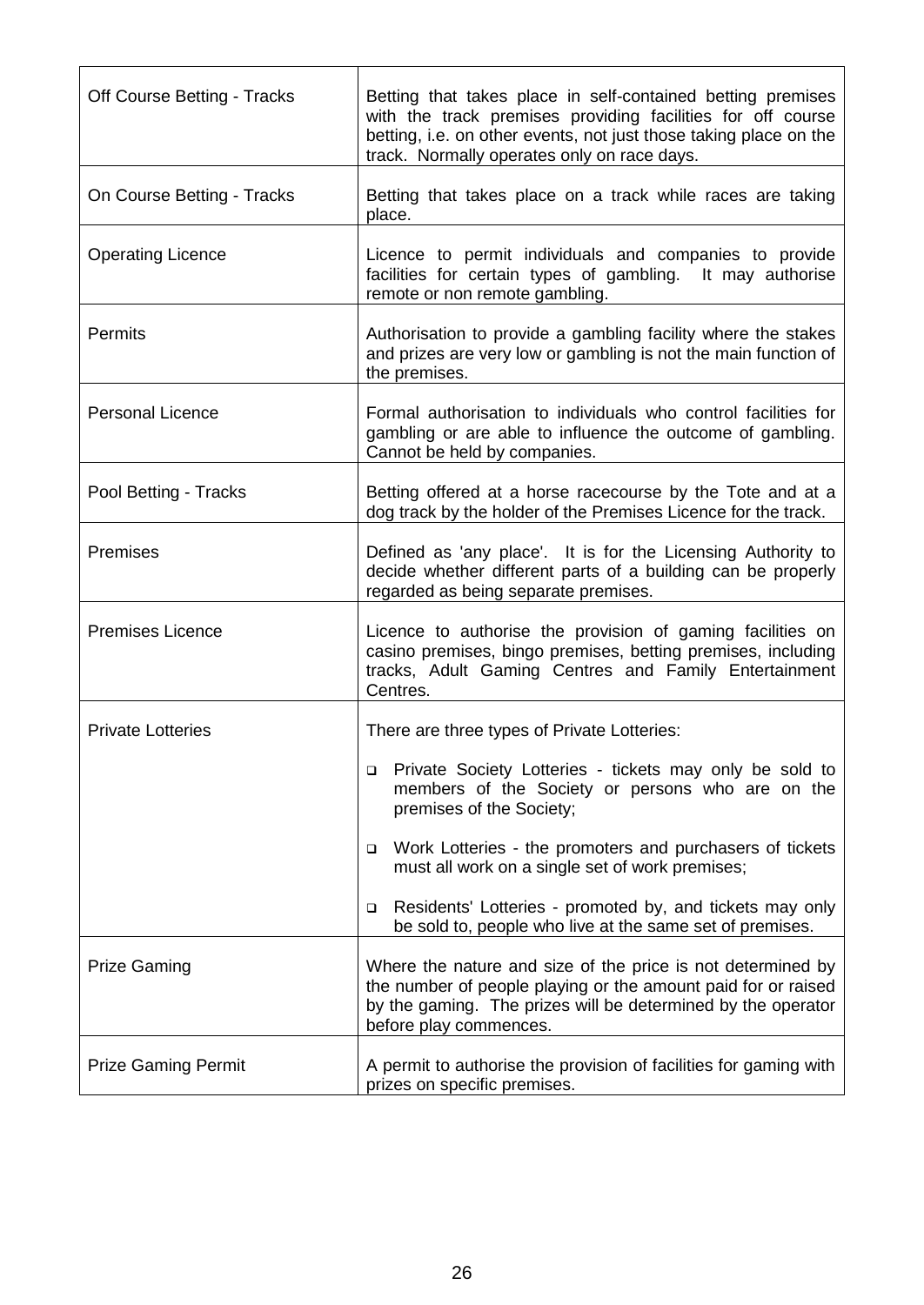| <b>Provisional Statement</b>    | Where an applicant can make an application to the Licensing<br>Authority in respect of premises that he:-<br>Expects to be constructed.<br>$\Box$<br>Expects to be altered.<br>$\Box$<br>Expects to acquire a right to occupy.<br>$\Box$                                                                                                                                                                                                                                                                                                                                                                                                                                                                                                                                                                                                                                                                                                                                                                                                                                                               |
|---------------------------------|--------------------------------------------------------------------------------------------------------------------------------------------------------------------------------------------------------------------------------------------------------------------------------------------------------------------------------------------------------------------------------------------------------------------------------------------------------------------------------------------------------------------------------------------------------------------------------------------------------------------------------------------------------------------------------------------------------------------------------------------------------------------------------------------------------------------------------------------------------------------------------------------------------------------------------------------------------------------------------------------------------------------------------------------------------------------------------------------------------|
| <b>Relevant Representations</b> | Representations that relate to the Gambling Licensing<br>Objectives, or that raise issues under the Licensing Policy or<br>the Gambling Commission's Guidance or Codes of Practice.                                                                                                                                                                                                                                                                                                                                                                                                                                                                                                                                                                                                                                                                                                                                                                                                                                                                                                                    |
| <b>Responsible Authorities</b>  | Public Bodies that must be notified of all applications and who<br>are entitled to make representations in relation to Premises<br>Licences, as follows:-<br>The Licensing Authority in whose area the premises is<br>$\Box$<br>partly or wholly situated<br>The Gambling Commission<br>$\Box$<br>The Chief Officer of Police<br>$\Box$<br><b>Fire and Rescue Service</b><br>$\Box$<br>The Planning Authority for the local authority area<br>$\Box$<br>Environmental Health Service for the local authority area<br>$\Box$<br>The Body competent to advise on the protection of<br>$\Box$<br>children from harm<br><b>HM Revenue and Customs</b><br>$\Box$<br>Authority in relation to vulnerable adults<br>$\Box$<br>Vessels only - the Navigation Authority whose statutory<br>$\Box$<br>functions are in relation to waters where the vessel is<br>usually moored or berthed, i.e. the Environment Agency,<br>British Waterways Board, the Maritime and Coastguard<br>Agency<br>Full details of Responsible Authorities for the Brentwood<br>Borough are contained in Appendix 'B' to this Policy. |
| <b>Small Society Lottery</b>    | A lottery promoted on behalf of a non commercial society, i.e.<br>lotteries intended to raise funds for good causes.                                                                                                                                                                                                                                                                                                                                                                                                                                                                                                                                                                                                                                                                                                                                                                                                                                                                                                                                                                                   |
| Society                         | The society or any separate branch of such a society, on<br>whose behalf a lottery is to be promoted.                                                                                                                                                                                                                                                                                                                                                                                                                                                                                                                                                                                                                                                                                                                                                                                                                                                                                                                                                                                                  |
| <b>Temporary Use Notice</b>     | To allow the use of premises for gambling where there is no<br>Premises Licence but where a gambling operator wishes to<br>use the premises temporarily for providing facilities for<br>gambling.                                                                                                                                                                                                                                                                                                                                                                                                                                                                                                                                                                                                                                                                                                                                                                                                                                                                                                      |
| Tote [or Totalisator]           | Pool betting on tracks.                                                                                                                                                                                                                                                                                                                                                                                                                                                                                                                                                                                                                                                                                                                                                                                                                                                                                                                                                                                                                                                                                |
| <b>Track</b>                    | Sites where races or other sporting events take place, e.g.<br>horse racing, dog racing or any other premises on any part of<br>which a race or other sporting event takes place or is intended<br>to take place.                                                                                                                                                                                                                                                                                                                                                                                                                                                                                                                                                                                                                                                                                                                                                                                                                                                                                      |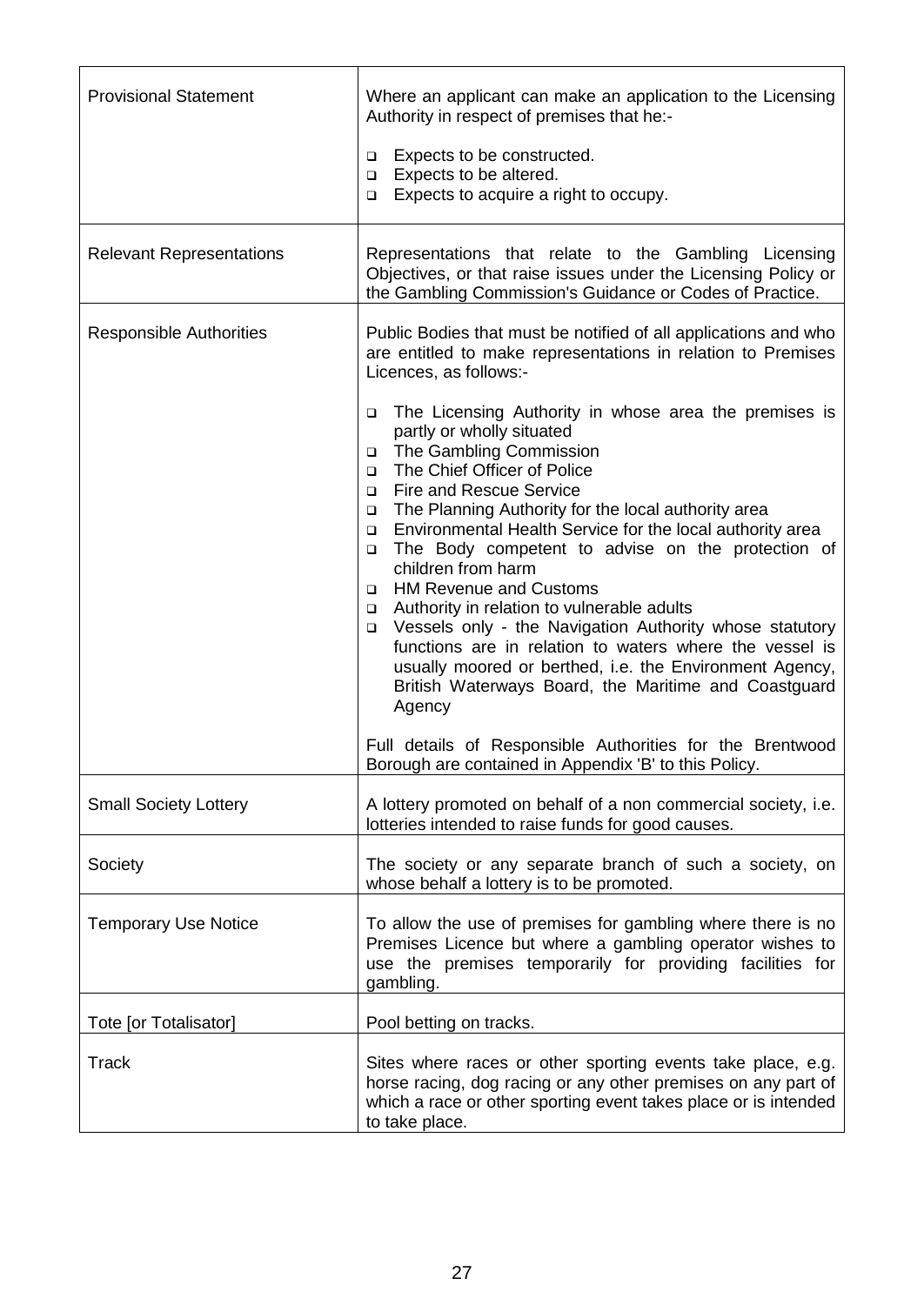| <b>Travelling Fair</b>    | A fair that 'wholly or principally' provides amusements and<br>must be on a site used for fairs for no more than 27 days per<br>calendar year.                                                                                                                                                    |
|---------------------------|---------------------------------------------------------------------------------------------------------------------------------------------------------------------------------------------------------------------------------------------------------------------------------------------------|
| <b>Vehicles</b>           | Defined trains, aircraft, sea planes and amphibious vehicles<br>other than hovercraft. No form of commercial betting and<br>gaming is permitted.                                                                                                                                                  |
| <b>Vulnerable Persons</b> | No set definition, but likely to mean group to include people<br>who:<br>gamble more than they want to<br>$\Box$<br>gamble beyond their means<br>$\Box$<br>who may not be able to make informed or balanced<br>$\Box$<br>decisions about gambling due to a mental impairment,<br>alcohol or drugs |
| Young Person              | An individual who is not a child but who is less than 18 years<br>old.                                                                                                                                                                                                                            |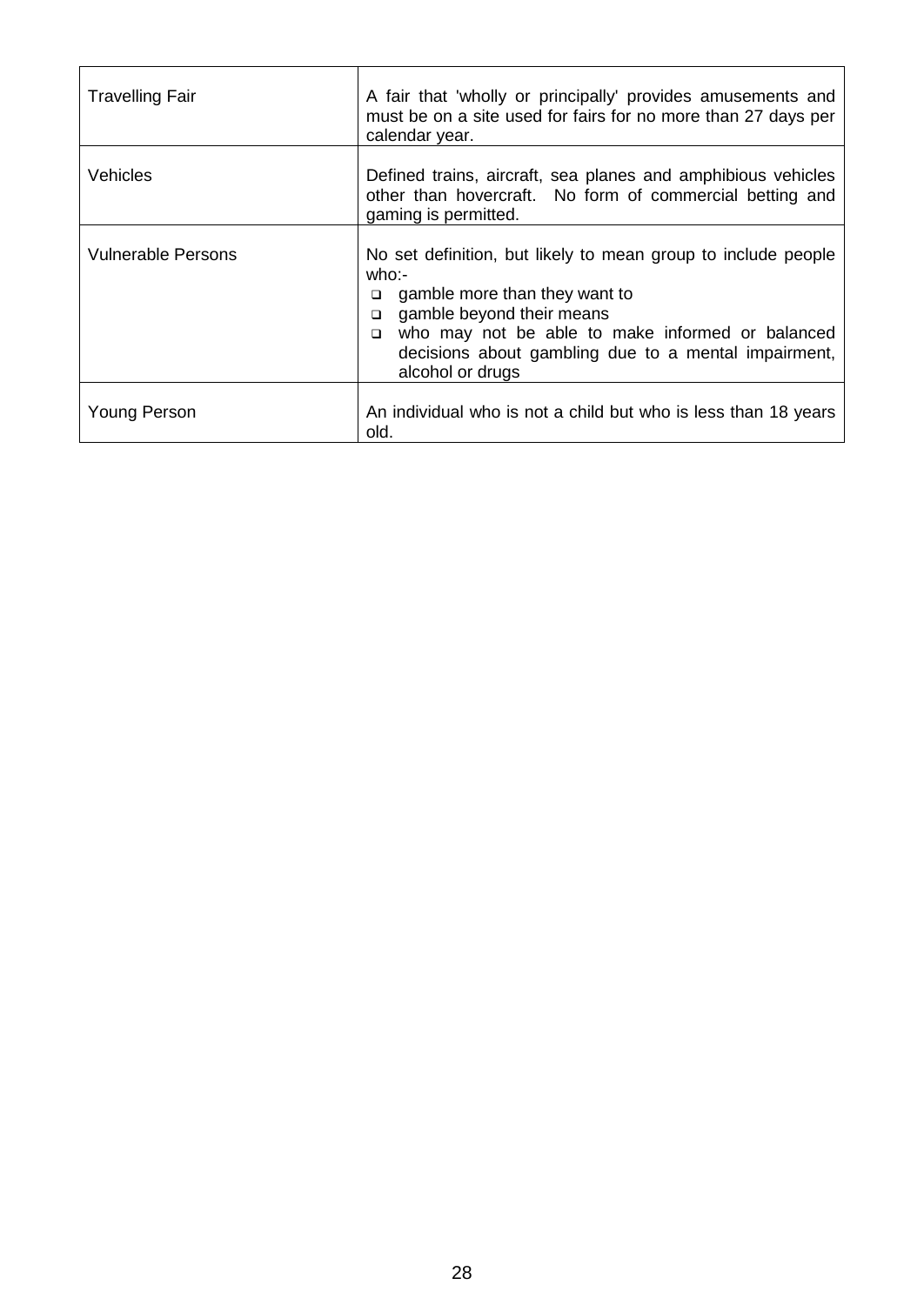#### **ANNEX 'D'**

#### **TEMPORARY USE NOTICES**

The organisations designated to receive TUNs and to issue objections are:-

- The Licensing Authority
- The Gambling Commission
- Essex Police
- HM Commission for Revenues and Customs
- If applicable, any other Licensing Authority in whose area the premises are situated (if the premises crosses the border between two Licensing Authority"s areas).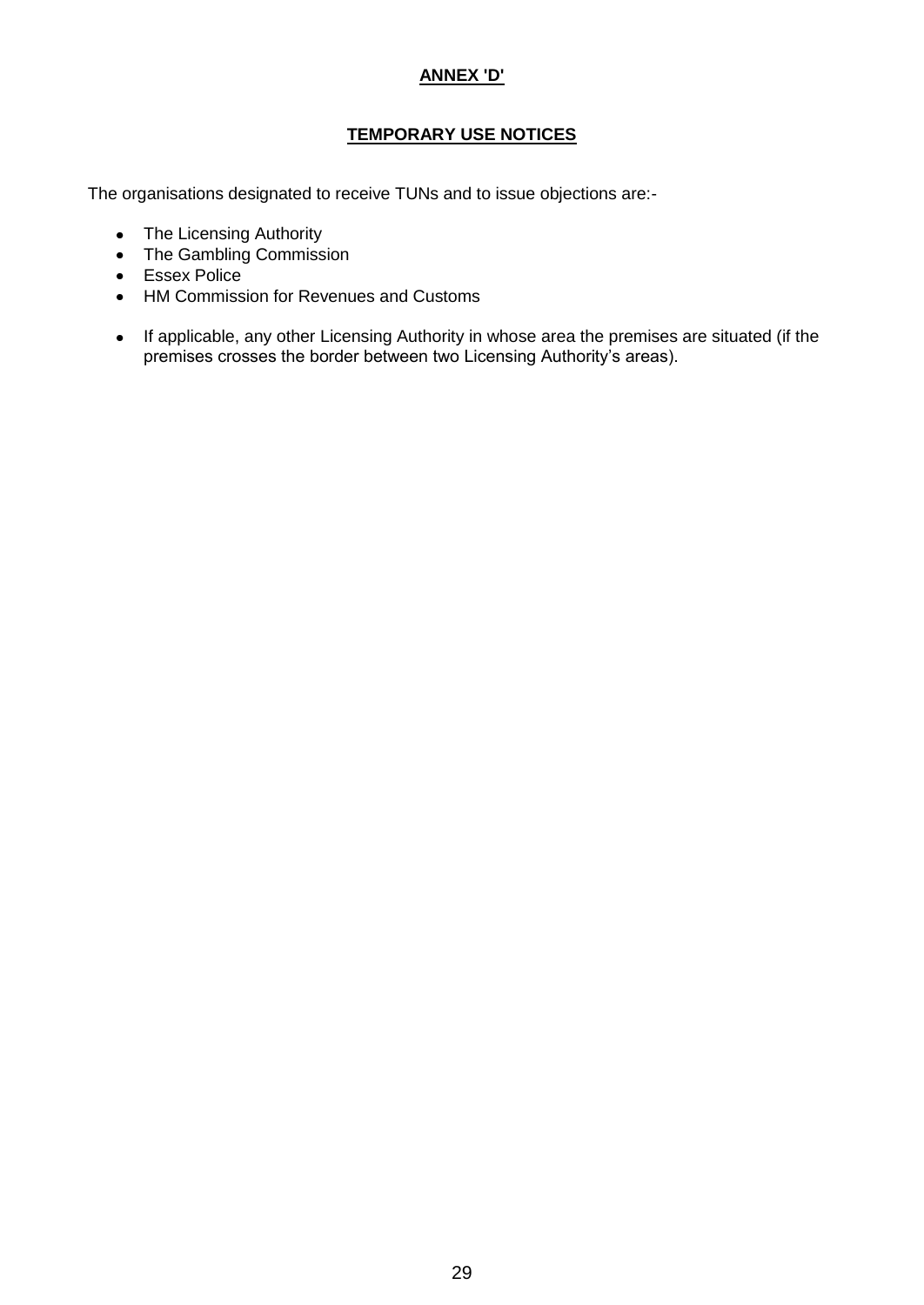#### **ANNEX 'E'**

#### **TABLE OF DELEGATIONS OF LICENSING FUNCTIONS**

| <b>MATTER TO BE DEALT WITH</b>                                    | <b>FULL</b><br><b>COUNCIL</b> | <b>SUB-COMMITTEE</b>                                               | <b>OFFICERS</b>                                                              |
|-------------------------------------------------------------------|-------------------------------|--------------------------------------------------------------------|------------------------------------------------------------------------------|
| Three year licensing policy                                       | All cases                     |                                                                    |                                                                              |
| Policy not to permit casinos                                      | All cases                     |                                                                    |                                                                              |
| Fee Setting - when appropriate                                    |                               |                                                                    | All cases                                                                    |
| Application for premises<br>licences                              |                               | Where representations have<br>been received and not<br>withdrawn   | Where no representations<br>received/ representations<br>have been withdrawn |
| Application for a variation to a<br>licence                       |                               | Where representations have<br>been received and not<br>withdrawn   | Where no representations<br>received/representations<br>have been withdrawn  |
| Application for a transfer of a<br>licence                        |                               | Where representations have<br>been received from the<br>Commission | Where no representations<br>received from the<br>Commission                  |
| Application for a provisional<br>statement                        |                               | Where representations have<br>been received and not<br>withdrawn   | Where no representations<br>received/representations<br>have been withdrawn  |
| Review of a premises licence                                      |                               | All cases                                                          |                                                                              |
| Application for club gaming<br>/club machine permits              |                               | Where representations have<br>been received and not<br>withdrawn   | Where no representations<br>received/representations<br>have been withdrawn  |
| Cancellation of club gaming/<br>club machine permits              |                               | All cases                                                          |                                                                              |
| Applications for other permits                                    |                               |                                                                    | All cases                                                                    |
| Cancellation of licensed premises<br>gaming machine permits       |                               |                                                                    | All cases                                                                    |
| Consideration of temporary use<br>notice                          |                               |                                                                    | All cases                                                                    |
| Decision to give a counter<br>notice to a temporary use<br>notice |                               | All cases                                                          |                                                                              |
| Consideration of an Occasional<br><b>Use Notice</b>               |                               |                                                                    | All cases                                                                    |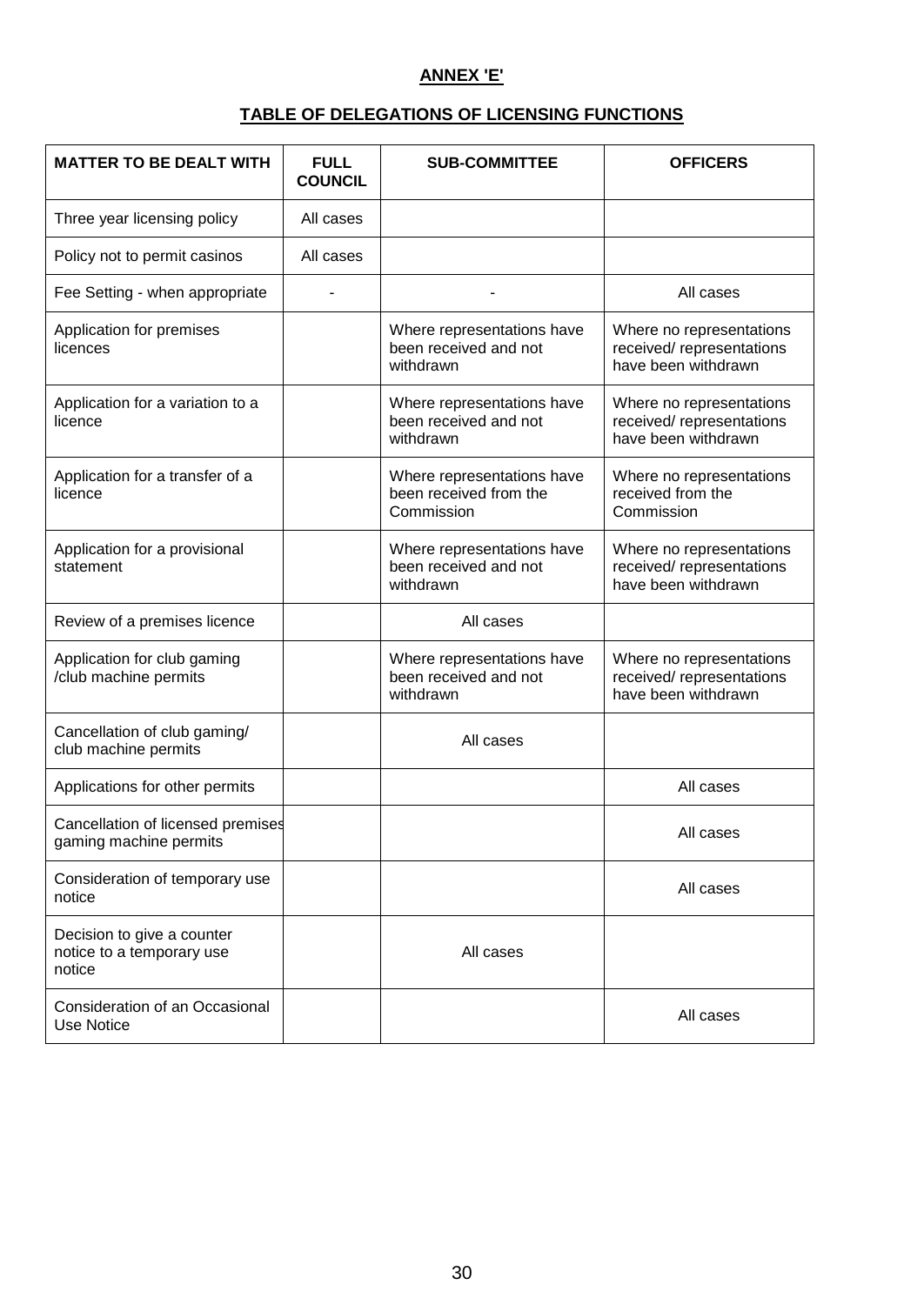#### **ANNEX 'F'**

#### **APPLICATION PROCESS**

This guidance covers those aspects that are the responsibility of the Licensing Authority only; guidance on aspects dealt with by the Gambling Commission can be obtained via the following link: **-** [www.gamblingcommission.gov.uk](http://www.gamblingcommission.gov.uk/)

#### **PREMISES LICENCES**

A Premises Licence is required for any premises where gambling activity is carried out of a type requiring Personal and Operators' Licences to have been issued by the Gambling Commission.

An application may only be made by persons having the right to occupy the premises and who have, or have applied for, an Operating Licence allowing the proposed activities to be carried out. The Premises Licence cannot be granted until the necessary Operator's Licence has been issued.

Premises Licences are issued by the Licensing Authority and are required for Casinos, Bingo premises, Betting premises (including tracks and premises used by betting intermediaries) Adult Gaming Centres and Family Entertainment Centres providing category C gaming machines.

A licence is restricted to one premises only. However one set of premises may have separate licences issued in respect of different parts of the building.

Licensing Authorities are obliged to grant an application for a Premises Licence, provided the application is made in accordance with the Act, the Gambling Commission's guidance and the Licensing Authority"s Gambling Licensing Policy Statement. Licences will be subject to mandatory and default conditions applied by regulations issued under the Act.

Premises Licences are valid indefinitely from the date of grant unless previously surrendered, lapsed, renewed or cancelled. An annual charge is payable to the Licensing Authority.

#### **BINGO, BETTING, ARCADES (Adult Gaming Centres & Licensed Family Entertainment Centres)**

#### **New Licences or Permissions**

Applicants wishing to commence operating on or after 1 September 2007 may apply from 1 January 2007 to the Gambling Commission for an Operator's Licence and from 31 January 2007 to the Licensing Authority for a Premises Licence.

#### **TRACKS**

An Operator's Licence is not required from the Gambling Commission to operate a track but a Premises Licence from the Licensing Authority is required. A number of Premises Licences may be granted for one track, provided each is for a different part of the track.

Betting is usually divided into on-course, off-course and pool betting, the provision of which requires operators to hold either a general Betting Operator"s Licence or a Pool Betting Operating Licence from the Commission.

Pool betting on tracks may only be offered by the Tote (in relation to horse tracks) and by the Premises licence holder (in relation to dog tracks). Pool betting may not be provided elsewhere.

Gaming machines, consisting of a maximum of 4 machines of categories B2 – D, may be operated at a track by the Premises licence holder provided they hold a Pool Betting Operator's Licence (for siting and other special considerations in respect of gaming machines at tracks, see *'the Gambling Commission's guidance'* at [www.gamblingcommission.gov.uk\)](http://www.gamblingcommission.gov.uk/).

Betting machines may also be operated at tracks (see *'Betting machines'*).

#### **The licensing process is the same as for other premises described above.**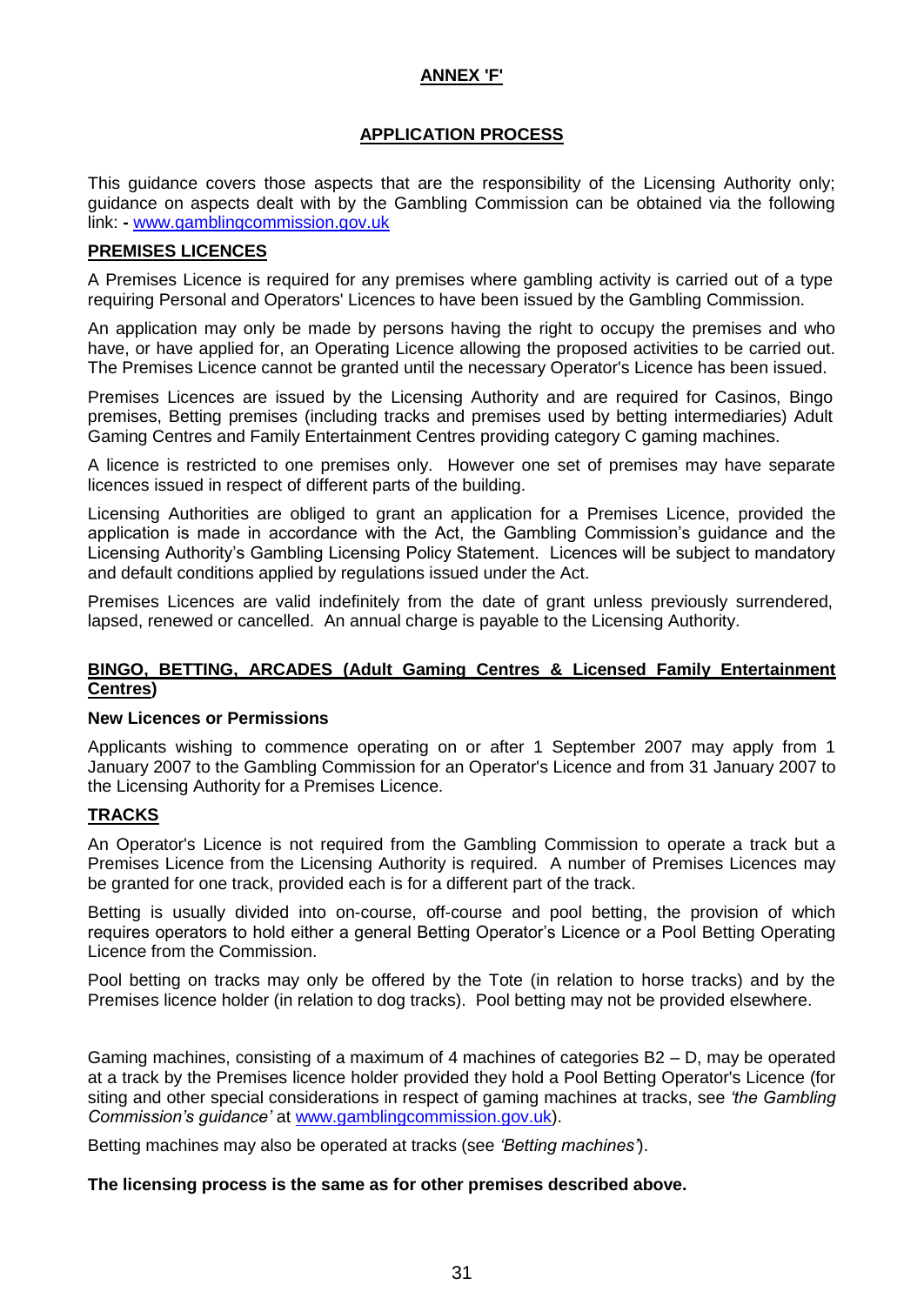#### **BETTING MACHINES**

Betting machines are used for accepting bets on live events such as racing, in place of making bets at a counter, e.g. in a betting shop or on a track. These machines are not classed as gaming machines. The Licensing Authority may impose a limit on the number of betting machines that may be used in conjunction with a premise's licence.

#### **GAMING MACHINE SUPPLY & REPAIR**

These activities require Operators' Licences to be issued by the Gambling Commission. For advice on applying for licences from the Commission, see their website at [www.gamblingcommission.gov.uk\)](http://www.gamblingcommission.gov.uk/).

#### **GAMING MACHINES IN LICENSED PREMISES**

Premises Licences issued under the Gambling Act 2005 automatically authorise the provision of gaming machines, according to the type of premises and gambling activities permitted (but see also *'Tracks'*).

The Gambling Act 2005 introduces new classes of gaming machines, as shown in figure 1 below. The category and number of machines that may be operated under a Premises Licence are shown in figure 2 below.

#### **Fig. 1**

| <b>Category of machine</b>                        | <b>Maximum Stake</b>                   | <b>Maximum Prize</b><br>£           |
|---------------------------------------------------|----------------------------------------|-------------------------------------|
| A                                                 | Unlimited                              | Unlimited                           |
| <b>B1</b>                                         | 2                                      | 4000                                |
| <b>B2</b>                                         | 100                                    | 500                                 |
| B3                                                | $\overline{2}$                         | 500                                 |
| B <sub>3</sub> A                                  | 1                                      | 500                                 |
| <b>B4</b>                                         |                                        | 250                                 |
| C                                                 |                                        | 70                                  |
| D                                                 | 10p or 30p when non-<br>monetary prize | £5 cash or £8 non-monetary<br>prize |
| D Non money prize (other<br>than a crane machine) | 30 <sub>p</sub>                        | £8 (non -monetary prize)            |
| D Non money prize (crane<br>grab machine)         | 1                                      | £50 (non-monetary prize)            |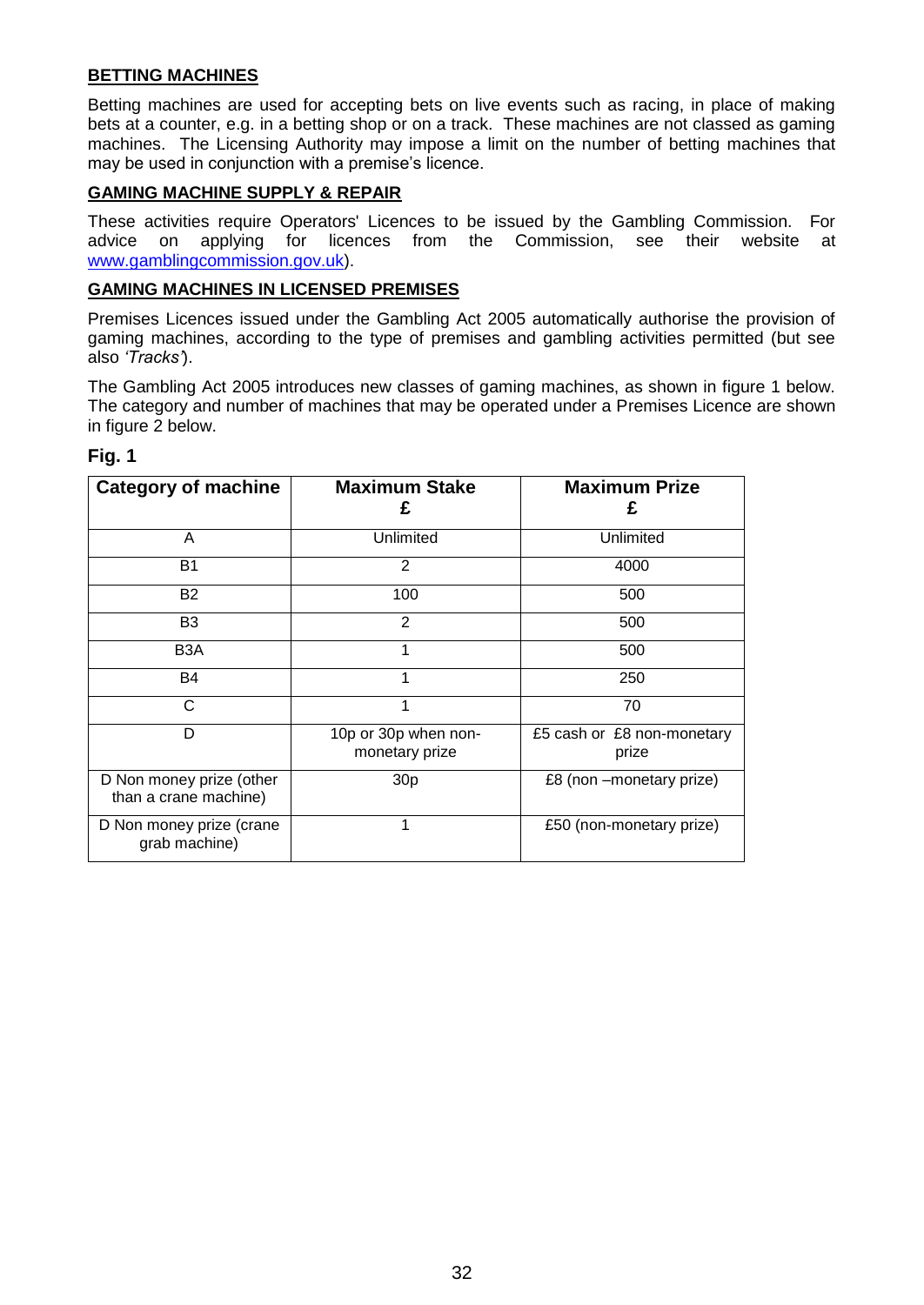|                         |   |                | <b>Machine category</b>    |                |             |         |                                                                   |   |                 |
|-------------------------|---|----------------|----------------------------|----------------|-------------|---------|-------------------------------------------------------------------|---|-----------------|
| <b>Premises Type</b>    | A | B <sub>1</sub> | <b>B2</b>                  | B <sub>3</sub> | <b>B4</b>   |         | B <sub>3</sub> A                                                  | С | D               |
| Regional casino         |   |                |                            |                |             |         | A,B,C and D, except B3A. Maximum of 1250 or 25 x No of gaming     |   |                 |
|                         |   |                |                            |                |             |         | tables, whichever is less. (Casino must have at least 40 gaming   |   |                 |
|                         |   |                |                            |                |             |         | tables. Otherwise permission is as for large casino               |   |                 |
| Large casino            |   |                |                            |                |             |         | B,C and D, except B3A. Maximum of 150 or 5 x No of gaming tables, |   |                 |
|                         |   |                |                            |                |             |         | whichever is less. (Large casino must have at least one gaming    |   |                 |
|                         |   |                |                            |                |             | table)  |                                                                   |   |                 |
| Small casino            |   |                |                            |                |             |         | B, C and D except B3A. Maximum of 80 machines or 2 x No of        |   |                 |
| (machine/table          |   |                |                            |                |             |         | gaming tables, whichever is less.                                 |   |                 |
| ratio of 2-1 up to      |   |                |                            |                |             |         |                                                                   |   |                 |
| maximum)                |   |                |                            |                |             |         |                                                                   |   |                 |
| Pre-2005 Act            |   |                |                            |                |             |         | Maximum of 20 machines categories B to D or C or D machines       |   |                 |
| casinos (no             |   |                |                            |                |             |         | instead (except B3A)                                              |   |                 |
| machine/table           |   |                |                            |                |             |         |                                                                   |   |                 |
| ratio)                  |   |                |                            |                |             |         |                                                                   |   |                 |
| <b>Betting premises</b> |   |                |                            |                |             |         | Maximum of 4 machines categories B2 to D not to include           |   |                 |
| and tracks              |   |                |                            |                |             |         | B <sub>3</sub> A                                                  |   |                 |
| occupied by Pool        |   |                |                            |                |             |         |                                                                   |   |                 |
| <b>Betting</b>          |   |                |                            |                |             |         |                                                                   |   |                 |
| <b>Bingo Premises</b>   |   |                |                            |                |             |         | Maximum of 8 category B3 or                                       |   | No limit on     |
|                         |   |                |                            |                |             |         | B4 machines or 20% of the                                         |   | category C or D |
|                         |   |                |                            |                |             |         | total number of gaming                                            |   | machines        |
|                         |   |                |                            |                |             |         | machines, whichever is the                                        |   |                 |
|                         |   |                |                            |                |             | greater |                                                                   |   |                 |
| Adult gaming            |   |                |                            |                |             |         | Maximum of 4 category B3 or                                       |   | No limit on     |
| centre                  |   |                |                            |                |             |         | B4 machines or 20% of the                                         |   | category C or D |
|                         |   |                |                            |                |             |         | total number of gaming                                            |   | machines        |
|                         |   |                | machines, whichever is the |                |             |         |                                                                   |   |                 |
| Family                  |   |                |                            |                |             | greater |                                                                   |   | No limit on     |
| entertainment           |   |                |                            |                |             |         |                                                                   |   | category C or D |
| centre (with            |   |                |                            |                |             |         |                                                                   |   | machines        |
| premises licence)       |   |                |                            |                |             |         |                                                                   |   |                 |
| Family                  |   |                |                            |                |             |         |                                                                   |   | D               |
| Entertainment           |   |                |                            |                |             |         |                                                                   |   |                 |
| Centre gaming           |   |                |                            |                |             |         |                                                                   |   |                 |
| machine permit          |   |                |                            |                |             |         |                                                                   |   |                 |
| Club Gaming             |   |                |                            |                | B3A, B4, C  |         |                                                                   |   | 3 total Cat B3A |
| permit                  |   |                |                            |                | and D       |         |                                                                   |   | machines are    |
|                         |   |                |                            |                |             |         |                                                                   |   | lottery only    |
|                         |   |                |                            |                |             |         |                                                                   |   | machines which  |
|                         |   |                |                            |                |             |         |                                                                   |   | are only        |
|                         |   |                |                            |                |             |         |                                                                   |   | permitted in    |
|                         |   |                |                            |                |             |         |                                                                   |   | members clubs   |
|                         |   |                |                            |                |             |         |                                                                   |   | and miners      |
|                         |   |                |                            |                |             |         |                                                                   |   | welfare         |
|                         |   |                |                            |                |             |         |                                                                   |   | institutes.     |
| Club machine            |   |                |                            |                | B3A, B4, C  |         |                                                                   |   | 3 total         |
| permit                  |   |                |                            |                | and D       |         |                                                                   |   |                 |
| Licensed premises:      |   |                |                            |                | C and D     |         |                                                                   |   | 2 total         |
| automatic               |   |                |                            |                |             |         |                                                                   |   |                 |
| entitlement             |   |                |                            |                |             |         |                                                                   |   |                 |
| Licensed premises       |   |                |                            |                | $C$ and $D$ |         |                                                                   |   | Unlimited       |
| gaming machine          |   |                |                            |                |             |         |                                                                   |   |                 |
| permit                  |   |                |                            |                |             |         |                                                                   |   |                 |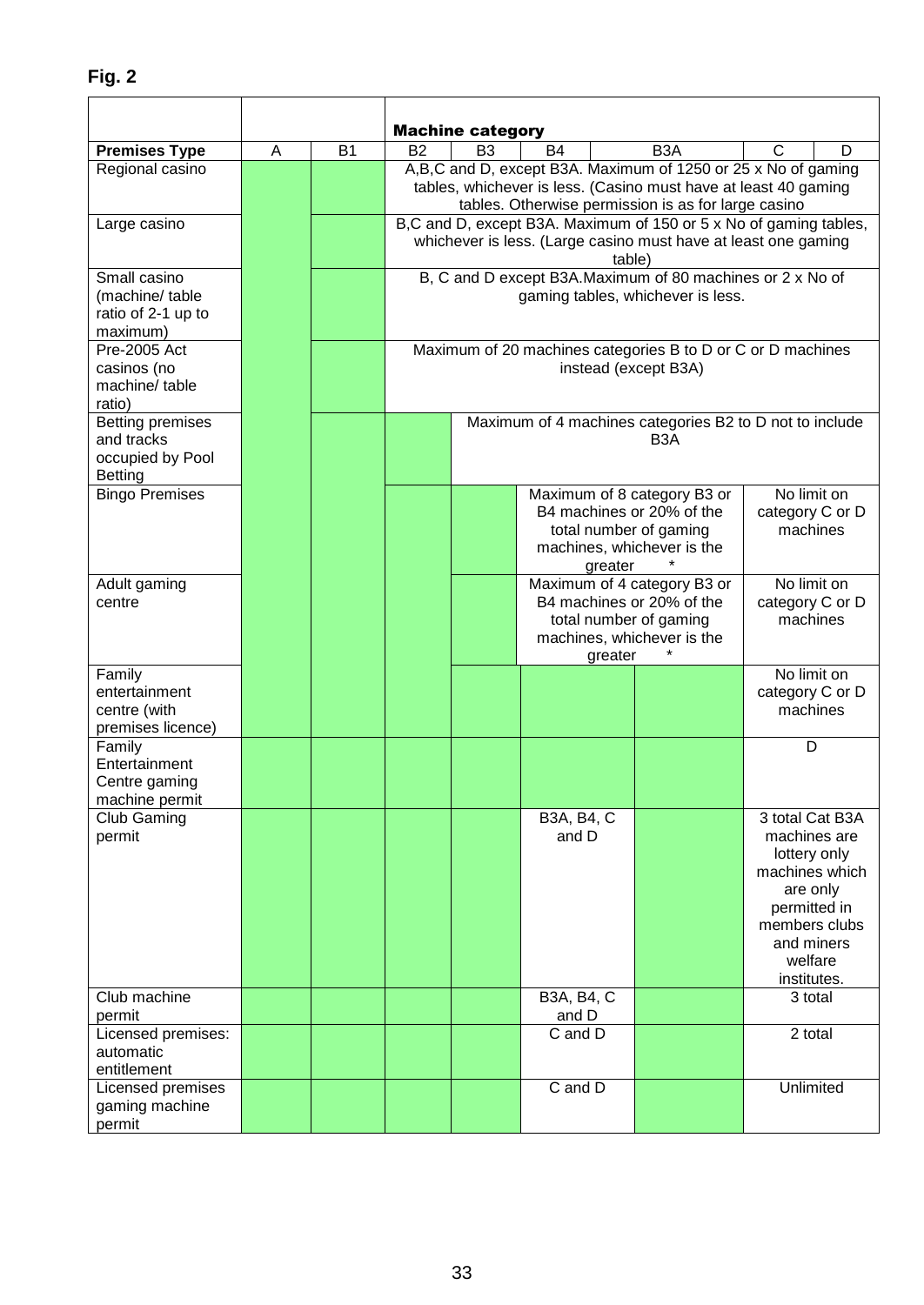\*Licensed AGC and bingo premises in existence before  $13<sup>th</sup>$  July 2011 are entitled to make available four (AGCs) or eight (bingo) category B gaming machines, or 20% of the total number of gaming machines, whichever is greater. AGC and bingo premises licences granted on or after 13<sup>th</sup> July 2011 but before  $1<sup>st</sup>$  April 2014 are entitled to a maximum of four or eight category B gaming machines or 20% of the total number of gaming machines, whichever is the greater; from  $1<sup>st</sup>$  April 2014 these premises will be entitled to 20% of the total number of gaming machines only.

#### **TEMPORARY USE NOTICES (TUN's)**

A TUN may only be issued by a person or company holding an Operating Licence relevant to the proposed temporary use of the premises and may be issued in respect of a "set of premises" for a maximum of 21 days in any 12 month period. (NB. A TUN may not be issued in respect of a vehicle).

A "set of premises" is the subject of a TUN if any part of the premises is the subject of the notice. This prevents one large premises from having a TUN in effect for more than 21 days per year by giving a notice in respect to different parts.

In considering whether a place falls within the definition of 'a set of premises', the Licensing Authority will consider, amongst other things, the ownership/ occupation and control of the premises.

The Licensing Authority will generally aim to permit gambling activities under a TUN but will object to notices where it appears that their effect would be to permit regular gambling in a place that could be described as one set of premises.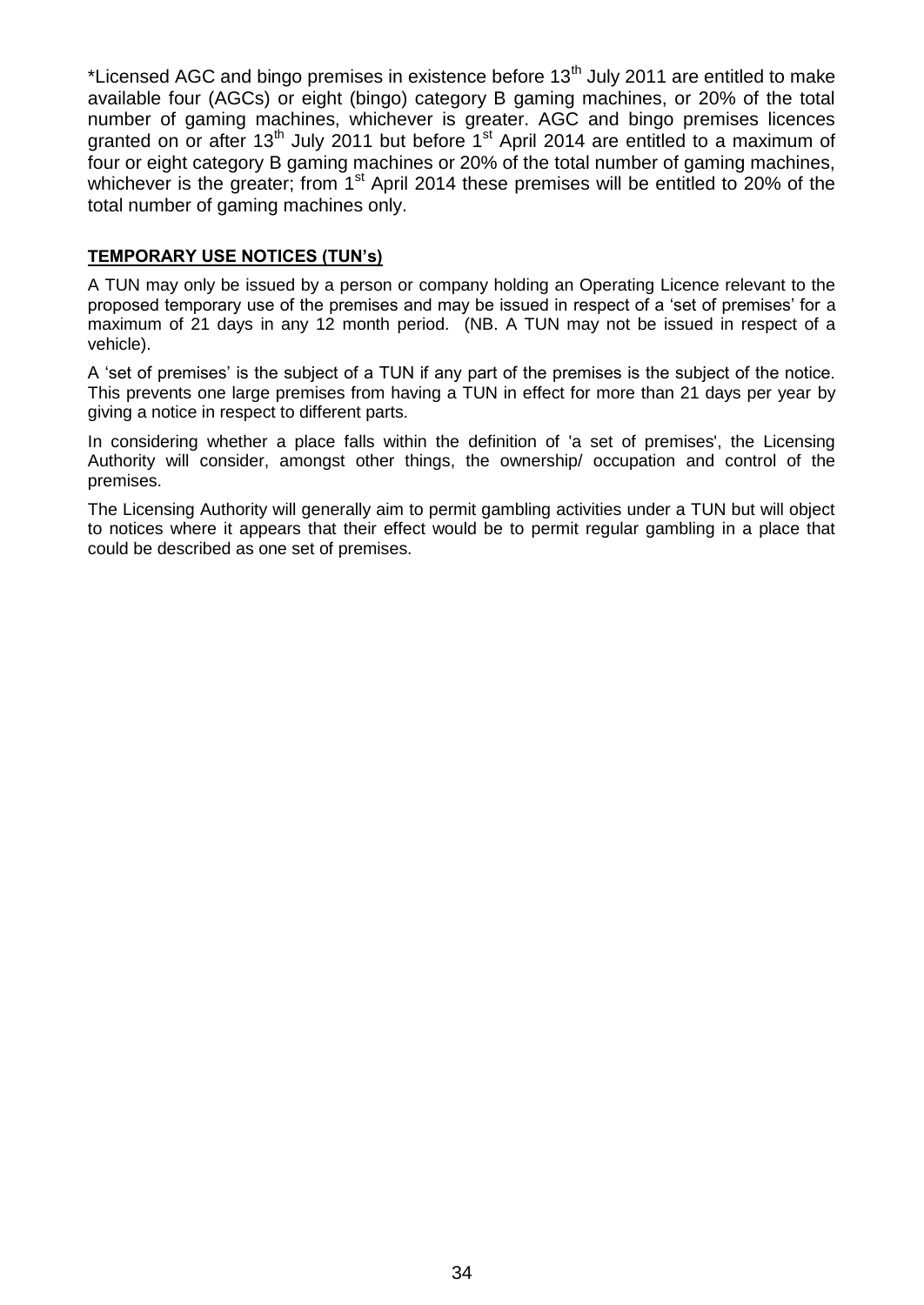#### **Issue**

Not less than 3 months and 1 day prior to the day on which the gambling event is to take place, a TUN must be given to: -

- the Licensing Authority  $\bullet$
- the Chief Officer of Police
- HM Commissioners for Revenue and Customs  $\bullet$ 
	- and, if applicable,
- any other Licensing Authority in whose area the premises are situated

The notice must include details of: -

- the date the notice is given
- the gambling activity to be carried on  $\bullet$
- the premises where it will take place  $\bullet$
- the dates and times it will take place  $\bullet$
- any periods during the preceding 12 months that a TUN has had effect for the same premises, and
- any other information prescribed by Regulations

If there are no objections, the notice will be endorsed by the Licensing Authority and returned to the issuer for display upon the premises at the time the activity takes place.

#### **Objections**

Having regard to the Licensing Objectives, those Authorities upon whom the TUN is served may make objections to the gambling activity taking place within 14 days of the date of the notice. Objections must be made to the Licensing Authority and TUN issuer.

Modifications to the notice may be suggested by those objecting to it. If accepted by the issuer, a new notice must be issued. It should be noted that the 3 month, 1 day time limit and a new fee will not apply to the new notice, nor may the original objector[s] object to the new notice.

A Hearing must be held before the Premises/Personal Licences Sub-Committee to hear representations from all parties, unless agreement is reached that a Hearing is unnecessary [e.g. by modification of the notice] within 6 weeks of the date of the notice.

Following a Hearing the Licensing Authority must issue a counter notice setting out whether or not the TUN will have effect, any limitations to the activities permitted, the time period when activities may take place and any conditions that are imposed.

#### **OCCASIONAL USE NOTICES (OUN'S)**

Occasional Use Notices may only be issued in relation to tracks that are used on eight days or less in a calendar year.

A track can be any part of a premises on which a race or other sporting event takes place or is intended to take place. Tracks need not be a permanent fixture.

OUN"s are intended to permit licensed betting operators who have the appropriate permission of the Gambling Commission to use tracks for short periods for conducting betting. An OUN dispenses with the need for a Betting Premises Licence for the track.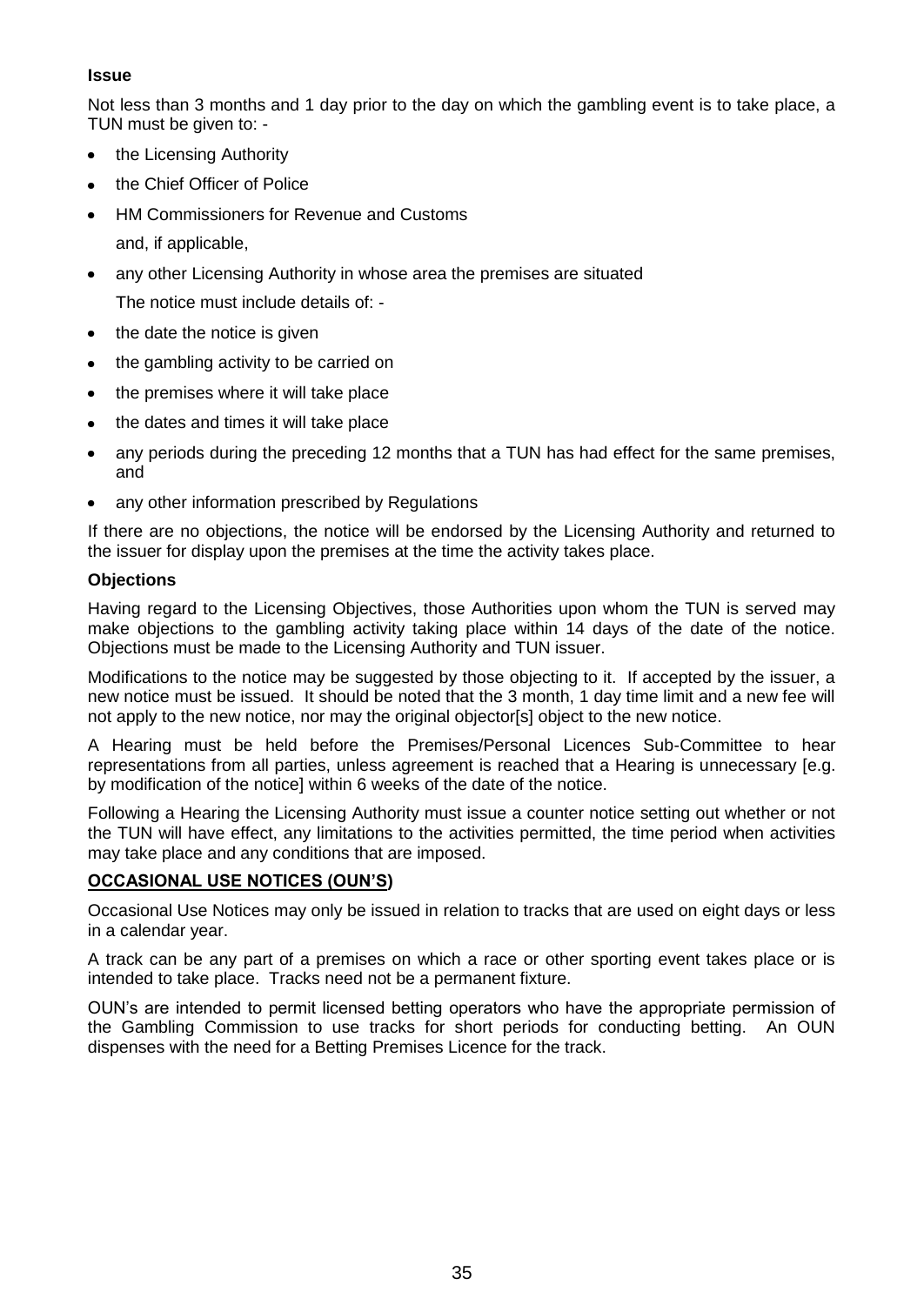#### **Issue**

The notice may be issued by the person responsible for the administration of events on the track or the occupier of the track. **The notice must be served on the Licensing Authority and a copy on the Chief Officer of Police.**

#### **Objections**

Generally objections may not be made to the issue of an OUN, except the Licensing Authority must issue a counter notice where the effect of the OUN would result in betting facilities being made available for more than 8 days in a calendar year.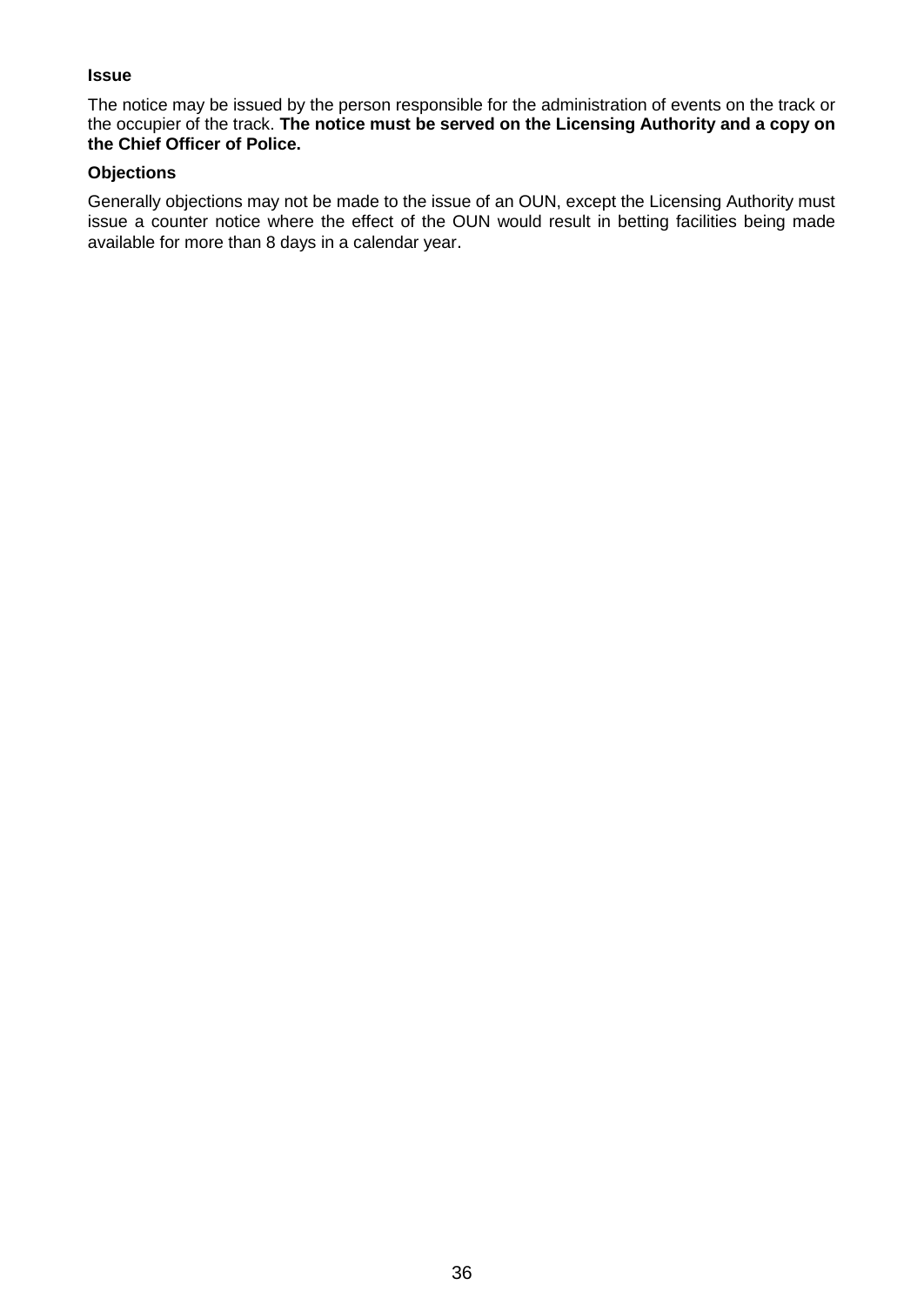## **PREMISES LICENCES**

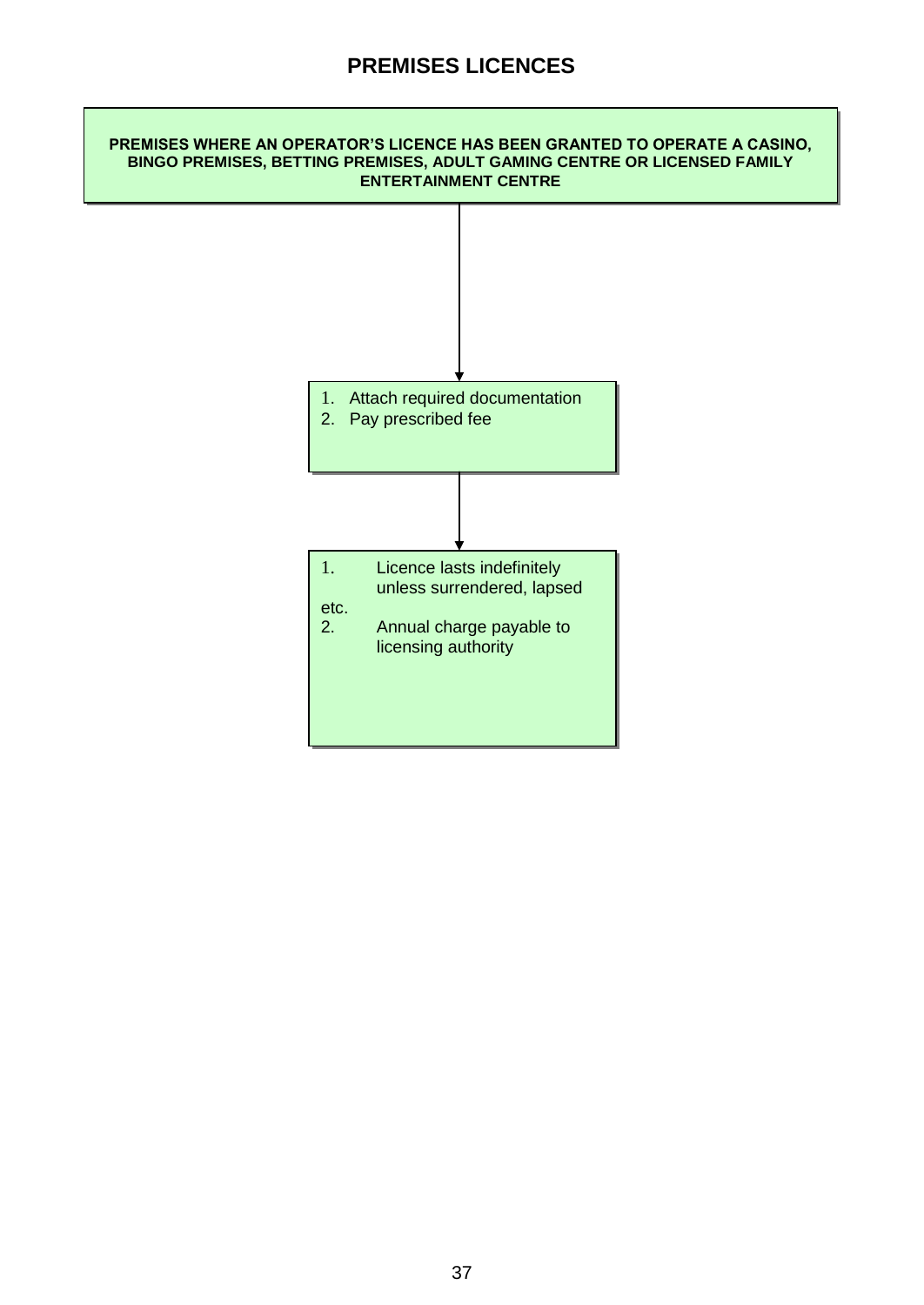#### **GAMING PERMITS**

Certain types of gambling are authorised by permits issued by the Licensing Authority. The permits generally authorise low stake gambling for small prizes by: -

- Gaming machines in alcohol-licensed premises, Members' Clubs, unlicensed Family Entertainment Centres (FEC"s) and certain other premises, e.g. taxi offices (see *'Other premises'* below)
- Equal chance gaming, games of chance and gaming machines in Members' Clubs, and
- Prize gaming, e.g. at Travelling Fairs.

#### **GAMING MACHINES**

The Gambling Act 2005 introduces new classes of gaming machines that may be operated under a permit, as shown in figure 3 below.

#### **Fig. 3**

| <b>Category of machine</b>                                                                      | <b>Maximum Stake</b><br>£              | <b>Maximum Prize</b><br>£                              |
|-------------------------------------------------------------------------------------------------|----------------------------------------|--------------------------------------------------------|
| B <sub>3</sub> A                                                                                |                                        | 500                                                    |
| <b>B4</b>                                                                                       |                                        | 250                                                    |
| C                                                                                               | £1                                     | 70                                                     |
| D                                                                                               | 10p or 30p when non-<br>monetary prize | £5 cash or £8 non-monetary<br>prize                    |
| D (Money prize)                                                                                 | 10 <sub>p</sub>                        | 5                                                      |
| D Non money prize (other<br>than a crane grab machine)                                          | 30 <sub>p</sub>                        | 8                                                      |
| D Non money prize (crane<br>grab machine)                                                       | 1                                      | 50                                                     |
| D combined money and<br>Non money prize (other<br>than a coin pusher or penny<br>falls machine) | 10 <sub>p</sub>                        | £8 (of which no more than £5<br>may be a money prize)  |
| D combined money and<br>non money prize (coin<br>pusher or penny falls<br>machine)              | 10 <sub>p</sub>                        | £15 (of which no more than<br>£8 may be a money prize) |

The category and number of machines that may be operated under a premise"s licence are shown in Figure 2 above.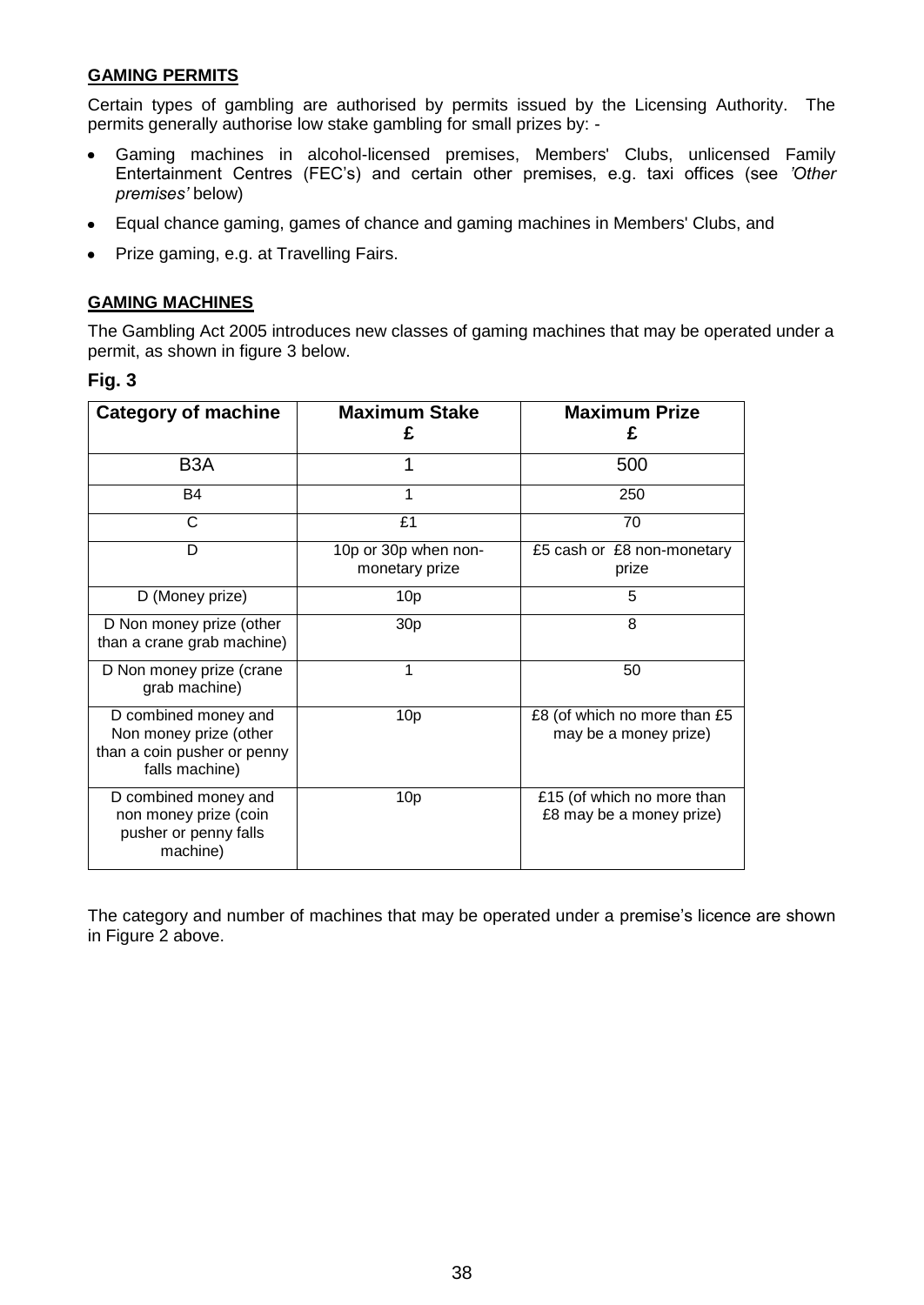|                           |   | <b>Machine category</b> |           |                  |                  |                                |           |                    |
|---------------------------|---|-------------------------|-----------|------------------|------------------|--------------------------------|-----------|--------------------|
| <b>Premises Type</b>      | A | <b>B1</b>               | <b>B2</b> | B3               | B <sub>3</sub> A | B4                             | C         | D                  |
| Clubs or Miners'          |   |                         |           | B <sub>3</sub> A |                  | Maximum of 3 category B4       |           |                    |
| <b>Welfare Institutes</b> |   |                         |           |                  |                  | B <sub>3</sub> A to D machines |           |                    |
| with permits              |   |                         |           |                  |                  |                                |           |                    |
| Qualifying alcohol        |   |                         |           |                  |                  |                                |           | Automatic          |
| licensed premises         |   |                         |           |                  |                  | entitlement of 1 or            |           |                    |
| upon notification         |   |                         |           |                  |                  | 2 category C or D              |           |                    |
|                           |   |                         |           |                  |                  |                                |           | machines           |
| Qualifying alcohol        |   |                         |           |                  |                  |                                |           | Unlimited category |
| licensed premises         |   |                         |           |                  |                  |                                |           | C or D machines -  |
| with gaming               |   |                         |           |                  |                  |                                |           | number specified   |
| machine permit            |   |                         |           |                  |                  |                                | on permit |                    |
| Family                    |   |                         |           |                  |                  |                                |           | Unlimited          |
| Entertainment             |   |                         |           |                  |                  |                                |           | category           |
| Centre (with permit)      |   |                         |           |                  |                  |                                |           |                    |
|                           |   |                         |           |                  |                  |                                |           | machines           |
| <b>Travelling Fair</b>    |   |                         |           |                  |                  |                                |           | Unlimited          |
|                           |   |                         |           |                  |                  |                                |           | category           |
|                           |   |                         |           |                  |                  |                                |           |                    |
|                           |   |                         |           |                  |                  |                                |           | machines           |

#### **ALCOHOL-LICENSED PREMISES**

Certain types of gambling may take place on alcohol-licensed premises under the Licensing Act 2003 without any authorisation being required. Generally these consist of the playing of cribbage, dominoes and other games for low stakes.

Premises holding a Premises Licence may be authorised to operate machines of Class C or D provided the Premises Licence authorises the sale and supply of alcohol for consumption on the premises without it being a condition that the sale and supply of alcohol has to be accompanied by food.

The following paragraphs apply only to those premises.

#### **Automatic Entitlement**

The Gambling Act 2005 gives an automatic entitlement for the holder of a Premises Licence under the 2003 Act to provide up to two gaming machines on their premises.

An application for a permit is not required but Premises Licence holders must notify their Licensing Authority in writing of their intention to provide the machines and pay the prescribed fee.

The entitlement may be withdrawn if:-

- provision of the machines is not reasonably consistent with the pursuit of the Licensing **Objectives**
- gaming has taken place on the premises that has breached a condition of the Act, e.g. they do not comply with siting and operation requirements
- the premises are mainly used for gaming; or where an offence under the Gambling Act  $\bullet$ 2005 has been committed on the premises

The Licensing Authority may not exercise their powers to remove the entitlement without first giving the permit-holder the opportunity to make written or oral representations or both. A Hearing will be held before the Premises/Personal Licences Sub-Committee for this purpose, unless all parties agree that it is unnecessary.

#### **New permits**

Where the holder of a Premises Licence wishes to provide more than two gaming machines, an application for a permit must be made to the Licensing Authority with the prescribed fee. There is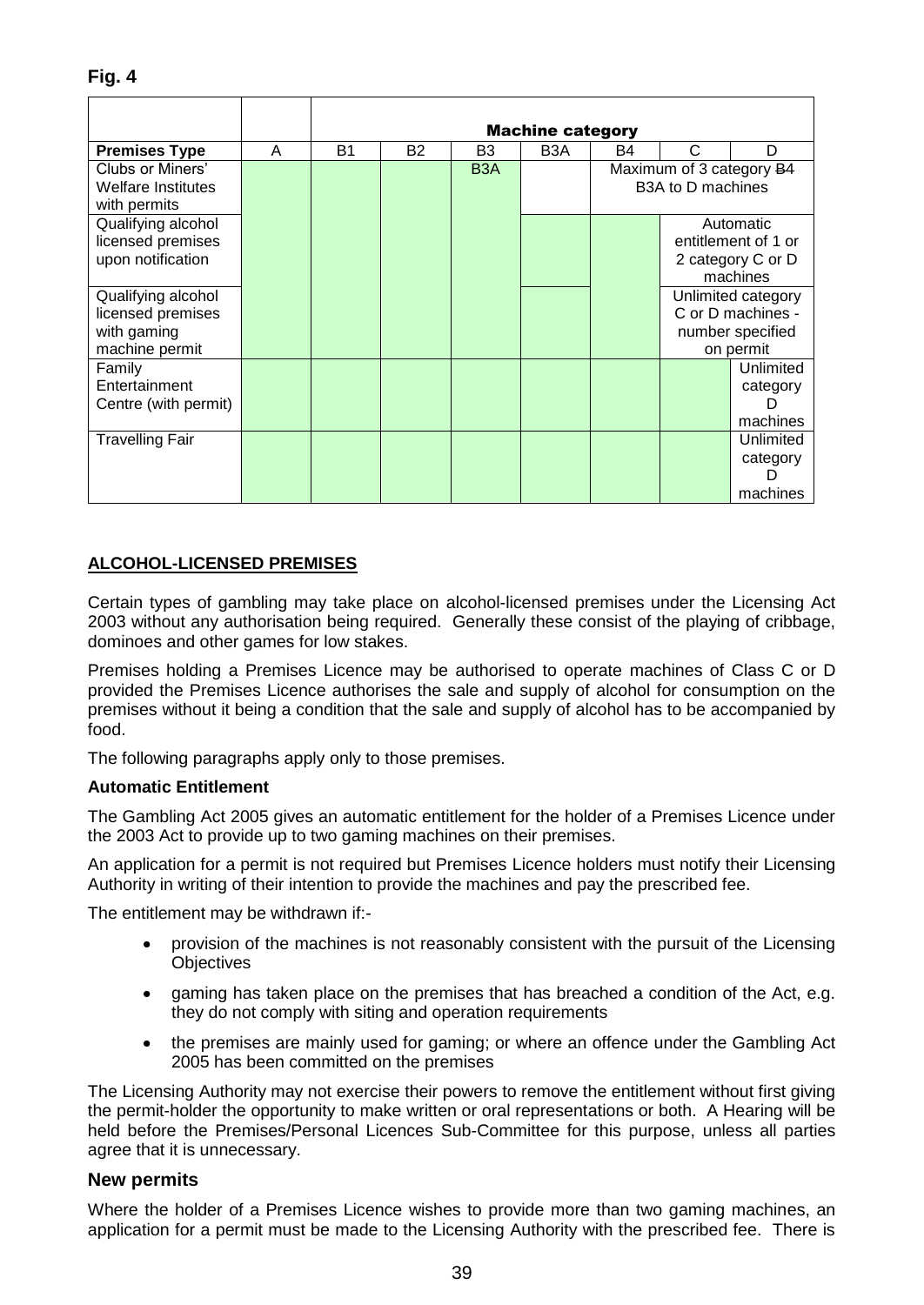no restriction on the number of machines that may be applied for and applications to vary the number of machines may be made at any time.

In determining an application for an increase in the number of machines, the Licensing Authority will consider: -

- the size of the premises
- the ability of staff to monitor the use of the machines by children and young persons or by vulnerable persons
- any documentary evidence [ e.g. supporting statistical evidence providing details of usage, etc.]
- each application on its own merits
- the Codes of Practice or Guidance issued under the Gambling Act 2005

Where the Authority grants the application, a permit will be issued for the number of machines authorised, which will include the automatic entitlement of 2 machines.

Where the Authority intends to refuse an application, or grant it for a different number or category of machines to that requested, the applicant will be given the opportunity to make written or oral representations or both. A Hearing will be held before the Premises/Personal Licences Sub-Committee for this purpose, unless all parties agree that it is unnecessary

Where the Premises Licence is transferred, the gaming machine permit must also be transferred or it will lapse. In all other cases the permit will last indefinitely, unless surrendered or revoked.

Although the permit will not need to be renewed, an annual charge will have to be paid to the Licensing Authority.

#### **MEMBERS' CLUBS**

The Gambling Act 2005 permits a Members' Club holding a Club Premises Certificate issued under the Licensing Act 2003, or Miners' Welfare Institute, to hold a **Club Gaming Permit** allowing participation in equal chance gaming or playing games of chance (see Annex C for definitions of "equal chance gaming" and "games of chance"). In addition they may operate a maximum of 3 machines of Class B3A, B4, C or D.

The Act also permits a Members' Club holding a Club Premises Certificate or a Commercial Club holding a Premises Licence under the Licensing Act 2003 to operate a maximum of 3 machines of Class B3A, B4, C or D under a **Club Machine Permit**.

#### **New Permits**

Applications for a permit for premises already holding a Club Premises Certificate are subject to a "fast track" procedure that prevents the making of objections, and restricts the ability of the Licensing Authority to refuse the application.

An application under this process may be refused if the club is established primarily for gaming (other than that permitted); if, in addition to the permitted gaming, facilities are provided for other gaming; or that a club machine permit issued to the applicant within the preceding 10 years has been cancelled.

An application and payment of the prescribed fee is required. A permit has effect for 10 years unless surrendered or revoked.

Applications for a permit for premises not holding a Club Premises Certificate e.g. a Commercial Members' Club with a Premises Licence, may be refused by the Licensing Authority on the grounds that:-

- the applicant does not fulfil the requirements for a Members' or Commercial Club
- the premises are used wholly or mainly by children and/or young persons; an offence under the Act or breach of a permit has been committed by the applicant while providing gaming facilities
- a permit held by the applicant has been cancelled in the previous 10 years
- an objection has been made by the Police or Gambling Commission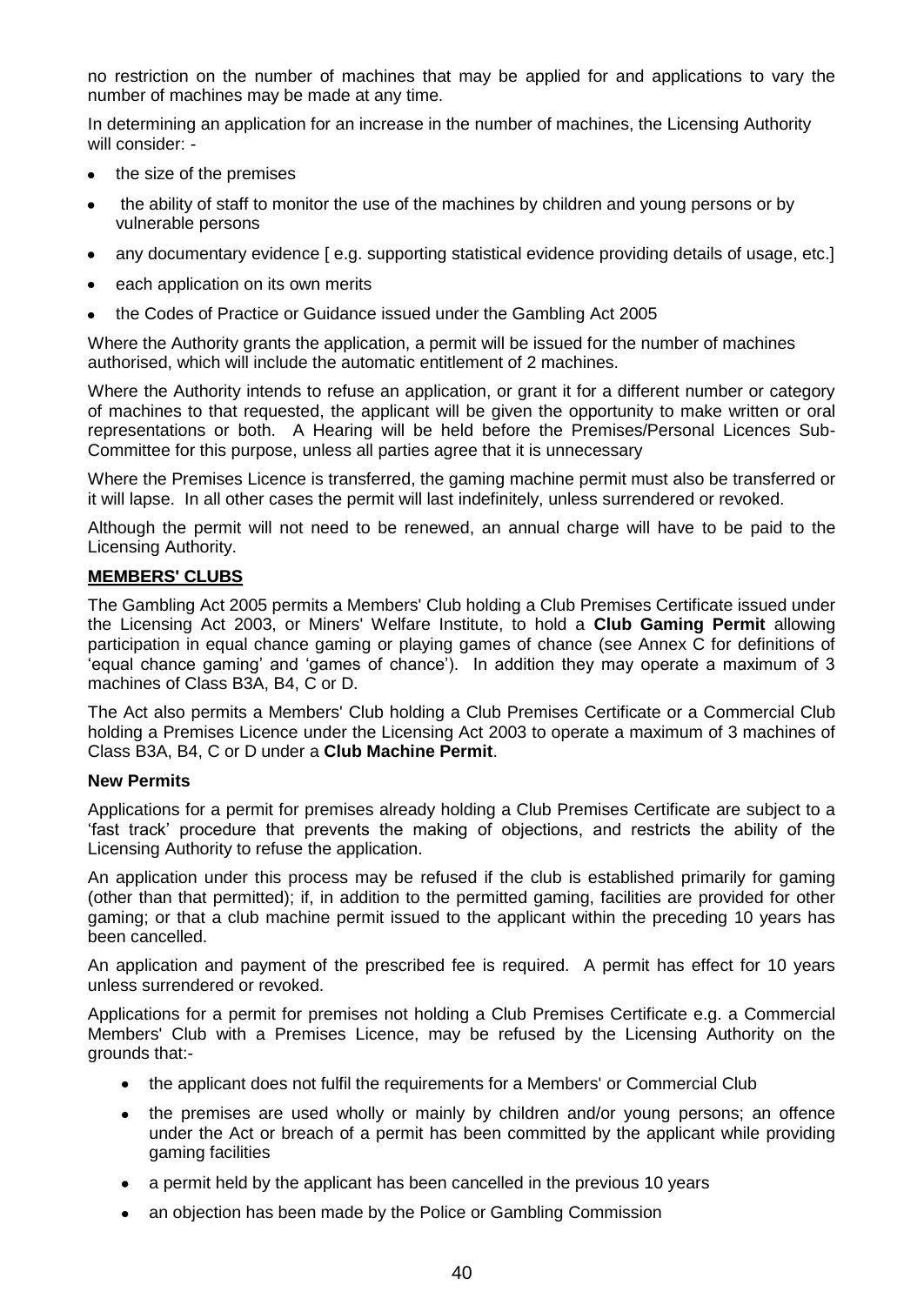Permits may be varied at any time to meet changing circumstances, other than an increase above 3 to the number of machines. Licensing Authorities may only refuse a variation if, on consideration of the proposed variation as a new application, they would refuse a permit.

A permit will lapse if the holder no longer qualifies as a Members' Club or no longer qualifies under the "fast track" system, or the permit is surrendered. A permit may be cancelled if the premises are used wholly or mainly by children and/or young persons or where an offence under the Act or breach of a permit condition has been committed by the applicant in the course of gaming activities.

Permits are valid for 10 years from the date of grant unless previously surrendered, lapsed, renewed or cancelled. An annual charge is payable to the Licensing Authority.

#### **Transitional Arrangements**

A registration that is in force on 1 September 2007 will continue to have effect until its natural expiry date. Upon expiry a club will be entitled to apply for either a Club Gaming Permit or Club Machine Permit irrespective of the type of registration previously held.

An application for a new Club Machine Permit must be made at least 2 months before the existing registration expires, together with the prescribed fee.

#### **OTHER PREMISES**

Premises such as taxi offices, take away restaurants, cafes etc are prohibited from obtaining a new gaming machine permit under the Gambling Act 2005 and will be unable to operate gaming machines of any kind.

#### **UNLICENSED FAMILY ENTERTAINMENT CENTRES**

The Licensing Authority may grant an application for a permit for category D gaming machines in an unlicensed Family Entertainment Centre (FEC) provided it is satisfied the premises will be used as an unlicensed FEC and that the Chief Officer of Police has been consulted. There are no limits to the number of machines that may be applied for in an unlicensed FEC.

The Authority will apply its Gambling Policy Licensing Statement in consideration of an application, e.g. requiring an applicant to demonstrate they have no relevant convictions, that they have a full understanding of the maximum stakes and prizes permissible and that staff have a similar understanding.

An application for a permit will have to be accompanied by plans of the premises and a current certificate issued by the Criminal Records Bureau or its equivalent in respect of the applicant, i.e. a certificate issued within the previous 28-day period. The requirement in respect of the CRB certificate will be satisfied, where the applicant is a person who is a sole proprietor of the premises, by submission of a certificate in respect of that person or, where an applicant is a company or partnership, by submission of a certificate in respect of the person normally having day-to-day control of the premises.

The Authority may refuse an application for renewal of a permit only on the grounds that an authorised Local Authority Officer has been refused access to the premises without reasonable excuse, or that renewal would not be reasonably consistent with the pursuit of the Licensing Objectives.

Where the Authority intends to refuse an application, the applicant will be given the opportunity to make written or oral representations or both. A Hearing will be held before the Premises/Personal Licences Sub-Committee for this purpose, unless all parties agree that it is unnecessary.

In determining an application, the Licensing Authority need not have regard to the Licensing Objectives but must have regard to any Gambling Commission guidance.

A permit will last for 10 years unless it ceases to have effect because it is surrendered, it lapses or it is renewed. There is no annual charge payable to the Licensing Authority.

Unlicensed FEC"s may also offer equal chance gaming under the authority of their Gaming Machine Permit.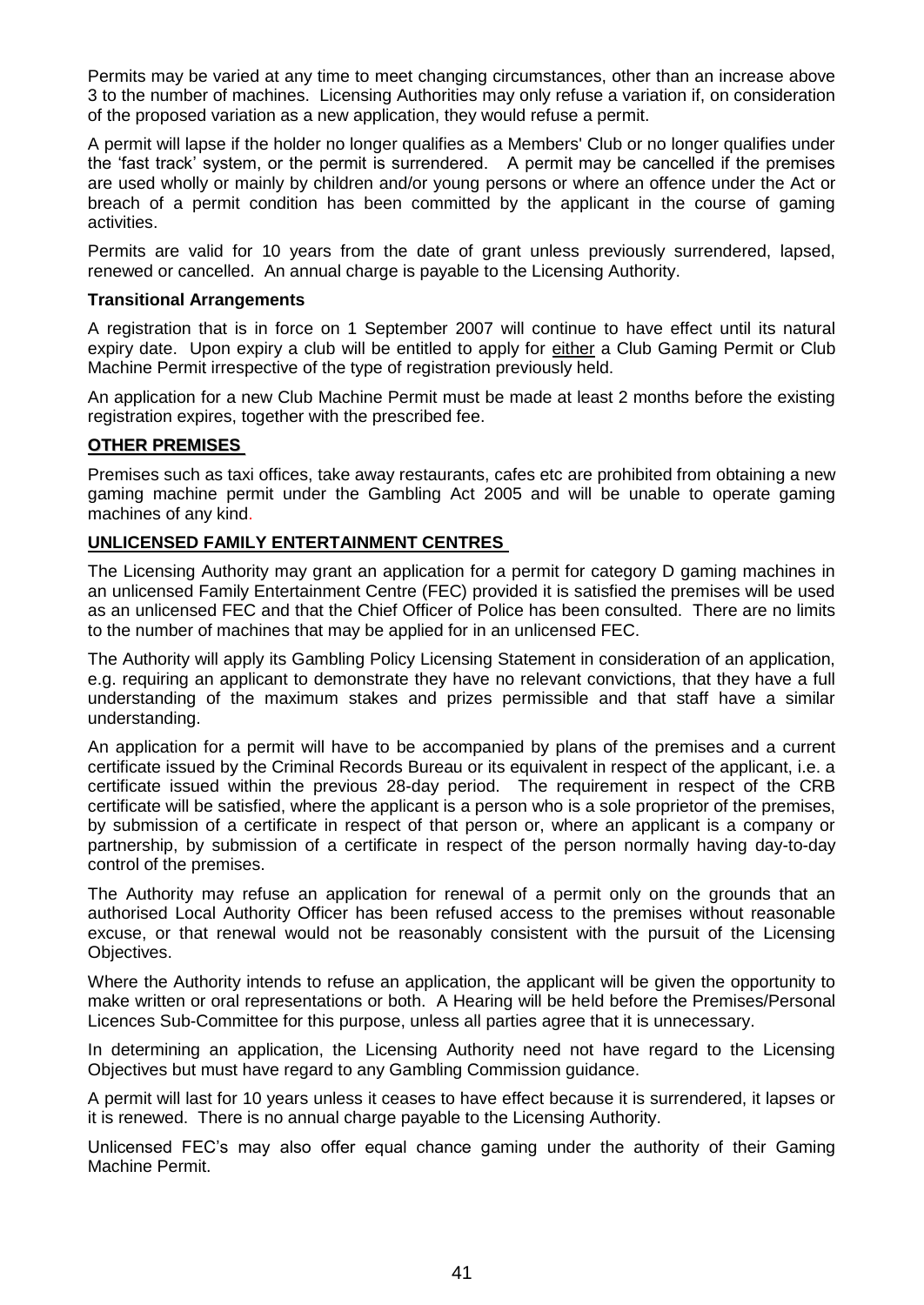#### **New permits**

Applications for new permits may be made to the Licensing Authority.

#### **PRIZE GAMING**

Prize gaming may be carried on in premises under a permit issued by the Licensing Authority. A Prize Gaming Permit will not authorise the use of gaming machines.

The Authority may apply its Gambling Licensing Policy Statement in consideration of an application, e.g. requiring an applicant to demonstrate they have no relevant convictions, that they have a full understanding of the maximum stakes and prizes permissible and that staff have a similar understanding.

The Authority may refuse an application for renewal of a permit only on the grounds that an authorised Local Authority Officer has been refused access to the premises without reasonable excuse, or that renewal would not be reasonably consistent with the pursuit of the licensing objectives.

An application for a permit will have to be accompanied by plans of the premises and a current certificate issued by the Criminal Records Bureau or its equivalent in respect of the applicant, i.e. a certificate issued within the previous 28-day period. The requirement in respect of the CRB certificate will be satisfied, where the applicant is a person who is a sole proprietor of the premises, by submission of a certificate in respect of that person or, where an applicant is a company or partnership, by submission of a certificate in respect of the person normally having day-to-day control of the premises.

Where the Authority intends to refuse an application, the applicant must be given the opportunity to make written or oral representations or both. A Hearing will be held before the Premises/Personal Licences Sub-Committee for this purpose, unless all parties agree that it is unnecessary.

In determining an application, the Licensing Authority need not have regard to the Licensing Objectives but must have regard to any Gambling Commission guidance.

A prize gaming permit will last for 10 years unless it ceases to have effect or is renewed. There is no annual charge payable to the Licensing Authority.

#### **New permits**

Applications for new permits may be made to the Licensing Authority.

#### **Prize gaming without a permit**

Prize gaming without a Prize Gaming Permit may be carried on in any premises with a Premises Licence issued under the Gambling Act 2005, except that casinos may not offer prize bingo.

Unlicensed FEC"s may also offer equal chance gaming only, under the authority of their gaming machine permit.

Travelling Fairs may also offer equal chance gaming only without a permit provided the facilities for gaming are ancillary amusements to the fair.

#### **TRAVELLING FAIRS**

Travelling Fairs do not require a permit to provide gaming machines but must comply with codes of practice on how they are operated.

Travelling fairs may provide an unlimited number of category D machines and prize gaming in the form of equal chance gaming provided that facilities for gambling amount to no more than ancillary amusement at the fair.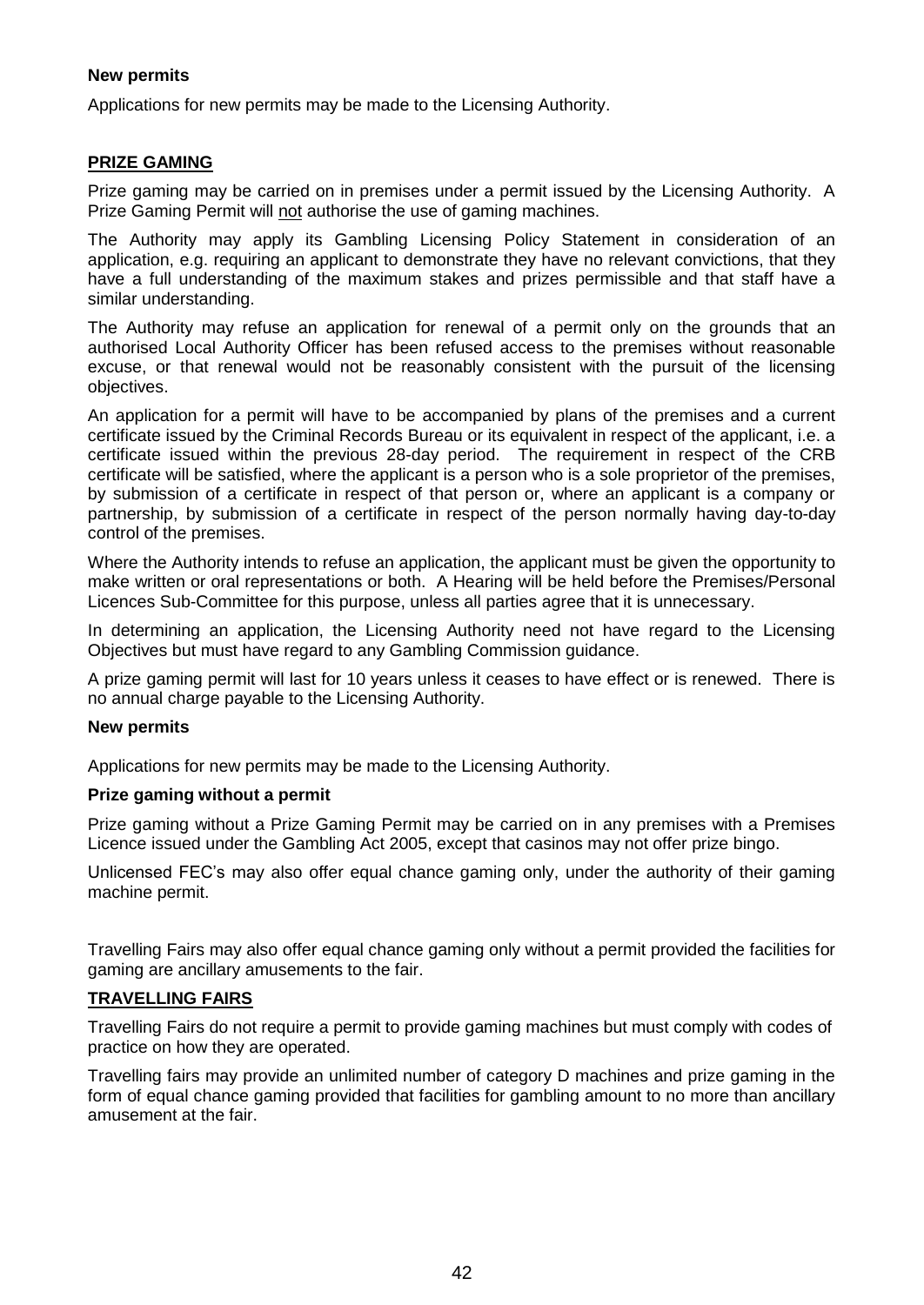#### **ALCOHOL LICENSED PREMISES**

### **PREMISES WHERE THE LICENCE PERMITS THE SALE OF ALCOHOL FOR CONSUMPTION ON THE PREMISES AND THE SALE IS NOT CONDITIONAL UPON FOOD BEING SOLD MAY HAVE GAMING MACHINES OF CLASS C OR D**



- 1. Licensing Authority can withdraw entitlement for 2 machines where their provision is not consistent with Licensing Objectives; gaming has taken place in breach of a condition; premises are used mainly for gaming; an offence under the Act has been committed.
- 2. Licensing Authority can cancel a permit where the premises are used wholly or mainly by children or young persons or an offence under the Act has been committed.

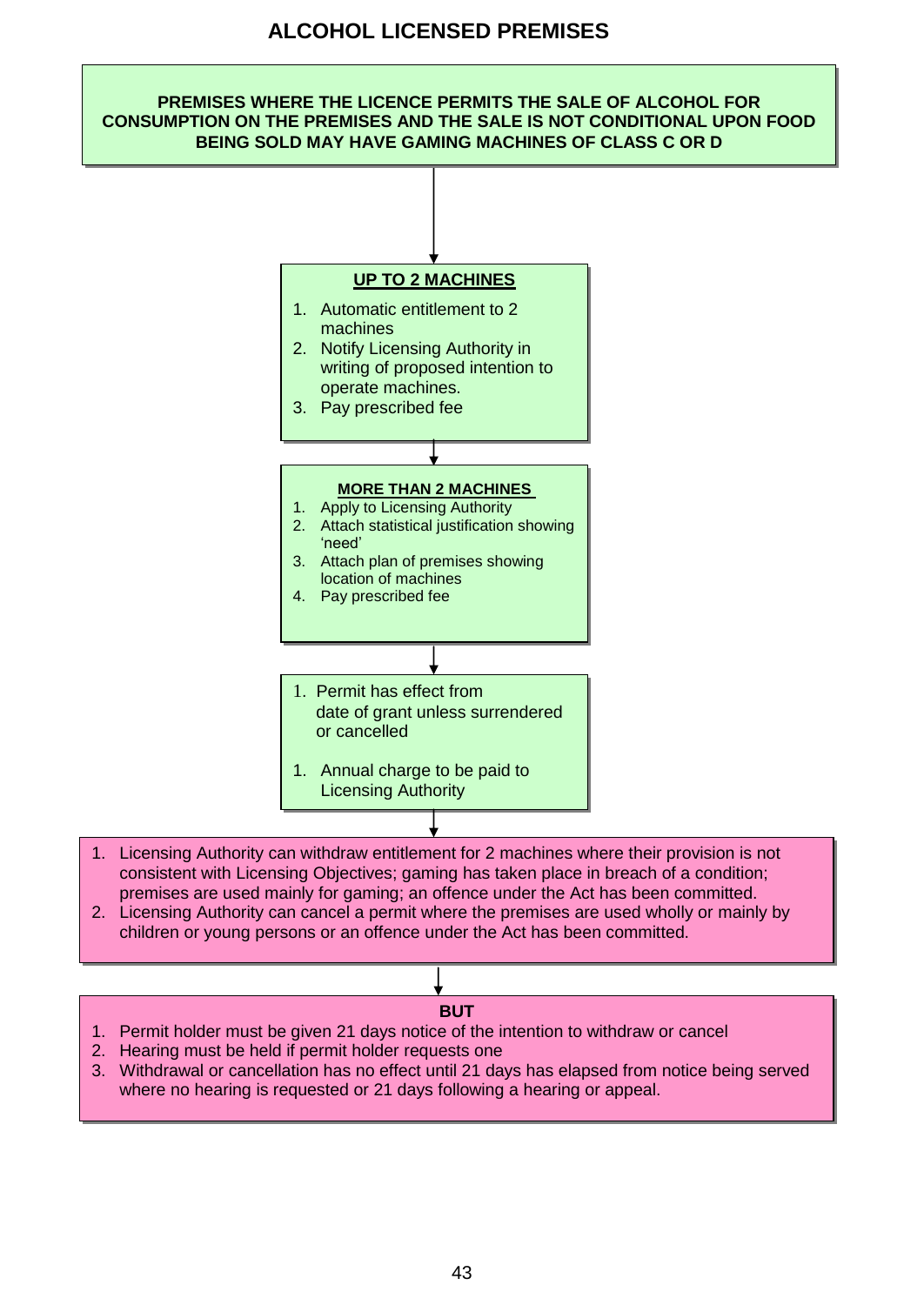#### **MEMBERS' CLUBS**



Application for grant may be refused if: -

- 1. Applicant does not qualify as a Members' or Commercial Club or Miners' Welfare Institute.
- 2. The premises are used wholly or mainly by children or young persons.
- 3. An offence under the Act or a breach of a permit has been committed while providing gaming facilities.
- 4. A permit held by the applicant has been cancelled in previous 10 years.
- 5. An objection has been made by Police or Commission.

Application for renewal must be sent to Licensing Authority with fee between 3 and 6 weeks before permit expires and may only be refused on the same grounds as for original grant.

Duration of the permit will not be curtailed while a renewal application is pending or where an appeal against a refusal to renew is outstanding.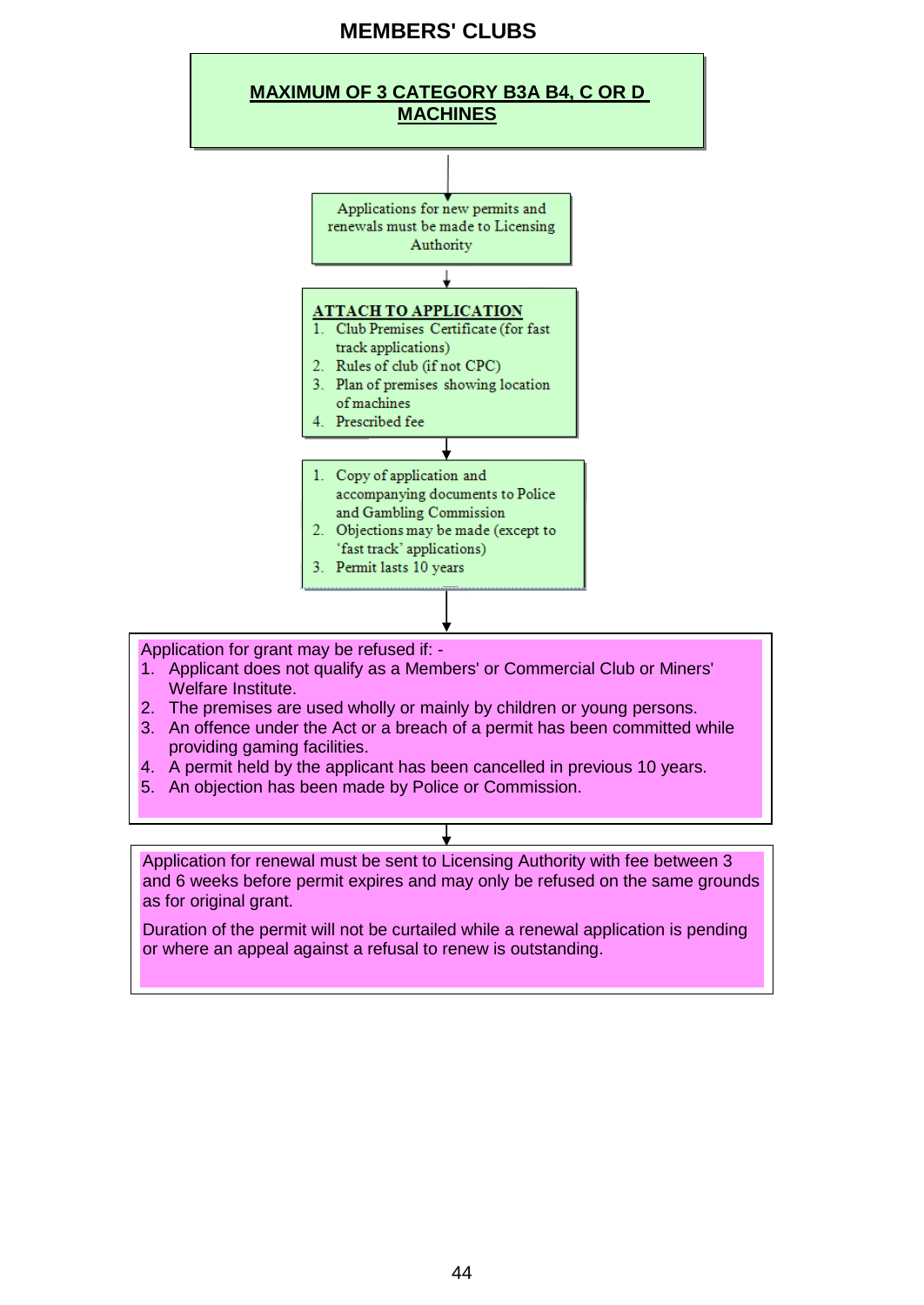## **PERMIT MAY BE ISSUED FOR PREMISES WHOSE PRIMARY USE IS AS AN UNLICENSED FAMILY ENTERTAINMENT CENTRE TO HAVE AN UNLIMITED NUMBER OF GAMING MACHINES OF CLASS D** 1. Attach information required by Gambling Licensing Policy **Statement** 1. Attach plan of premises showing location of machines 2. Consult Chief of Police 3. Pay prescribed fee 4. Permit lasts for 10 years Application for grant may be refused if the grant would not be reasonably consistent with the Licensing Objectives, e.g. convictions making the applicant unsuitable, the location and type of premises being unsuitable, issues concerning disorder. Application for renewal must be sent to Licensing Authority with fee between 2 and 6 months before permit expires and may only be refused if an Authorised Officer has been refused access

to the premises without reasonable excuse, or renewal would not be reasonably consistent with the licensing objectives. Duration of the permit will not be curtailed while a renewal application is pending or where an appeal against a refusal to renew is outstanding

#### Permits will lapse if: -

- 1. Licensing Authority notifies holder premises are no longer being used as an unlicensed FEC
- 2. Holder no longer occupies premises
- 3. Holder dies, becomes mentally incapacitated, bankrupt or, in case of a company, ceases to exist or goes into liquidation
- 4. Court orders holder to forfeit permit
- 5. Holder surrenders or fails to renew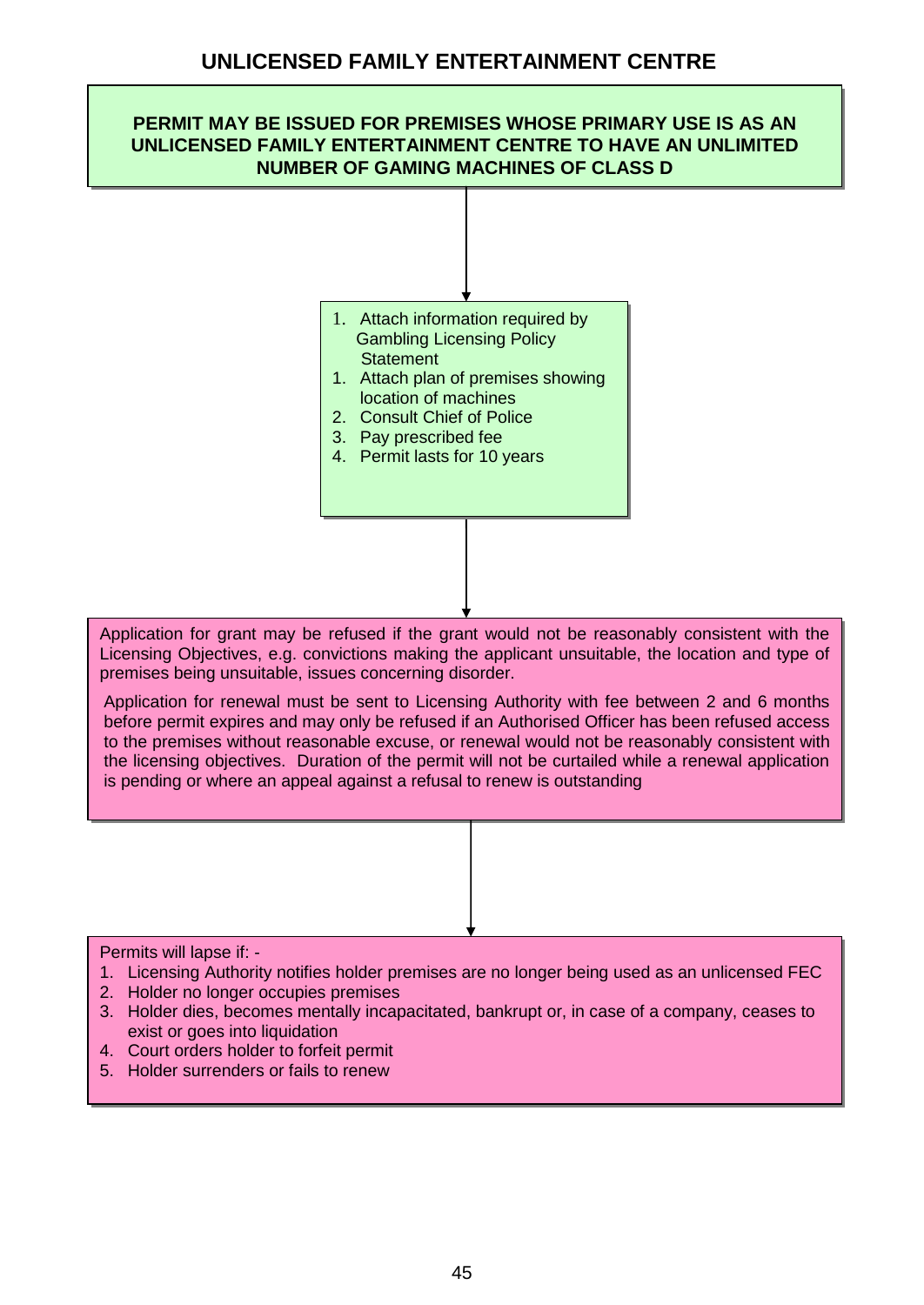#### **PRIZE GAMING PERMITS MAY ONLY BE ISSUED IN RESPECT OF PREMISES FOR WHICH THERE IS NO PREMISES LICENCE OR CLUB GAMING PERMIT ISSUED UNDER THE GAMING ACT 2005**

- 1. Attach information required by Gambling Licensing Policy **Statement**
- 2. Attach plans of premises
- 3. Pay prescribed fee
- 4. Permit lasts for 10 years

Application for grant may be refused if the grant would not be reasonably consistent with the Licensing Objectives, e.g. convictions making the applicant unsuitable, the location and type of premises being unsuitable, issues concerning disorder.

Application for renewal must be sent to Licensing Authority with fee between 2 and 6 months before permit expires and may only be refused if an Authorised Officer has been refused access to the premises without reasonable excuse, or renewal would not be reasonably consistent with the Licensing Objectives. Duration of the permit will not be curtailed while a renewal application is pending or where an appeal against a refusal to renew is outstanding.

Permits will lapse if: -

- 1. Holder no longer occupies premises
- 2. Holder dies, becomes mentally incapacitated, bankrupt or, in case of a company, ceases to exist or goes into liquidation
- 3. Court orders holder to forfeit permit
- 4. Holder surrenders or fails to renew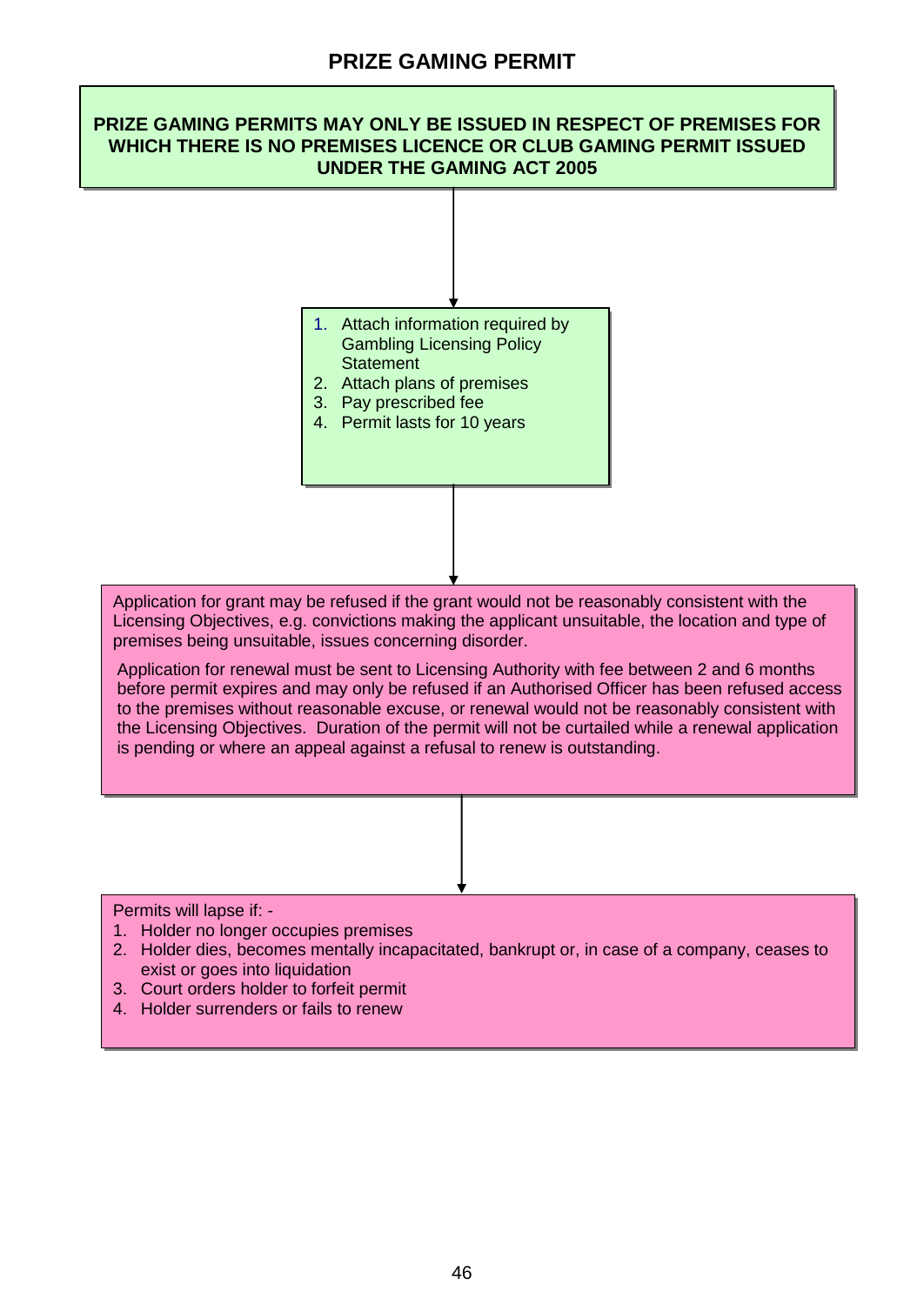#### **LOTTERIES**

A lottery is unlawful unless it is run in accordance with an Operating Licence issued by the Gambling Commission, or it is exempt. This advice covers only those categories of lottery that are exempt. For more information on the licensing requirements for lotteries, see the Gambling Commission"s website on [www.gamblingcommission.gov.uk](http://www.gamblingcommission.gov.uk/)

The Gambling Act 2005 defines 4 categories of lottery that are exempt from needing an operating licence: -

- Incidental non-commercial lottery  $\bullet$
- Private lottery  $\bullet$
- Customer lottery
- Small society lottery

Only a small society lottery is required to be registered with the Licensing Authority.

Applications must be made by the promoting society to the Licensing Authority for the area in which the principal address of the society is located. The Licensing Authority must record details of the society in a register and notify the applicant and the Gambling Commission of the registration.

The Licensing Authority will require applicants to declare: -

- the purposes for which the society is established
- that they represent a bona fide non-commercial society, and
- that they have no relevant convictions

The Licensing Authority may refuse an application if: -

- it considers the applicant is not a non-commercial society
- any person who will or may be connected with the promotion of the lottery has been convicted  $\bullet$ of a relevant offence, or
- information provided in or with an application is false or misleading  $\bullet$

An application shall be refused if an Operating Licence held or applied for by the applicant has been revoked or refused in the previous 5 years.

The Licensing Authority may revoke a registration where it believes the grounds exist that would permit or require it to refuse an application for registration.

Where the Licensing Authority intends to refuse or revoke the registration application it will give the society: -

- details of the reasons,  $\bullet$
- evidence upon which it reached the decision, and
- the opportunity to make written and/or oral representations.

#### **NEW REGISTRATIONS**

An application for registration with the prescribed fee must be made to the Licensing Authority under the Gambling Act 2005. The registration will be valid indefinitely with an annual fee being payable to the Licensing Authority.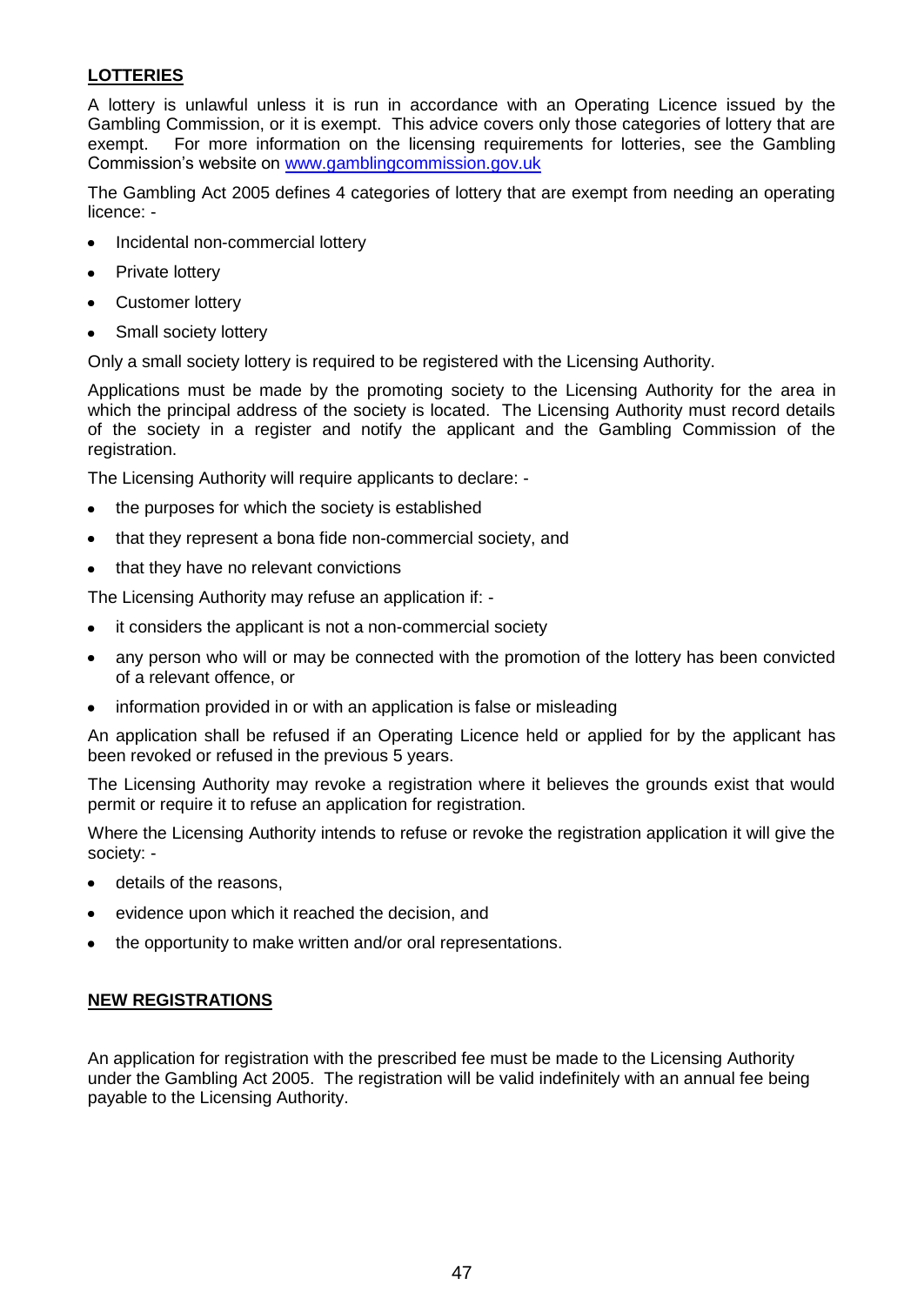#### **Lottery Requirements**

To ensure the main purposes of the lottery are met: -

- the society must apply a minimum of 20% of the proceeds of the lottery to the purposes of the society;
- no single prize may exceed £25000;  $\bullet$
- rollovers may be permitted provided every lottery affected is also a small society lottery by the  $\bullet$ same society and the maximum single prize does not exceed £25000; and
- every ticket must cost the same and must be paid for before being entered into the draw.

#### **Returns**

No later than 3 months after making the draw (or in the case of a rollover, the last draw), a return must be sent to the Licensing Authority that: -

- has been signed by 2 members of the society over 18 years of age who are appointed for the purpose in writing by the society or its governing body, if it has one,
- is accompanied by a copy of each member's letter of appointment,  $\bullet$

and include the following details: -

- the dates when tickets were available for sale;  $\bullet$
- the dates of any draw and value of prizes, including any rollover;  $\bullet$
- the proceeds raised;  $\bullet$
- the amounts deducted for prizes and expenses incurred in organising the lottery;  $\bullet$
- the amount applied or to be applied to the purposes of the promoting society; and  $\bullet$
- whether any expenses incurred in connection with the lottery were paid for other than from the proceeds of the lottery and, if so, the amount and the source(s) from which they were paid.

#### **EXTERNAL LOTTERY MANAGERS**

External Lottery Managers require Operators' Licences issued by the Gambling Commission. For more information, see the Gambling Commission's website on [www.gamblingcommission.gov.uk](http://www.gamblingcommission.gov.uk/)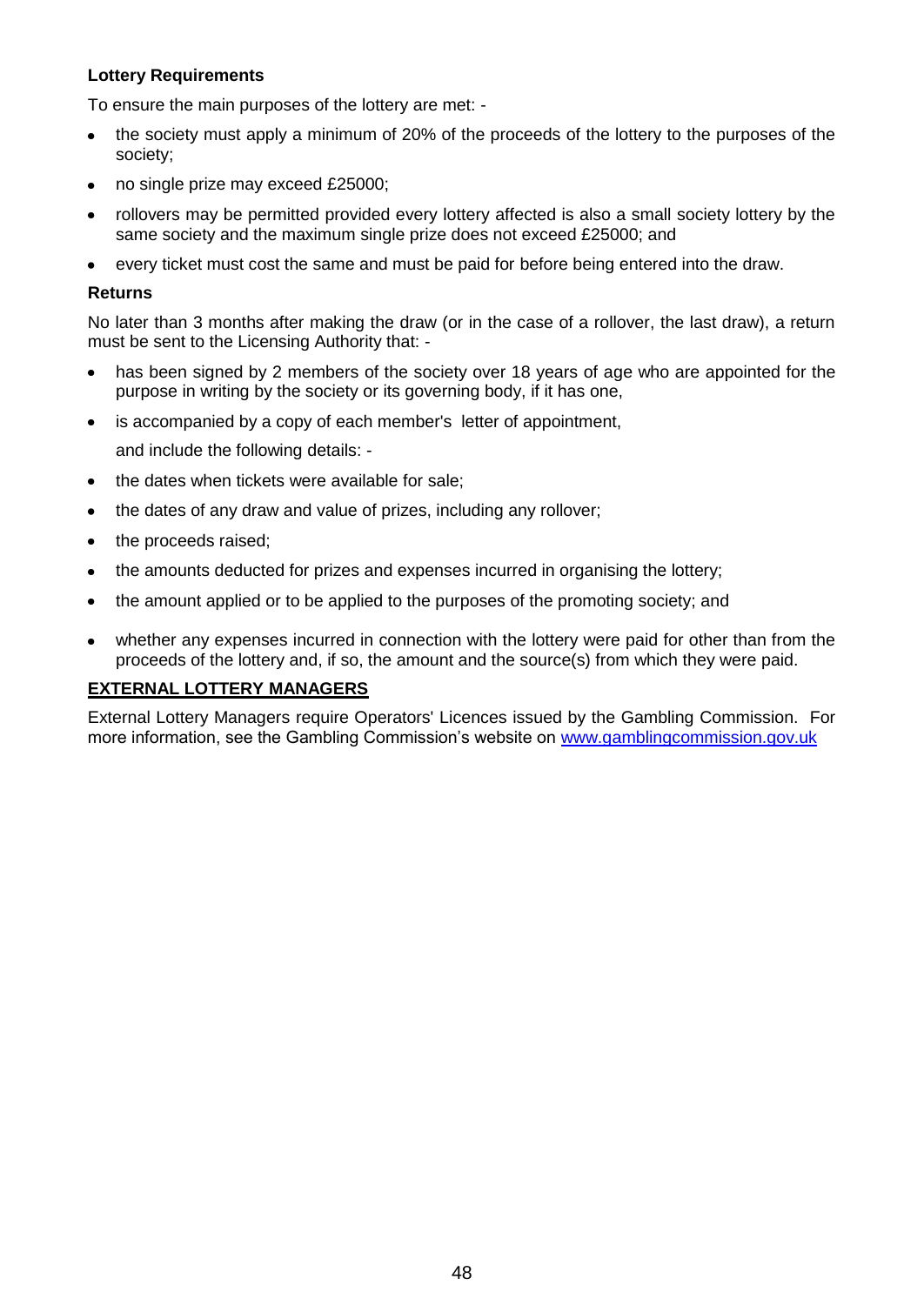#### **PROMOTED BY A NON-COMMERCIAL SOCIETY ESTABLISHED FOR CHARITABLE PURPOSES; FOR PURPOSE OF ENABLING PARTICIPATION IN OR OF SUPPORTING SPORT, ATHLETICS OR CULTURAL ACTIVITY; OR FOR OTHER NON –COMMERCIAL PURPOSES OTHER THAN PRIVATE GAIN**



#### Lottery requirements: -

- 1. Society must apply minimum 20% of proceeds to purposes of society
- 2. No single prize to exceed £25000
- 3. Rollovers permitted provided all lotteries affected are small society lotteries & maximum single prize does not exceed £25000
- 4. Tickets must cost the same, be paid for before being entered in draw and include details of society, price, name and address of the person responsible for promotion of the lottery and date of draw

Returns, which must be made no later than 3 months after draw, must be signed by 2 members and include details of: -

- 5. Dates tickets were available for sale, dates of draw and value of prizes
- 6. Proceeds raised, amounts deducted for prizes, expenses incurred in organising lottery and where any were paid for other than from proceeds of lottery, the amount and source
- 7. Amount to be applied to purposes of the promoting society

#### Registration may be refused if: -

- 1. Society is not considered to be non-commercial
- 2. Any person connected with promotion of lottery has been convicted of relevant offence , or
- 3. Information provided in application is false/misleading

Registration must be refused if an operating licence held by or applied for by the applicant has been revoked or refused in the previous 5 years

Registration may be revoked where grounds exist for an application for registration to be refused.

BUT a registration will not be refused or revoked unless the society has been informed of the reasons and the evidence supporting them and been given the opportunity to make representations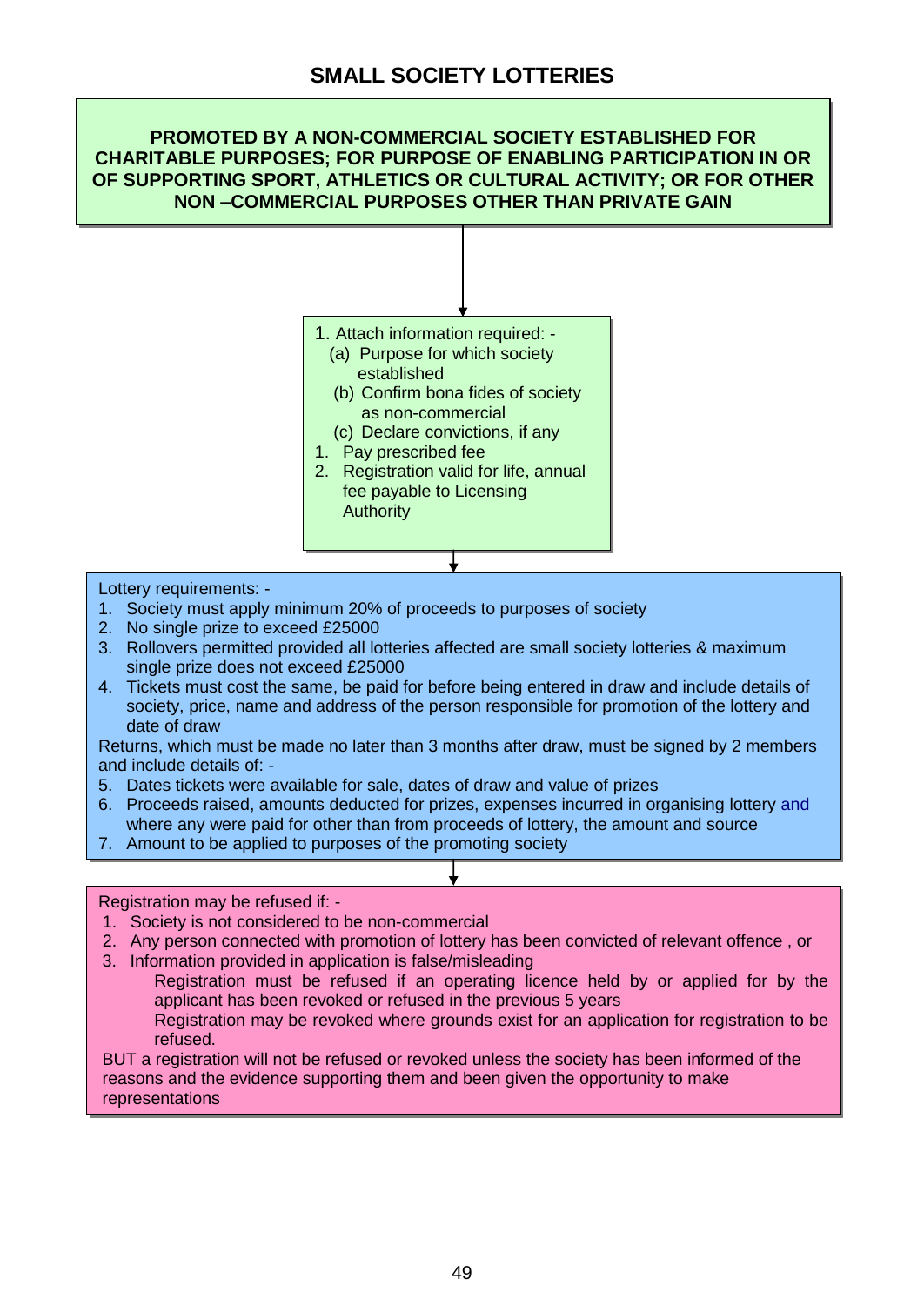#### **ANNEX G**

#### **FEES (as at 1 April 2012, as agreed by Planning Development Control and Licensing Committee 11 January 2012)**

|     | <b>Gambling Act 2005</b>                              | Revised<br>Charge<br>£ |
|-----|-------------------------------------------------------|------------------------|
| 40. | <b>Bingo Clubs</b>                                    |                        |
|     | - New Application                                     | 2625.00                |
|     | - Annual Fee                                          | 750.00                 |
|     | - Application to Vary                                 | 1312.50                |
|     | - Application to Transfer                             | 900.00                 |
|     | - Application for Re-instatement                      | 900.00                 |
|     | - Application for Provisional Statement               | 2625.00                |
|     | - Licence Application (provisional Statement holders) | 900.00                 |
| 41. | <b>Betting Premises (excluding Tracks)</b>            |                        |
|     | - New Application                                     | 2250.00                |
|     | - Annual Fee                                          | 450.00                 |
|     | - Application to Vary                                 | 1125.00                |
|     | - Application to Transfer                             | 900.00                 |
|     | - Application for Re-instatement                      | 900.00                 |
|     | - Application for Provisional Statement               | 2250.00                |
|     | - Licence Application (provisional Statement holders) | 900.00                 |
| 42. | <b>Tracks</b>                                         |                        |
|     | - New Application                                     | 1875.00                |
|     | - Annual Fee                                          | 750.00                 |
|     | - Application to Vary                                 | 937.50                 |
|     | - Application to Transfer                             | 712.50                 |
|     | - Application for Re-instatement                      | 712.50                 |
|     | - Application for Provisional Statement               | 1875.00                |
|     | - Licence Application (provisional Statement holders) | 712.50                 |
| 43. | <b>Family entertainment Centres</b>                   |                        |
|     | - New Application                                     | 1500.00                |
|     | - Annual Fee                                          | 562.50                 |
|     | - Application to Vary                                 | 750.00                 |
|     | - Application to Transfer                             | 712.50                 |
|     | - Application for Re-instatement                      | 712.50                 |
|     | - Application for Provisional Statement               | 1500.00                |
|     | - Licence Application (provisional Statement holders) | 712.50                 |
| 44. | <b>Adult Gaming Centres</b>                           |                        |
|     | - New Application                                     | 1500.00                |
|     | - Annual Fee                                          | 750.00                 |
|     | - Application to Vary                                 | 750.00                 |
|     | - Application to Transfer                             | 900.00                 |
|     | - Application for Re-instatement                      | 900.00                 |
|     | - Application for Provisional Statement               | 1500.00                |
|     | - Licence Application (provisional Statement holders) | 900.00                 |
|     | VAT: All the above items are rated non-business.      |                        |
| 45. | Copy of Licence (all premises types)                  | 15.00                  |
| 46. | Notification of change (all premises types)           | 30.00                  |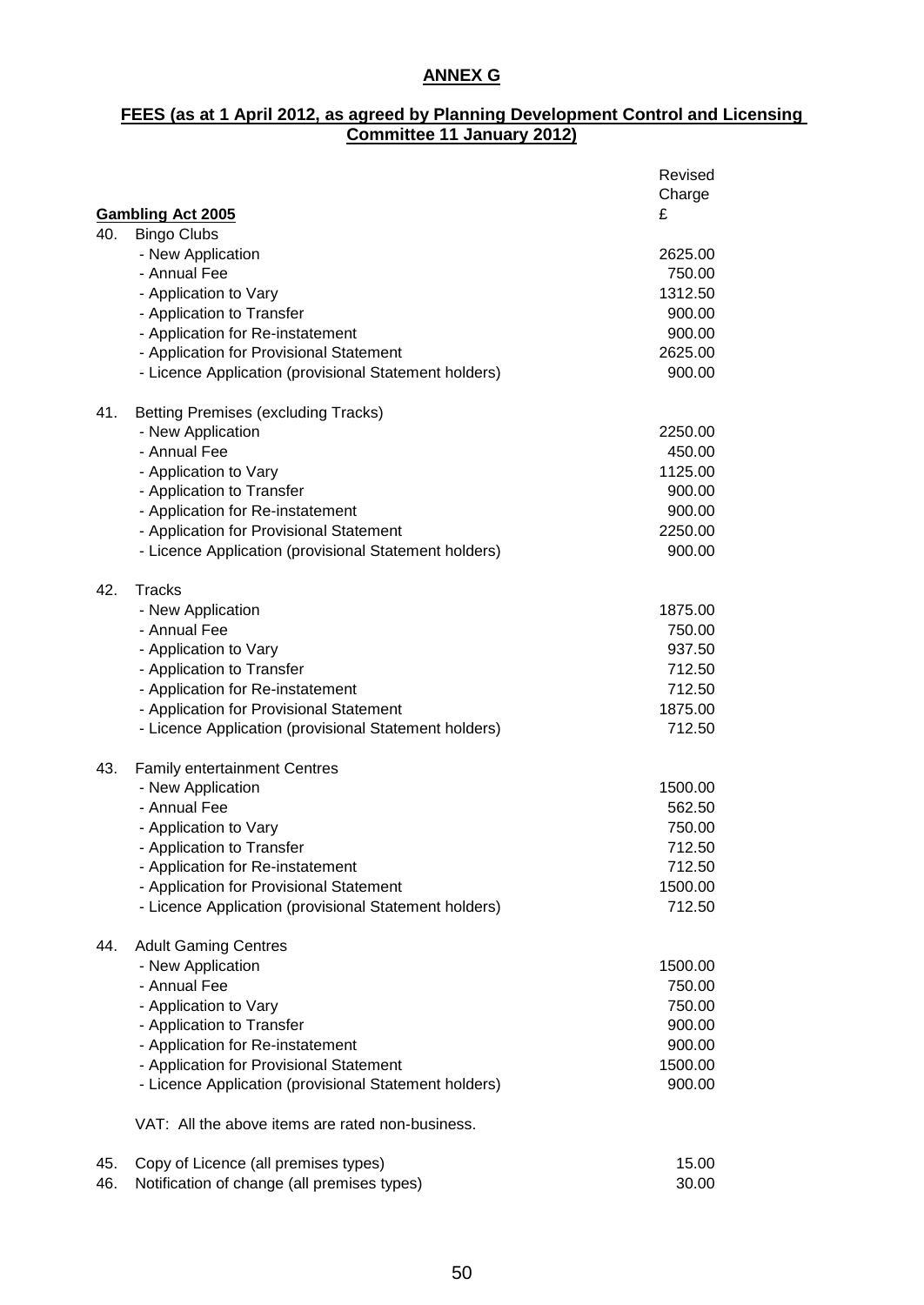Non statutory fees are reviewed by the Licensing Authority on an annual basis in accordance with the Gambling (Premises Licence Fees) (England and Wales) Regulations 2007. Details of current fees can be obtained by contacting

> The Licensing Team Brentwood Borough Council Town Hall Ingrave Road **Brentwood** Essex CM15 8AY

Tel: 01277 - 312809 E-mail: [licencing@brentwood.gov.uk](mailto:licencing@brentwood.gov.uk)

or alternatively by viewing the Council's Website: [www.brentwood.gov.uk/licensing](http://www.brentwood.gov.uk/licensing)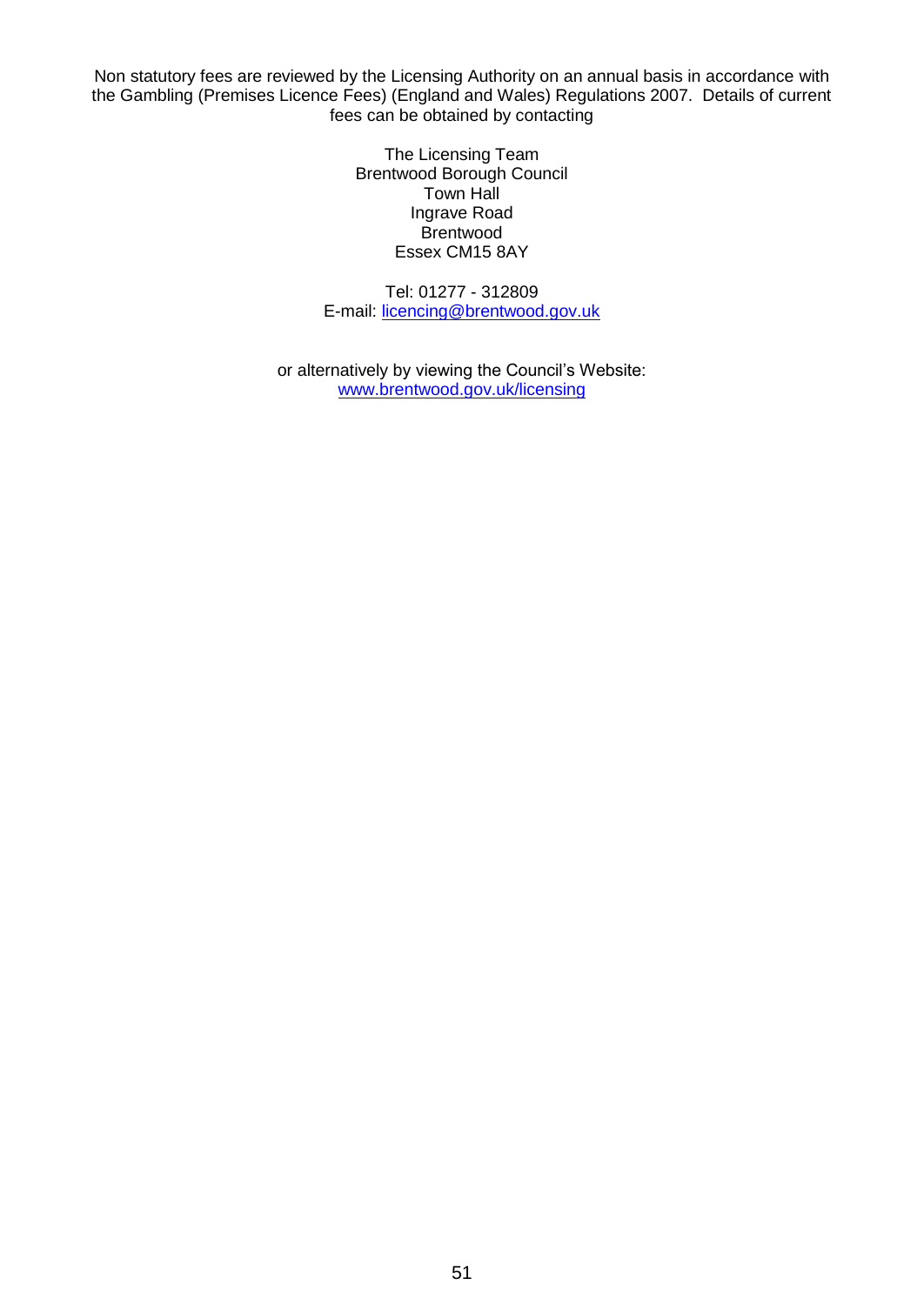#### **Annex H**

#### LACORS & GAMBLING COMMISSION CONCORDAT (March 2010)

# **Concordat**

Gambling Act 2005 – Co-regulators Concordat between the Gambling Commission and Local Authorities Coordinators of Regulatory Services (LACoRS)

March 2010

## **1 Introduction**

**1.1** This Concordat is an agreement between the Gambling Commission (the Commission) and licensing authorities (LAs) in England and Wales, via Local Authorities Coordinators of Regulatory Services (LACORS). It is based on a set of principles which set out in general terms our shared understanding of how the Commission and LAs will carry out our respective duties under the Gambling Act 2005 (the Act).

**1.2** The practical application of these principles is detailed in an accompanying set of protocols. The protocols reflect how the Commission and LAs will ensure compliance with the Act, the licensing objectives and the associated rules and regulations. The Concordat and protocols will, when need arises, be amended and new ones added to respond to changing circumstances. Such review will be a joint process between both parties.

## **2 Principles**

**2.1** The Commission and LAs act jointly as co-regulators of the gambling industry under the Act. We regulate most commercial, and some non-commercial, gambling in Great Britain.

**2.2** Section 1 of the Act sets out three licensing objectives that underpin our respective work as regulators. These are:

- preventing gambling from being a source of crime and disorder
- ensuring that gambling is fair and open
- protecting children and vulnerable people from being exploited or harmed by gambling.

**2.3** The Commission must aim to permit gambling so far as it thinks it reasonably consistent with pursuit of the licensing objectives. The Act also requires the Commission to give advice to the Secretary of State about the incidence, manner, effects and regulation of gambling.

**2.4** The Act requires the Commission to issue guidance from time to time on the manner in which licensing authorities are to exercise their functions under the Act and in particular, the principles that they should apply. LAs must have regard to such guidance, which will be reviewed and revised as required. The Commission will consult on any proposed changes and will aim to make the guidance easily understood and applied.